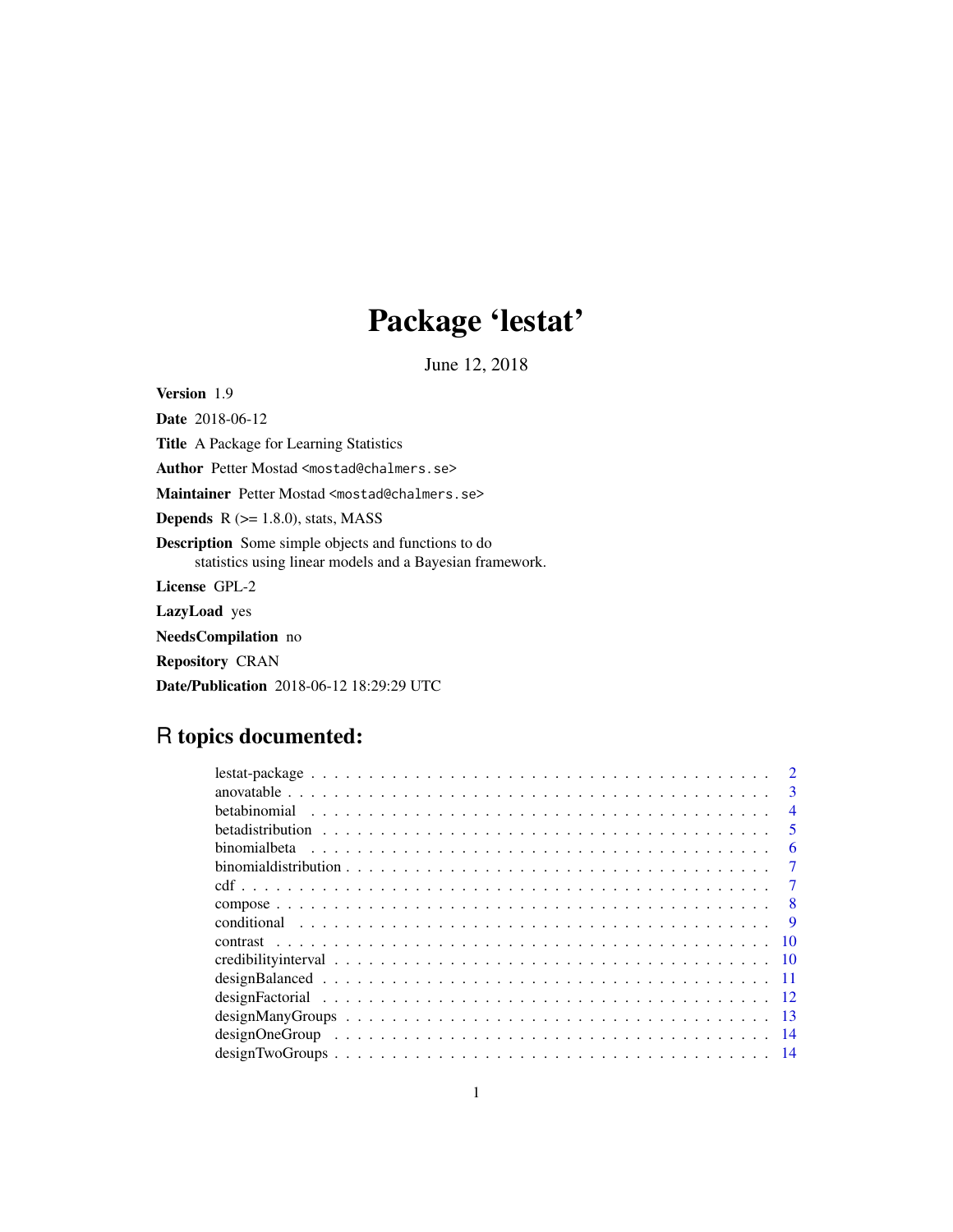<span id="page-1-0"></span>

|       | discretedistribution $\cdots$ , $\cdots$ , $\cdots$ , $\cdots$ , $\cdots$ , $\cdots$ , $\cdots$ , $\cdots$ , $\cdots$ , $\cdots$ , $\cdots$ , $\cdots$ , $\cdots$<br>expectation | 15<br>16<br>17 |
|-------|----------------------------------------------------------------------------------------------------------------------------------------------------------------------------------|----------------|
|       |                                                                                                                                                                                  | 17<br>18       |
|       | fittedvalues                                                                                                                                                                     | 19<br>20<br>21 |
|       |                                                                                                                                                                                  | 21<br>22       |
|       |                                                                                                                                                                                  | 23<br>25       |
|       |                                                                                                                                                                                  | 26<br>26       |
|       |                                                                                                                                                                                  | 27<br>28       |
|       |                                                                                                                                                                                  | 29<br>30<br>31 |
|       | normalexpgamma $\ldots \ldots \ldots \ldots \ldots \ldots \ldots \ldots \ldots \ldots \ldots \ldots \ldots$                                                                      | 32<br>33       |
|       |                                                                                                                                                                                  | 34<br>35       |
|       | poisson distribution $\ldots \ldots \ldots \ldots \ldots \ldots \ldots \ldots \ldots \ldots \ldots \ldots$<br>posteriornormal1                                                   | 36<br>36       |
|       | posteriornormal2                                                                                                                                                                 | 37<br>38       |
|       |                                                                                                                                                                                  | 39<br>39<br>40 |
|       |                                                                                                                                                                                  | 41<br>42       |
|       |                                                                                                                                                                                  | 43<br>44       |
|       |                                                                                                                                                                                  | 44             |
| Index |                                                                                                                                                                                  | 46             |

lestat-package *LEarning STATistics using Bayesian object oriented computation*

### Description

The package contains a number of simple functions which can be combined to implement simple Bayesian computations.

### Details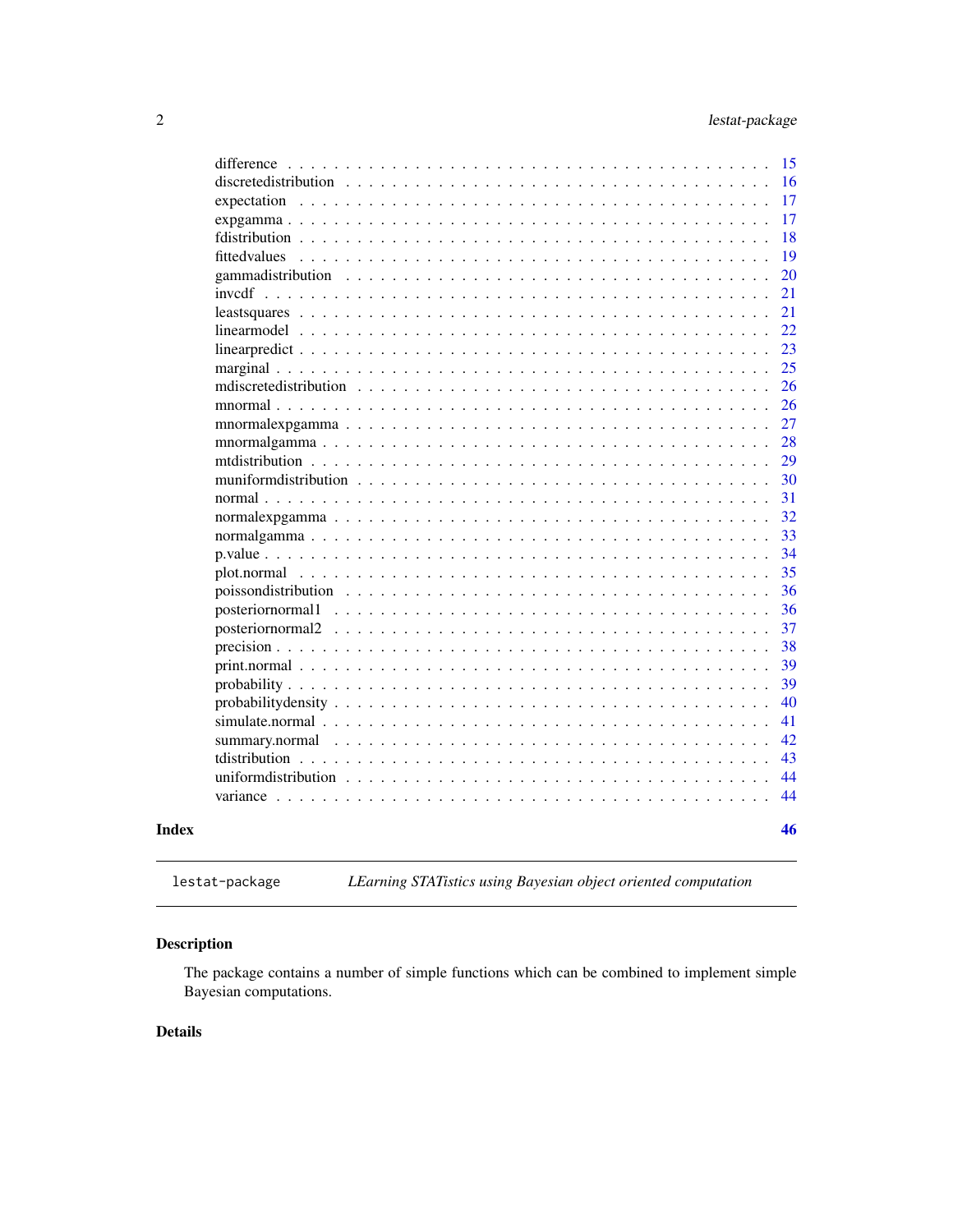#### <span id="page-2-0"></span> $a$ novatable  $3a$

| Package:  | lestat           |
|-----------|------------------|
| Type:     | Package          |
| Version:  | 1.6              |
| Date:     | $2011 - 12 - 15$ |
| License:  | $GPL-2$          |
| LazyLoad: | yes              |

With this package, functions can be used to create objects representing probability distributions of many different types. These distributions can then be transformed and combined in different ways, representing statistical modelling. The result is an object-oriented way to do Bayesian computation with R.

#### Author(s)

Petter Mostad <mostad@chalmers.se>

### References

Please see more information at www.math.chalmers.se/~mostad/

#### Examples

```
prior <- normalexpgamma() #Generate a two-parameter flat prior
full <- linearpredict(prior, rep(1, 7)) #Extend with normal distribution
data <- runif(7) #Generate data
posterior <- conditional(full, 1:7, data) #Condition on parameters
credibilityinterval(marginal(posterior, 1)) #Investigate posterior
```
anovatable *Computes ANOVA table given data and design*

### Description

Given data and a matrix describing a design for a linear model, the function creates an ANOVA table, using sums of squares based on a subdivision of the columns of the design matrix given as the third argument for the function.

```
anovatable(data, design, subdivisions = c(1, dim(design)[2] - 1))
```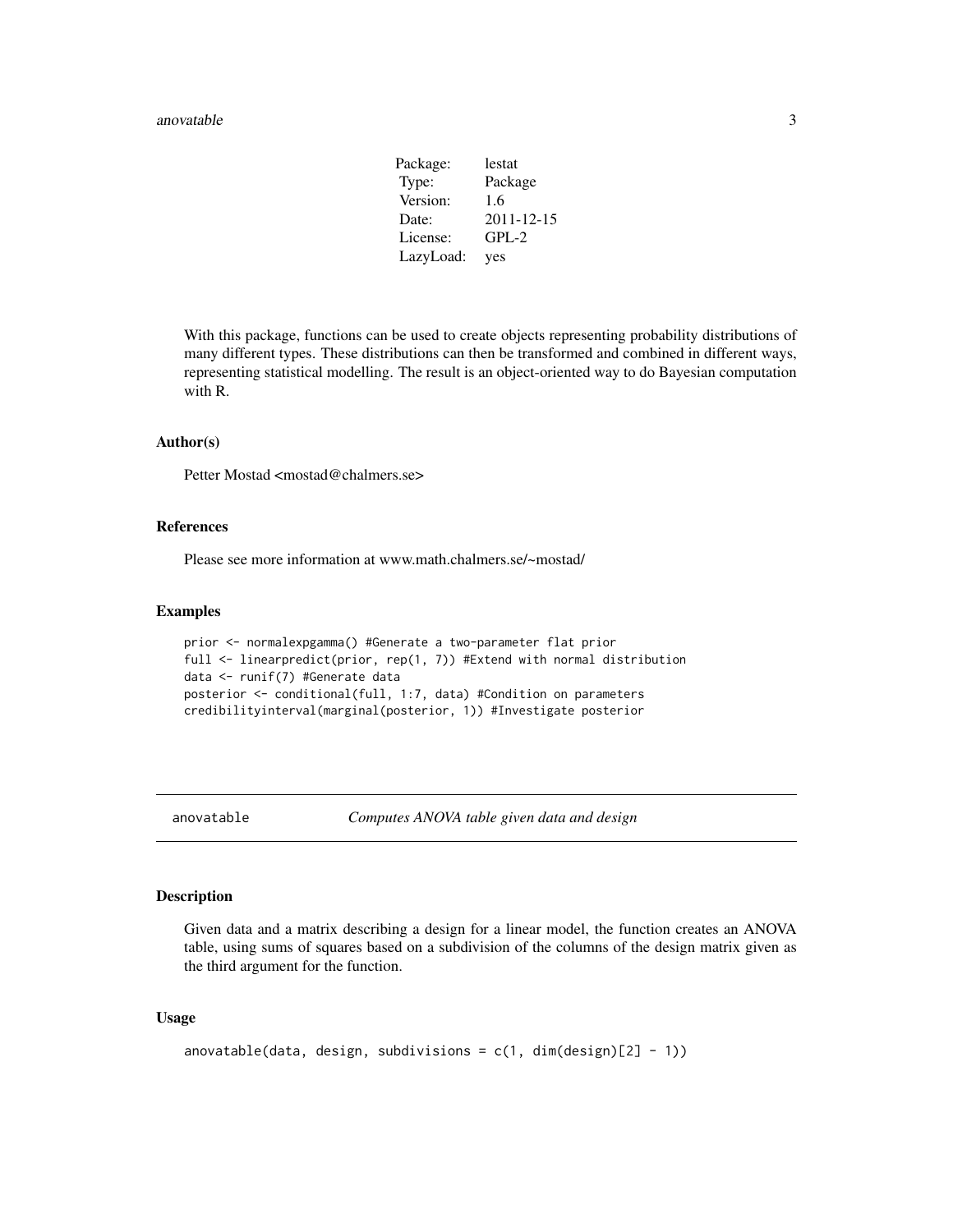#### <span id="page-3-0"></span>Arguments

| data         | A vector with data values                                                                                                                                           |
|--------------|---------------------------------------------------------------------------------------------------------------------------------------------------------------------|
| design       | A matrix with the same number of rows as there are data values. The matrix<br>represents the design matrix for the linear model the ANOVA table is based on.        |
| subdivisions | A vector of integers summing to the number of columns in the design matrix.<br>The number of rows of the ANOVA table will be equal to the length of this<br>vector. |

#### Value

An ANOVA table.

#### Author(s)

Petter Mostad <mostad@chalmers.se>

#### Examples

```
data1 <- simulate(normal(2.7, log(0.7)), 3)
data2 <- simulate(normal(4.0, log(0.7)), 5)
data3 <- simulate(normal(3.2, log(0.7)), 3)
data4 <- simulate(normal(4.1, \log(0.7)), 4)
anovatable(c(data1, data2, data3, data4), designManyGroups(c(3,5,3,4)))
```
<span id="page-3-1"></span>betabinomial *Create an Object Representing a Beta-Binomial Distribution*

### Description

Create an object representing a Beta-Binomial distribution. This can be used for a Binomial distribution where there is uncertainty about the probability of success, and this uncertainty is represented by a Beta distribution.

#### Usage

betabinomial(n, alpha, beta)

### Arguments

| n.    | the number of trials in the binomial distribution (a positive integer). |
|-------|-------------------------------------------------------------------------|
| alpha | the alpha parameter of the underlying Beta distribution.                |
| beta  | the beta parameter of the underlying Beta distribution.                 |

### Value

An object of class "betabinomial" and class "probabilitydistribution".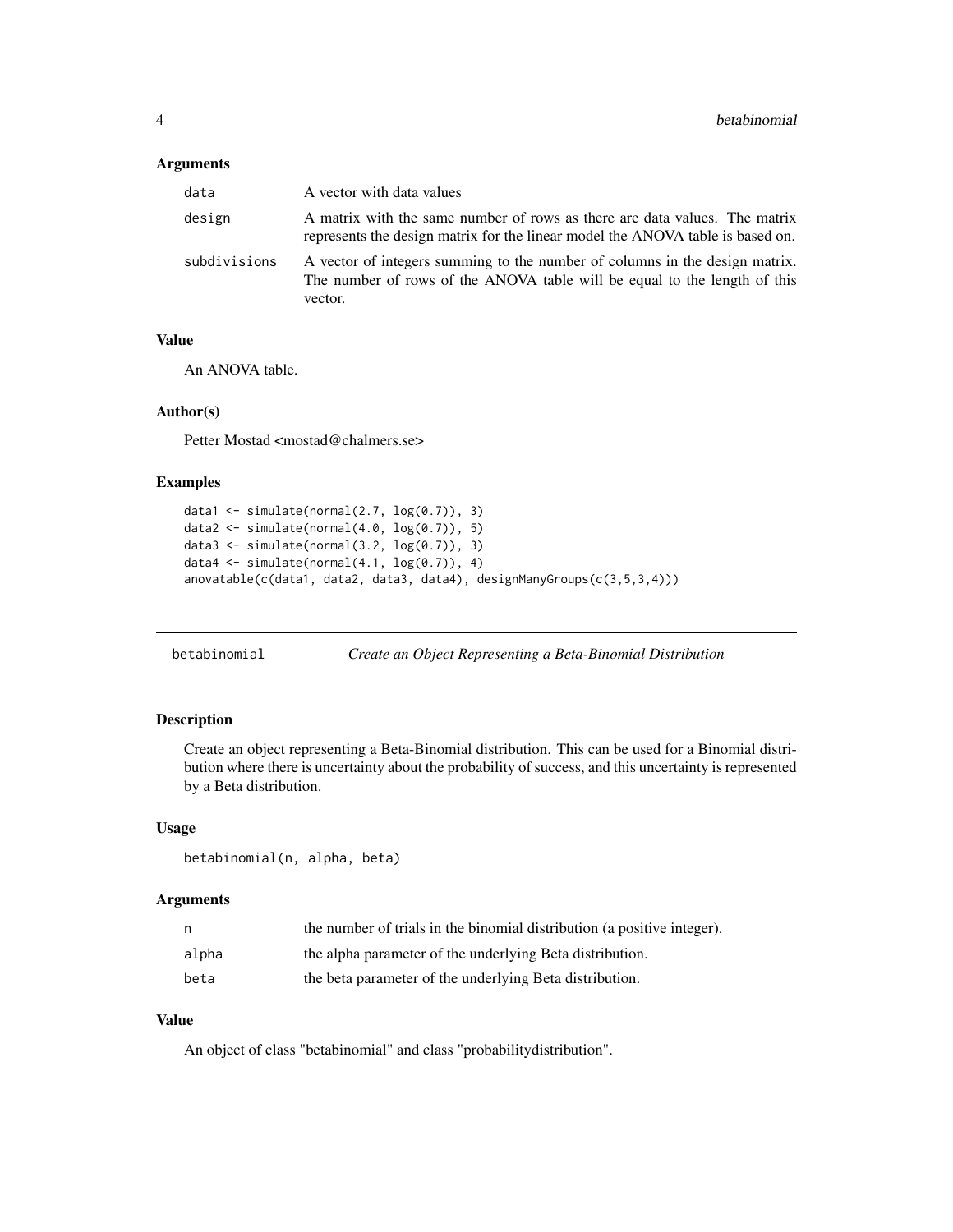### <span id="page-4-0"></span>betadistribution 5

### Author(s)

Petter Mostad <mostad@chalmers.se>

### See Also

[betadistribution](#page-4-1), [binomialdistribution](#page-6-1), [binomialbeta](#page-5-1)

### Examples

```
dist <- betabinomial(10, 5.5, 3.3)
cdf(dist, 3)
```
<span id="page-4-1"></span>betadistribution *A Beta Distribution*

### Description

Create an object representing a Beta distribution.

#### Usage

betadistribution(alpha, beta)

### Arguments

| alpha | The alpha parameter. |
|-------|----------------------|
| beta  | The beta parameter.  |

### Value

A Beta probability distribution.

#### Author(s)

Petter Mostad <mostad@chalmers.se>

### See Also

[betabinomial](#page-3-1), [binomialbeta](#page-5-1)

### Examples

dist <- betadistribution(4, 6) plot(dist)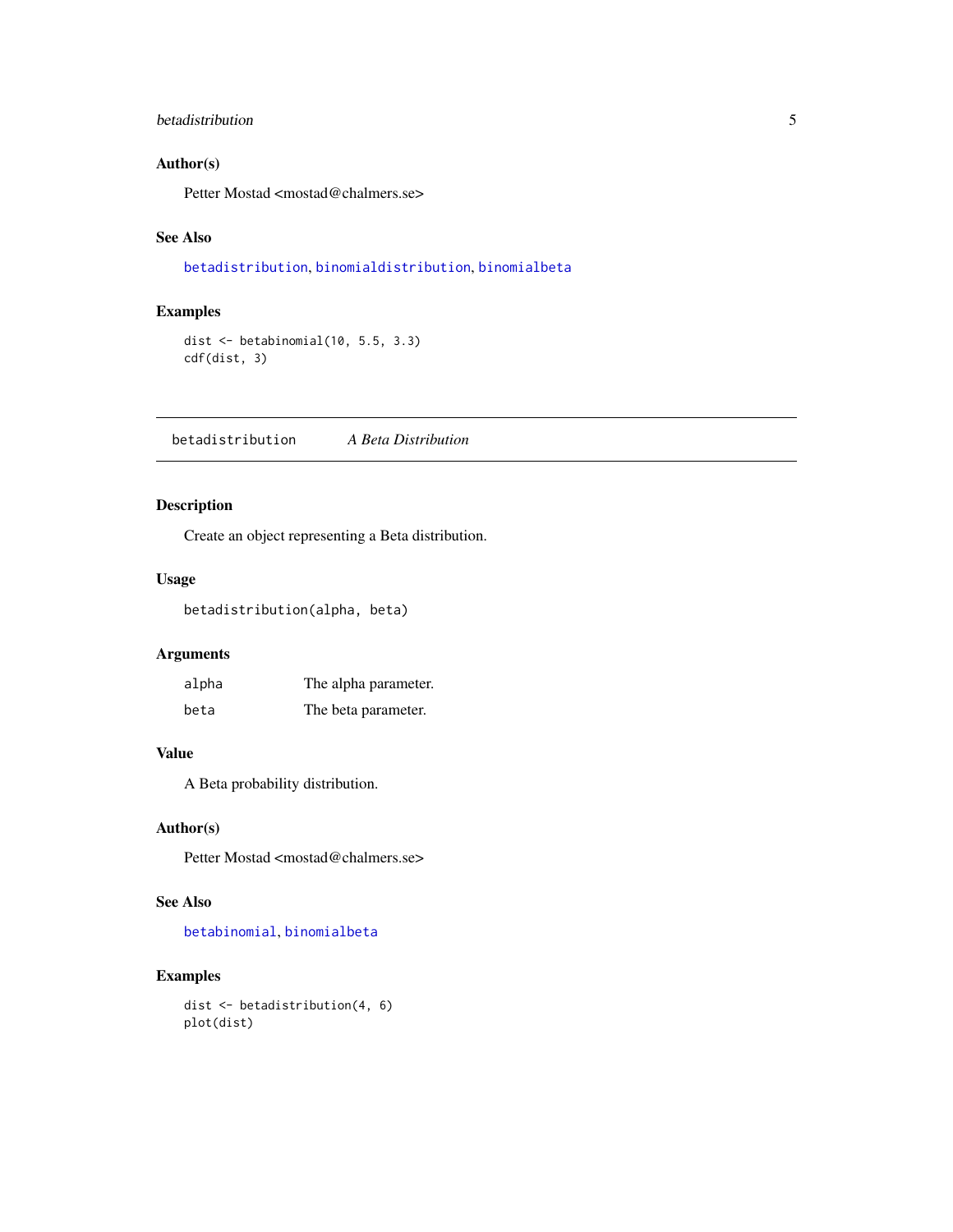<span id="page-5-1"></span><span id="page-5-0"></span>

Create an object representing a bivariate distribution, where the first variable is marginally Beta distributed, and the second variable is binomially distributed with probability given by the first variable.

### Usage

binomialbeta(n, alpha, beta)

### Arguments

| n.    | the number of trials in the binomial distribution (a positive integer). |
|-------|-------------------------------------------------------------------------|
| alpha | the alpha parameter of the Binomial distribution.                       |
| beta  | the beta parameter of the Binomial distribution.                        |

#### Value

An object of class "binomialbeta" and class "probabilitydistribution".

### Author(s)

Petter Mostad <mostad@chalmers.se>

#### See Also

[betadistribution](#page-4-1), [binomialdistribution](#page-6-1), [betabinomial](#page-3-1)

```
dist <- binomialbeta(10, 5.5, 12.3)
plot(dist)
```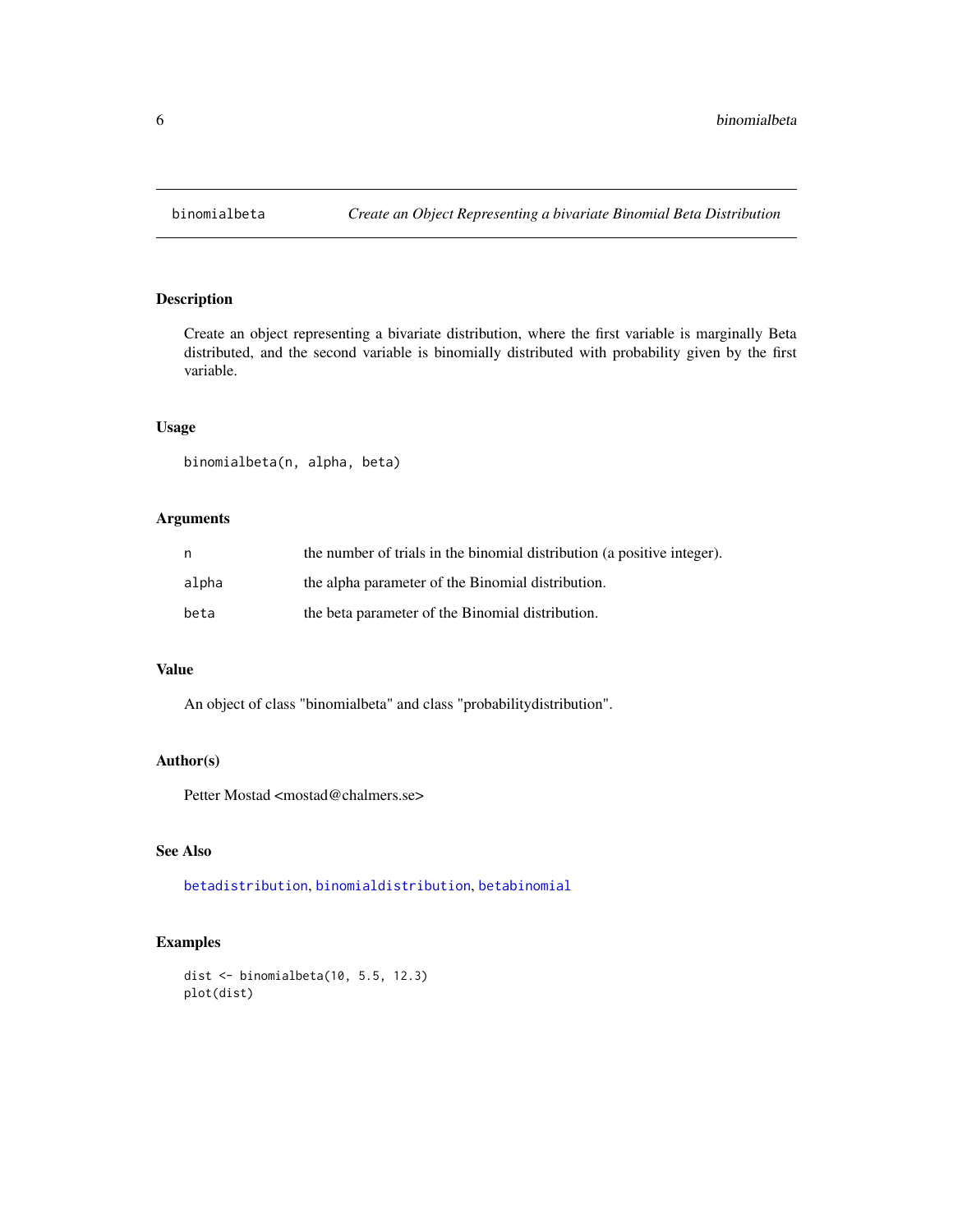<span id="page-6-1"></span><span id="page-6-0"></span>binomialdistribution *Create an Object Representing a Binomial Distribution*

### Description

Create an object representing a Binomial distribution

### Usage

```
binomialdistribution(ntrials, probability)
```
### Arguments

| ntrials     | the number of trials in the binomial distribution (a positive integer). |
|-------------|-------------------------------------------------------------------------|
| probability | the probability for success in each trial (a number between 0 and 1).   |

### Value

An object of class "binomialdistribution" and class "probabilitydistribution".

#### Author(s)

Petter Mostad <mostad@chalmers.se>

### Examples

```
dist <- binomialdistribution(10, 0.4)
cdf(dist, 3)
```
<span id="page-6-2"></span>cdf *Compute Cumulative Distribution Function*

### Description

Compute the value of the cumulative distribution function for univariate distributions.

### Usage

cdf(object, val)

#### Arguments

| object | A univariate probability distribution.                 |
|--------|--------------------------------------------------------|
| val    | The probability less than or equal to val is computed. |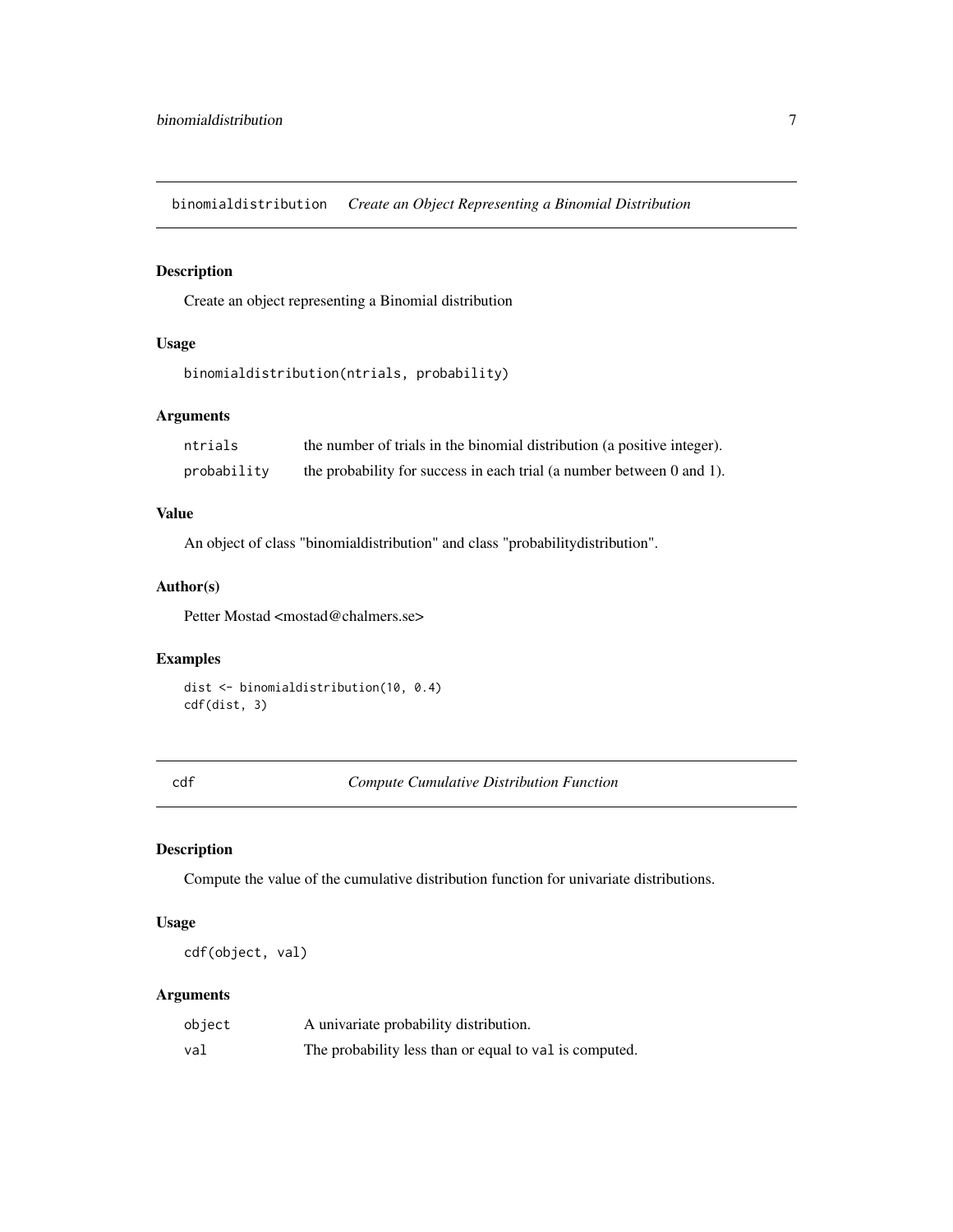### <span id="page-7-0"></span>Value

The probability that a variable with distribution object is less than or equal to val.

#### Author(s)

Petter Mostad <mostad@chalmers.se>

### See Also

[invcdf](#page-20-1)

### Examples

cdf(normal(3, 2), 1)

compose *Building a new probability distribution from an old.*

#### Description

The command can be used to generate a new distribution from an old, which is given as the first argument. The new distribution has the old as the marginal for the first variable. The conditional distribution for the second variable is specified with the remaining arguments.

#### Usage

compose(object, type, ...)

### Arguments

| object | A probability distribution                                                                       |
|--------|--------------------------------------------------------------------------------------------------|
| type   | A text string specifying the type of the conditional distribution given the old<br>distribution. |
| .      | Additional arguments specifying the conditional distribution.                                    |

### Value

Depends on the input; may be a multivariate discrete distribution, or a Binomialbeta distribution.

#### Author(s)

Petter Mostad <mostad@chalmers.se>

```
joint <- compose(uniformdistribution(), "binomialdistribution", 5)
joint2 <- compose(discretedistribution(1:6), "discretedistribution",
     1:6, matrix(c(1:36), 6, 6))
```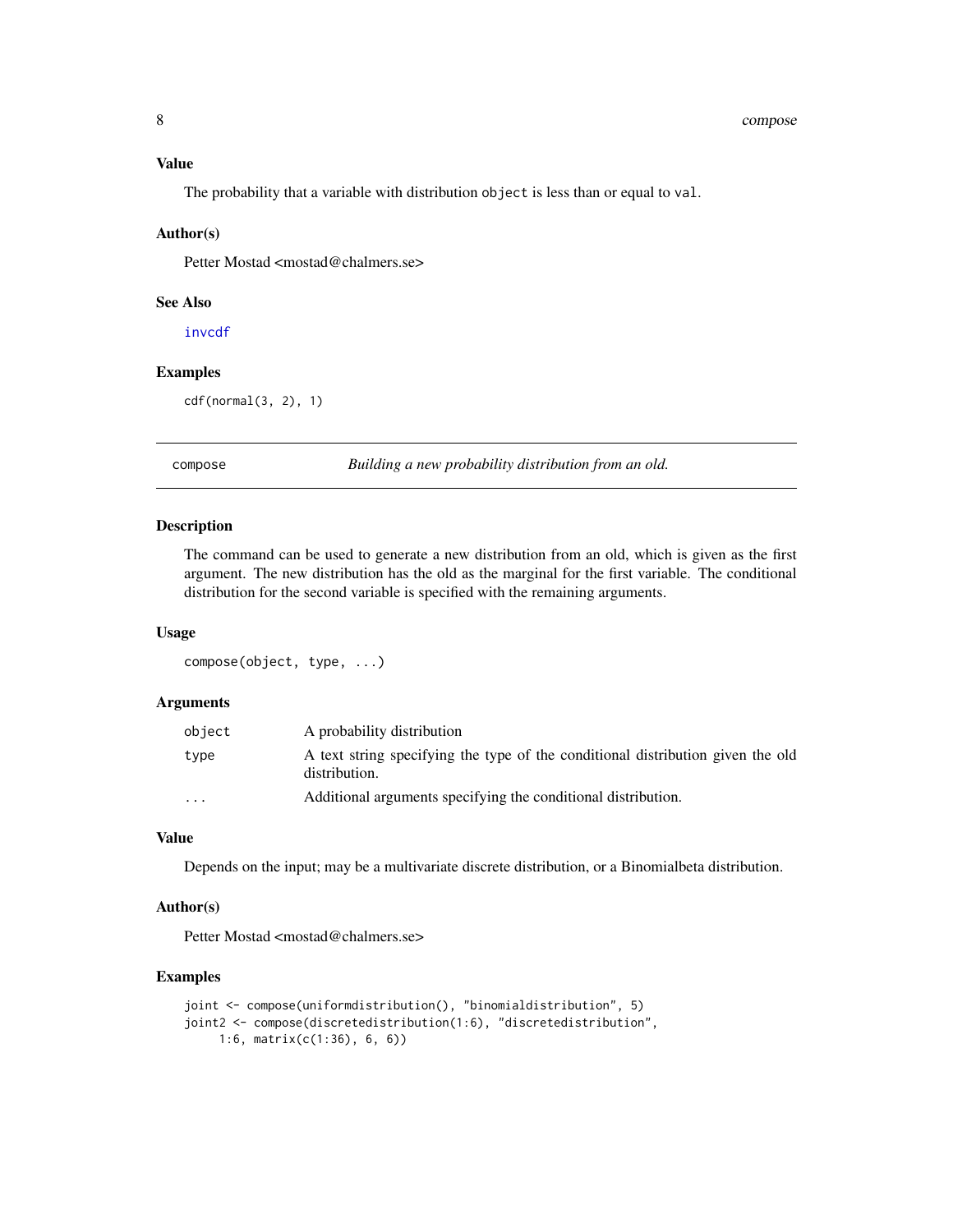<span id="page-8-1"></span><span id="page-8-0"></span>

Given a multivariate distribution, the conditional distribution is computed when the variables with the given indices are set to the given values.

#### Usage

```
conditional(object, v, val)
```
### Arguments

| object | A multivariate probability distribution.                                                        |
|--------|-------------------------------------------------------------------------------------------------|
| v      | A vector of the indices of the variables whose values should be fixed.                          |
| val    | A vector, of the same length as v, with the values at which these variables should<br>be fixed. |

### Value

An object representing the conditional probability distribution.

#### Author(s)

Petter Mostad <mostad@chalmers.se>

### See Also

[marginal](#page-24-1)

```
prior <- normalexpgamma() #Generate a two-parameter flat prior
full <- linearpredict(prior, rep(1, 7)) #Normal extension
data <- simulate(uniformdistribution(), 7) #Generate data
posterior <- conditional(full, 1:7, data) #Condition on parameters
credibilityinterval(marginal(posterior, 1)) #Investigate posterior
```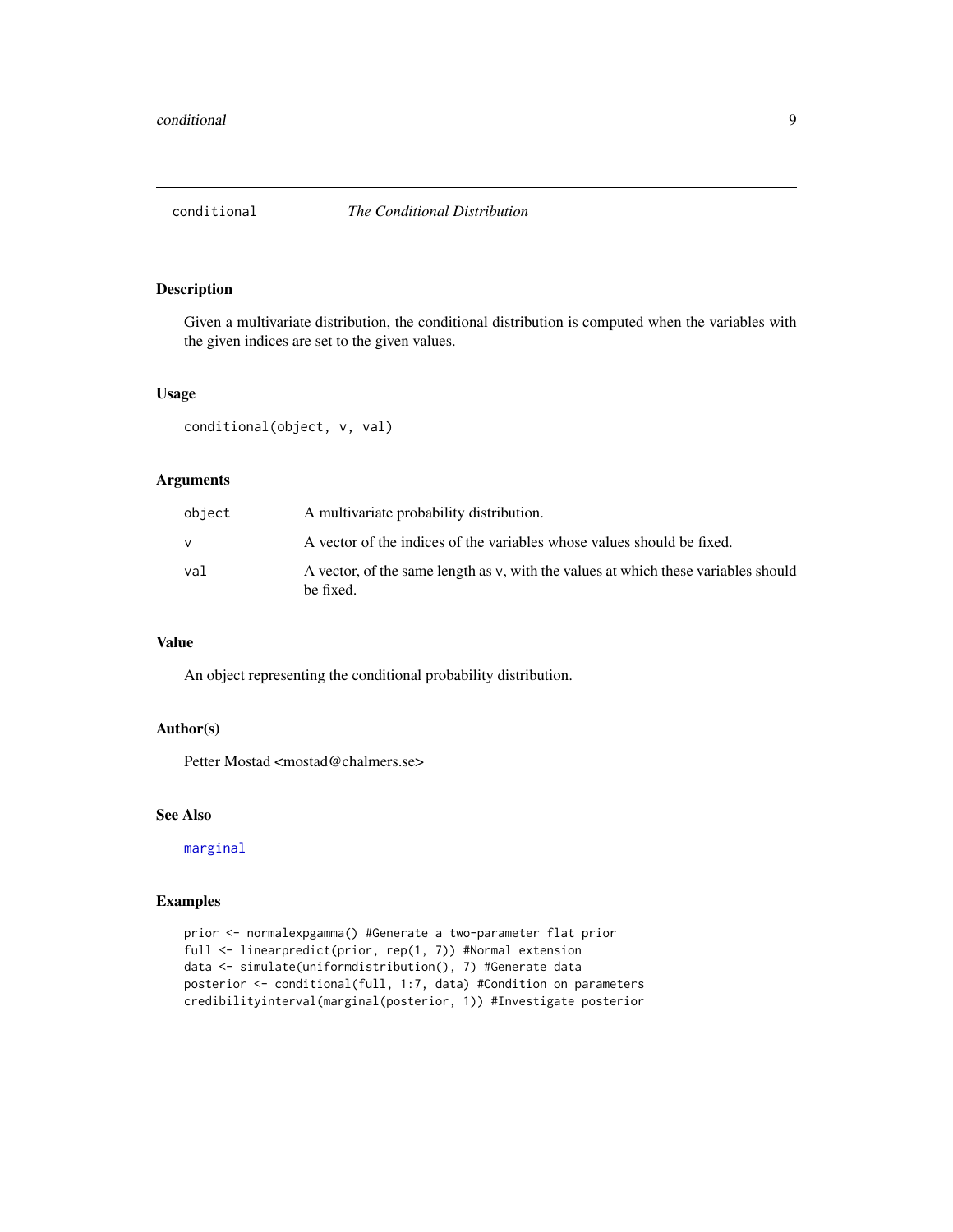<span id="page-9-1"></span><span id="page-9-0"></span>

For some distributions, like the multivariate Normal-ExpGamma and the multivariate Normal-Gamma, a new distribution is constructed from a linear combination of all but the last variables, and the last variable.

#### Usage

contrast(object, v)

#### Arguments

| object | A multivariate Normal-ExpGamma distribution or multivariate Normal-Gamma<br>distribution. |
|--------|-------------------------------------------------------------------------------------------|
| v      | A vector specifying the linear combination.                                               |

### Value

A Normal-ExpGamma distribution or a Normal-Gamma distribution, depending on the input.

#### Author(s)

Petter Mostad <mostad@chalmers.se>

### Examples

```
data1 <- simulate(normal(13, log(0.4)), 3)
data2 <- simulate(normal(14, log(0.4)), 5)
data3 <- simulate(normal(12, log(0.4)), 6)
dist <- linearmodel(c(data1, data2, data3), designManyGroups(c(3,5,6)))
diff <- contrast(dist, c(0, 1, -1))
credibilityinterval(marginal(diff, 1))
```
<span id="page-9-2"></span>credibilityinterval *Compute Credibility Interval for a Univariate Distribution*

### Description

Given a univariate continuous distribution, a credibility interval is computed. Note that the interval is constructed so that there is an equal probability to be above or below the interval.

```
credibilityinterval(object, prob = 0.95)
```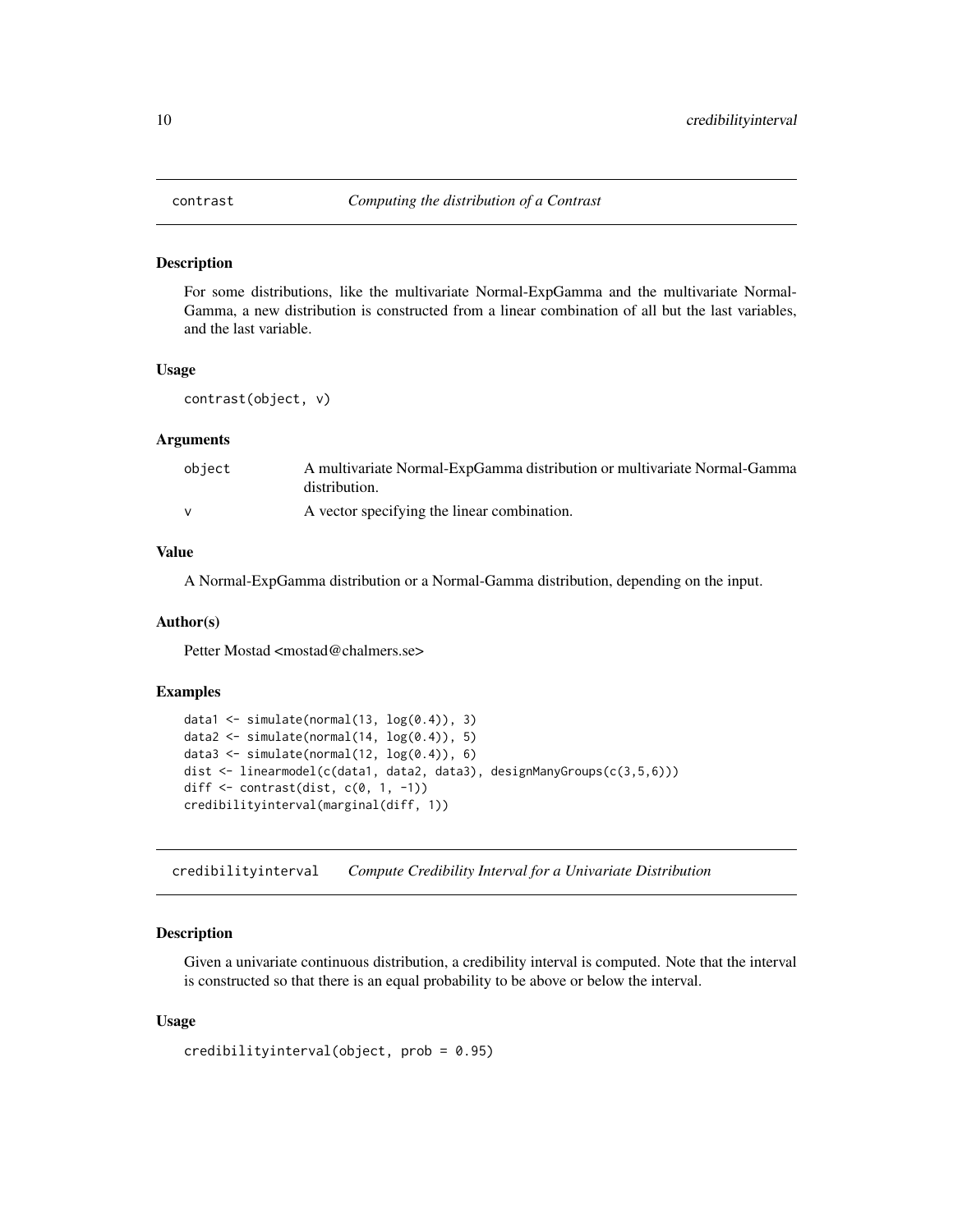### <span id="page-10-0"></span>designBalanced 11

#### Arguments

| object | A univariate continuous distribution.            |
|--------|--------------------------------------------------|
| prob   | The probability inside the credibility interval. |

### Value

A vector of length two, specifying the interval.

#### Author(s)

Petter Mostad <mostad@chalmers.se>

### See Also

[p.value](#page-33-1)

### Examples

credibilityinterval(normal())

<span id="page-10-1"></span>designBalanced *Create a Design Matrix for a Balanced Design*

#### Description

The function creates a design matrix suitable for analyzing results from an experiment where a set of factors are analysed in a balanced design: The argument factors lists the number of levels of each factor, and each possible combination of levels of factors is tried out a number of times given by replications.

#### Usage

```
designBalanced(factors, replications = 1, interactions = FALSE)
```
### Arguments

| factors      | A vector of integers, listing the number of levels of each of the factors.                       |
|--------------|--------------------------------------------------------------------------------------------------|
| replications | An integer: The number of times each combination of factor levels is tried out.                  |
| interactions | If true, the design matrix will include columns for all possible interactions of the<br>factors. |

#### Value

A matrix where the number of rows equals the product of factors and replications. The matrix will have only 0's and 1's as values.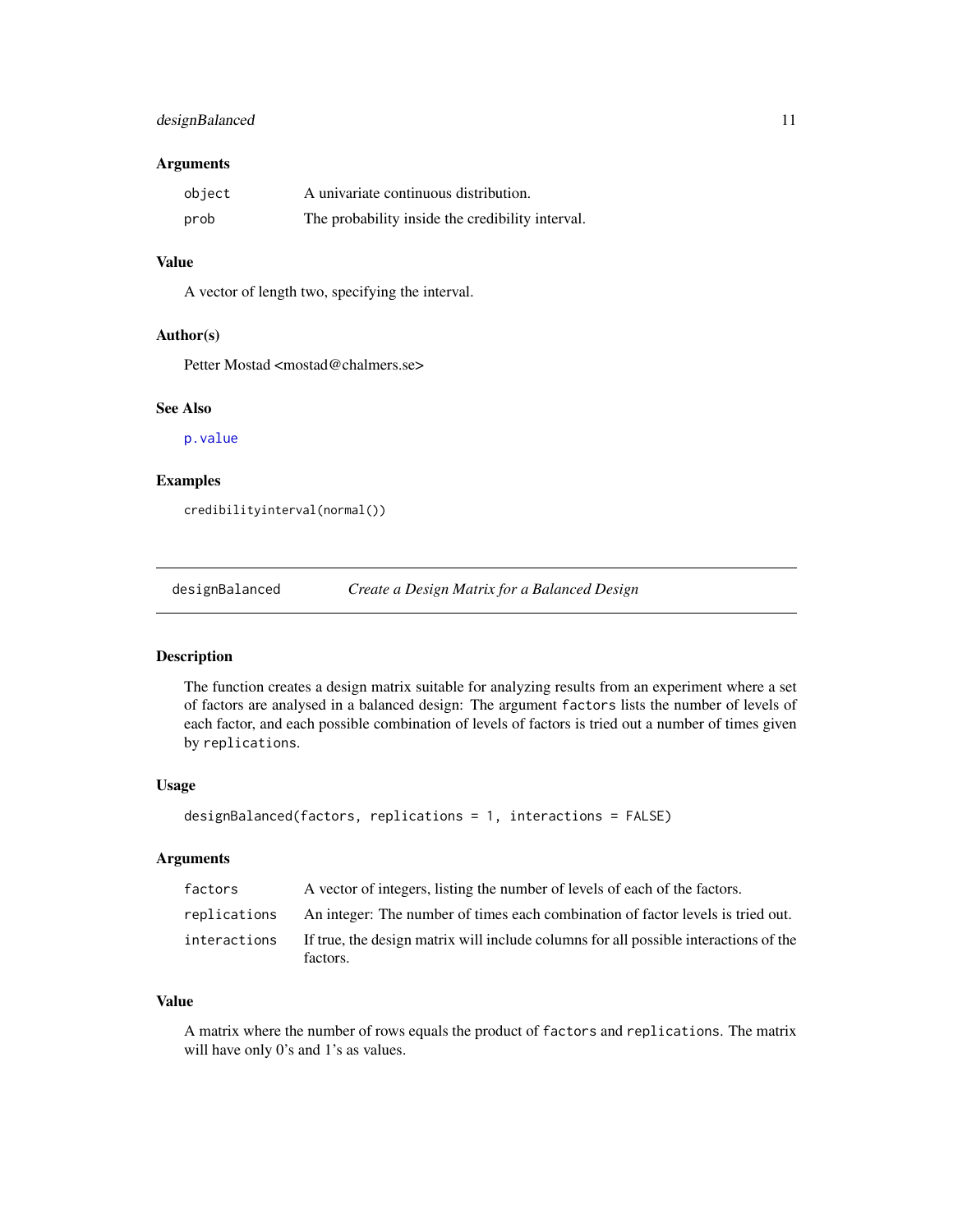### <span id="page-11-0"></span>Author(s)

Petter Mostad <mostad@chalmers.se>

#### See Also

[designFactorial](#page-11-1), [designOneGroup](#page-13-1), [designTwoGroups](#page-13-2), [designManyGroups](#page-12-1)

#### Examples

designBalanced(c(3, 3), 2)

<span id="page-11-1"></span>designFactorial *Create a Design Matrix for a Factorial Design*

### Description

The function creates a design matrix suitable for analyzing results from a factorial experiment where all factors have two levels.

#### Usage

designFactorial(nfactors, replications = 1, interactions = FALSE)

#### Arguments

| nfactors     | The number of two-level factors in the experiment.                                          |
|--------------|---------------------------------------------------------------------------------------------|
| replications | The number of replications at each combination of factor levels.                            |
| interactions | If TRUE, columns will be included representing the interactions between all the<br>factors. |

### Value

A matrix where the number of rows is  $2^n k$ , where n is the number of factors and k is the number of replications. The entries are -1's and 1's.

### Author(s)

Petter Mostad <mostad@chalmers.se>

### See Also

[designBalanced](#page-10-1), [designOneGroup](#page-13-1), [designTwoGroups](#page-13-2), [designManyGroups](#page-12-1)

### Examples

designFactorial(3,2)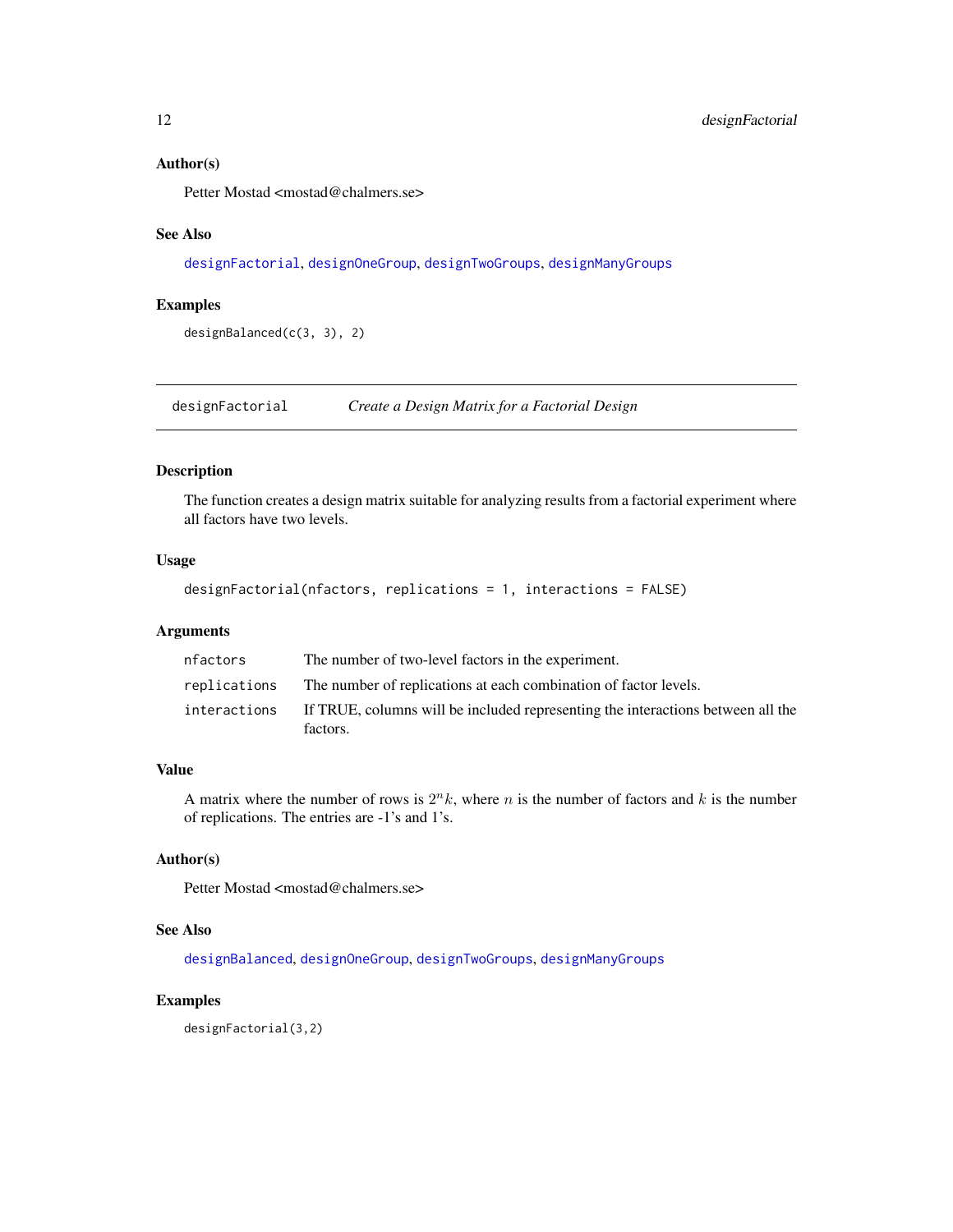<span id="page-12-1"></span><span id="page-12-0"></span>designManyGroups *Create a Design Matrix for Several Groups of Normal Observations*

### Description

A design matrix is created, to be used for the analysis of data assumed to come from several normal distributions.

#### Usage

```
designManyGroups(v)
```
#### Arguments

v A vector of integers, indicating how many observations there are in each group.

#### Value

A matrix consisting of 0's and 1's. The number of columns is equal to the length of v. The number of rows is equal to the sum of teh values of v.

#### Author(s)

Petter Mostad <mostad@chalmers.se>

#### See Also

[designOneGroup](#page-13-1), [designTwoGroups](#page-13-2), [designBalanced](#page-10-1), [designFactorial](#page-11-1)

```
data1 <- simulate(normal(3.3, \log(2)), 9)
data2 <- simulate(normal(4.5, log(2)), 8)
data3 <- simulate(normal(2.9, \log(2)), 7)
design <- designManyGroups(c(9,8,7))
posterior <- linearmodel(c(data1, data2, data3), design)
plot(posterior)
```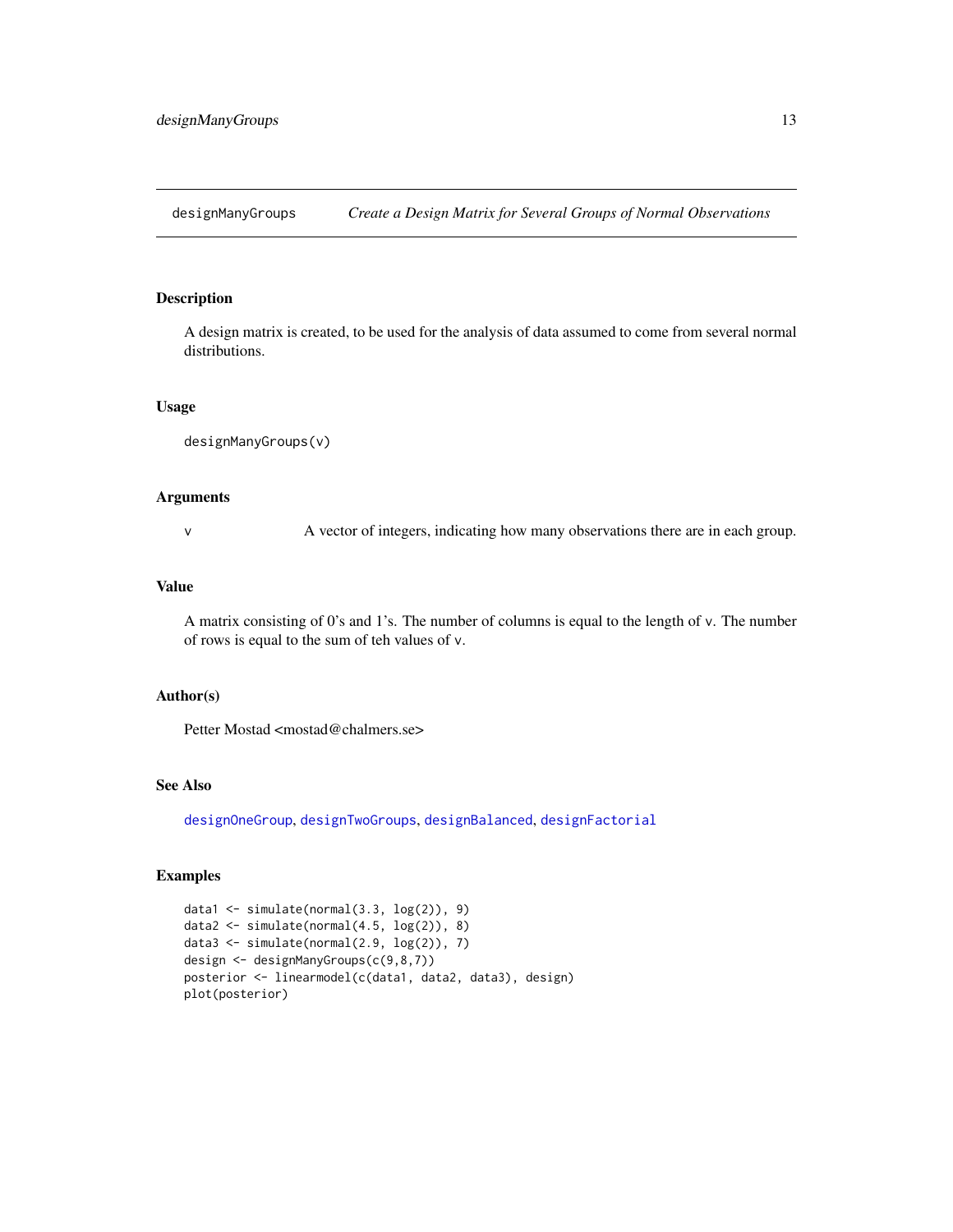<span id="page-13-1"></span><span id="page-13-0"></span>

A design matrix is created, to be used for the analysis of data assumed to come from one normal distribution.

### Usage

designOneGroup(n)

#### Arguments

n The number of data values.

#### Value

A matrix consisting only of 1's, with one column and with the number of rows given by n.

#### Author(s)

Petter Mostad <mostad@chalmers.se>

### See Also

[designTwoGroups](#page-13-2), [designManyGroups](#page-12-1), [designBalanced](#page-10-1), [designFactorial](#page-11-1)

### Examples

```
data <- simulate(normal(4, log(1.3)), 9)
design <- designOneGroup(9)
posterior <- linearmodel(data, design)
credibilityinterval(marginal(posterior, 1))
```
<span id="page-13-2"></span>designTwoGroups *Create a Design Matrix for Two Groups of Observations*

### Description

A design matrix is created, to be used for the analysis of data assumed to come from two normal distributions.

#### Usage

designTwoGroups(n, m)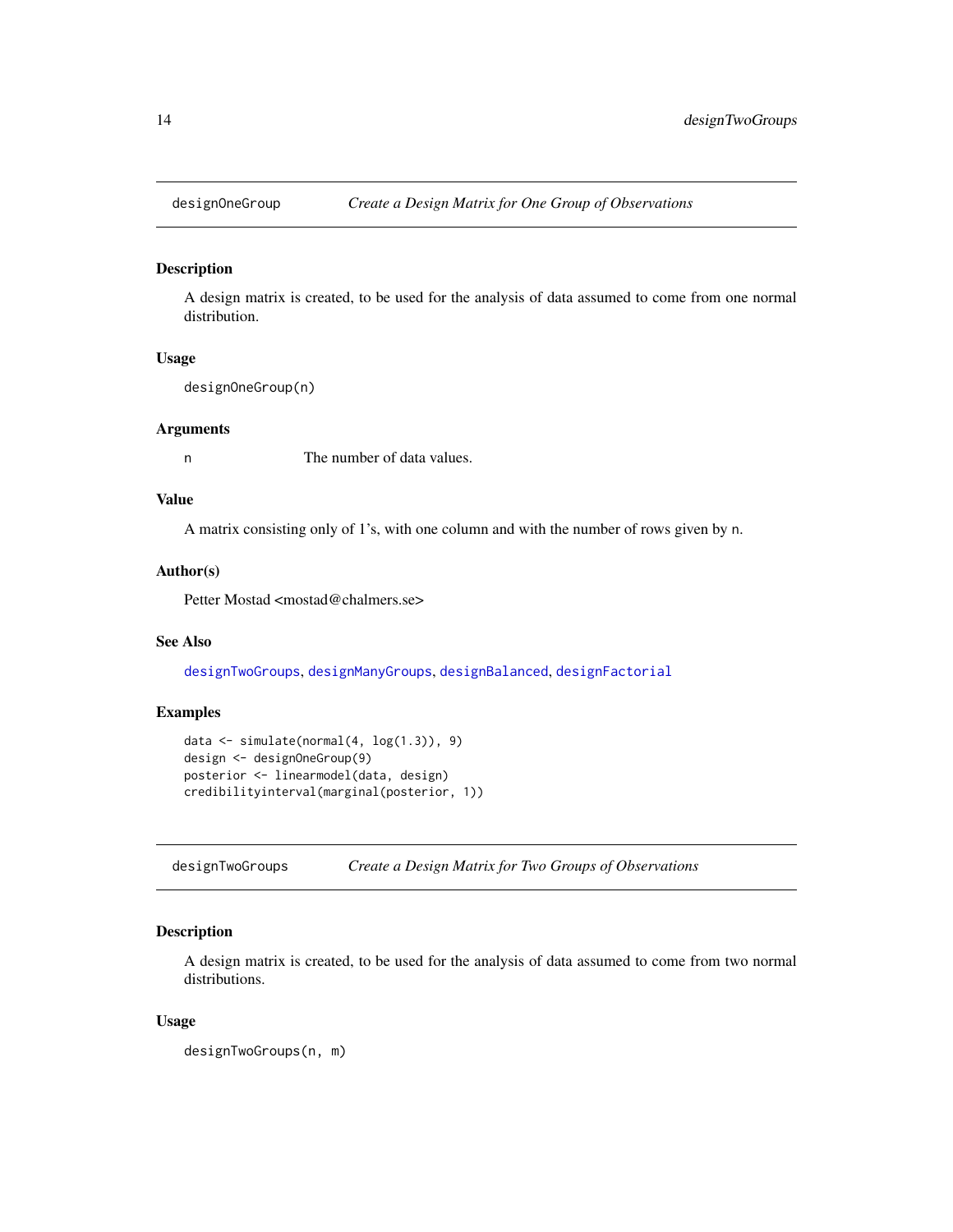#### <span id="page-14-0"></span>difference and the state of the state of the state of the state of the state of the state of the state of the state of the state of the state of the state of the state of the state of the state of the state of the state of

#### Arguments

|   | The number of data values in the first group.  |
|---|------------------------------------------------|
| m | The number of data values in the second group. |

### Value

A matrix consisting of 1's and 0's, with two columns, and with the number of rows given by  $n+m$ .

#### Author(s)

Petter Mostad <mostad@chalmers.se>

#### See Also

[designOneGroup](#page-13-1), [designManyGroups](#page-12-1), [designBalanced](#page-10-1), [designFactorial](#page-11-1)

#### Examples

```
data1 <- simulate(normal(3, log(2)), 7)
data2 <- simulate(normal(5, log(2)), 9)
design <- designTwoGroups(7,9)
posterior <- linearmodel(c(data1, data2), design)
credibilityinterval(marginal(posterior, 1))
```
difference *Create Object Representing Difference Between Two Distributions*

### Description

Given two univariate distributions, an attempt is made to create the (approximate) difference between these.

### Usage

```
difference(object1, object2)
```
### Arguments

| object1 | A univariate normal or tdistribution. |
|---------|---------------------------------------|
| object2 | A univariate normal or tdistribution. |

### Value

A univariate normal or tdistribution, as appropriate.

#### Author(s)

Petter Mostad <mostad@chalmers.se>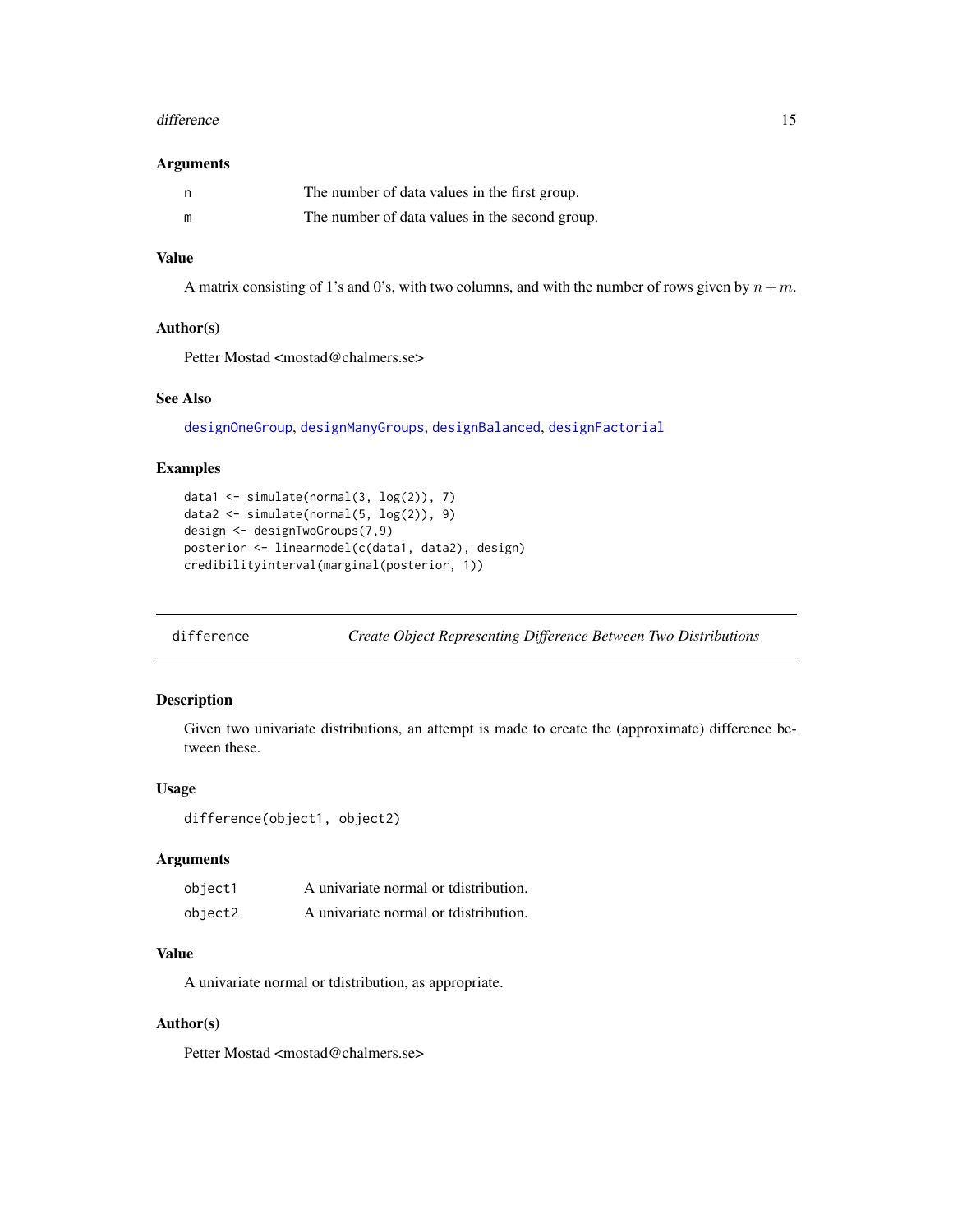#### Examples

```
data1 <- simulate(normal(8, log(1.5)), 6)
posterior1 <- marginal(linearmodel(data1, designOneGroup(6)), 1)
data2 <- simulate(normal(10, log(2.8)), 7)
posterior2 <- marginal(linearmodel(data2, designOneGroup(7)), 1)
posterior <- difference(posterior1, posterior2)
credibilityinterval(posterior)
```
discretedistribution *Create Object Representing a Discrete Distribution*

### Description

An object representing a discrete distribution is created, based on explicitly given possible values and probabilities for these.

### Usage

discretedistribution(vals, probs = rep(1, length(vals)))

### Arguments

| vals  | A vector listing the possible values of the discrete distribution.                                                                                                                       |
|-------|------------------------------------------------------------------------------------------------------------------------------------------------------------------------------------------|
| probs | If given, probs must have the same length as vals, and should list the probabil-<br>ities of the possible values. If not given, all possible values are assigned equal<br>probabilities. |

### Value

A discrete probability distribution.

### Author(s)

Petter Mostad <mostad@chalmers.se>

```
dist <- discretedistribution(1:10)
expectation(dist)
variance(dist)
```
<span id="page-15-0"></span>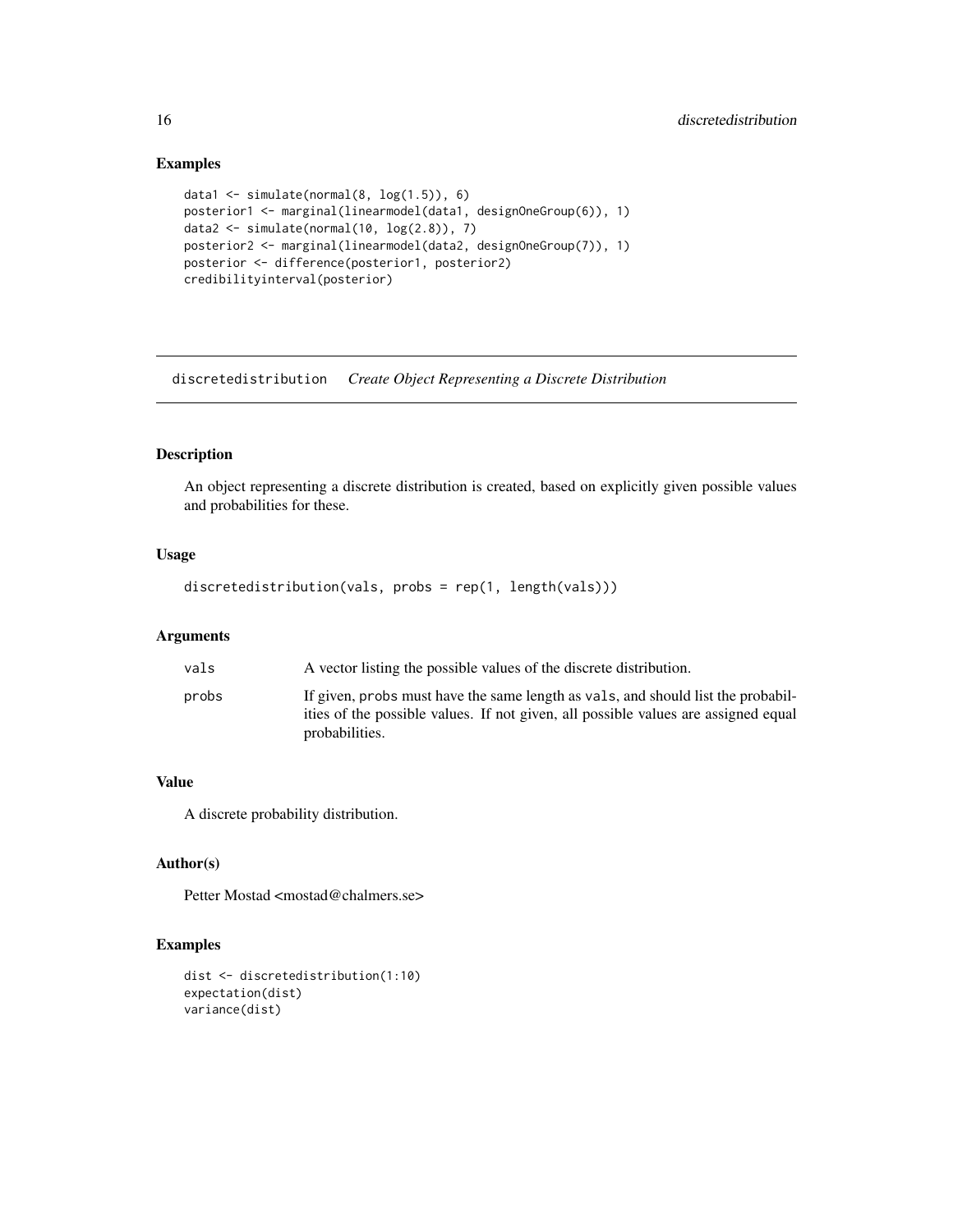<span id="page-16-2"></span><span id="page-16-0"></span>

Compute the expectation of a probability distribution.

### Usage

```
expectation(object)
```
### Arguments

object A probability distribution.

#### Value

The expectation of the probability distribution.

### Author(s)

Petter Mostad <mostad@chalmers.se>

### See Also

[variance](#page-43-1)

### Examples

```
expectation(normal(3, log(2)))
expectation(binomialdistribution(7, 0.3))
```
<span id="page-16-1"></span>expgamma *Create an ExpGamma distribution*

### Description

Create an ExpGamma Distribution: If a variable has a Gamma distribution with parameters alpha and beta, then its logarithm has an ExpGamma distribution with parameters alpha, beta, and gamma  $= 1.$ 

```
expgamma(alpha = 1, beta = 1, gamma = -2)
```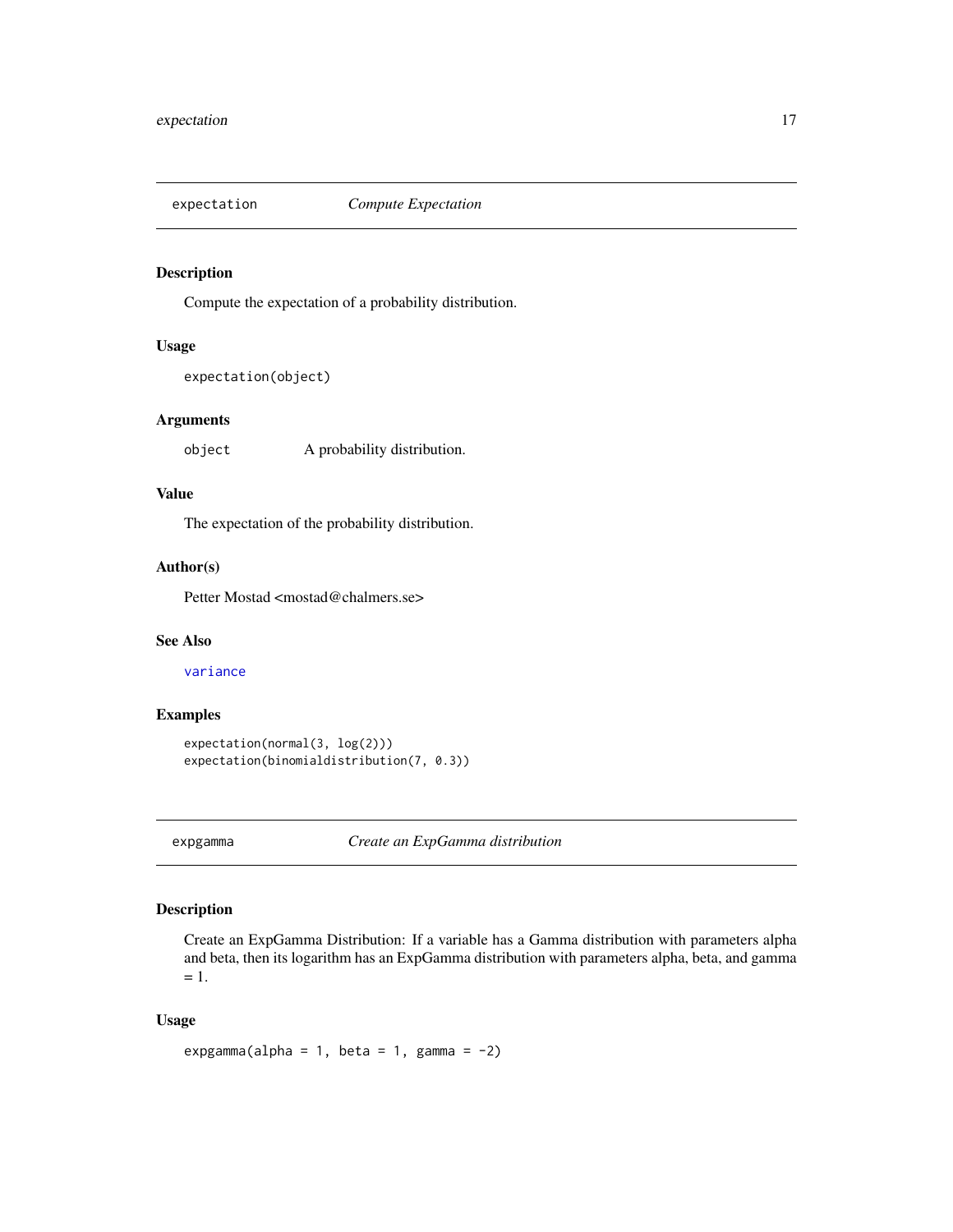### <span id="page-17-0"></span>Arguments

| alpha | The "shape" parameter of the corresponding Gamma distribution.             |
|-------|----------------------------------------------------------------------------|
| beta  | The "rate" parameter of the corresponding Gamma distribution.              |
| gamma | The scale parameter for the logarithm ic scale. By default, gamma $= -2$ . |

### Details

The ExpGamma has probability density function

 $f(x|\alpha, \beta, \gamma) = \exp(\alpha \gamma x - \beta \exp(\gamma x))$ 

### Value

An ExpGamma distribution.

### Author(s)

Petter Mostad <mostad@chalmers.se>

### See Also

[gammadistribution](#page-19-1)

### Examples

dist <- expgamma(4, 6) plot(dist)

fdistribution *Create an F distribution*

### Description

Create a univariate F distribution.

### Usage

fdistribution(df1 = 1, df2 = 1)

### Arguments

| df1 | The first degree of freedom: Should be a positive number.  |
|-----|------------------------------------------------------------|
| df2 | The second degree of freedom: Should be a positive number. |

### Value

An F distribution.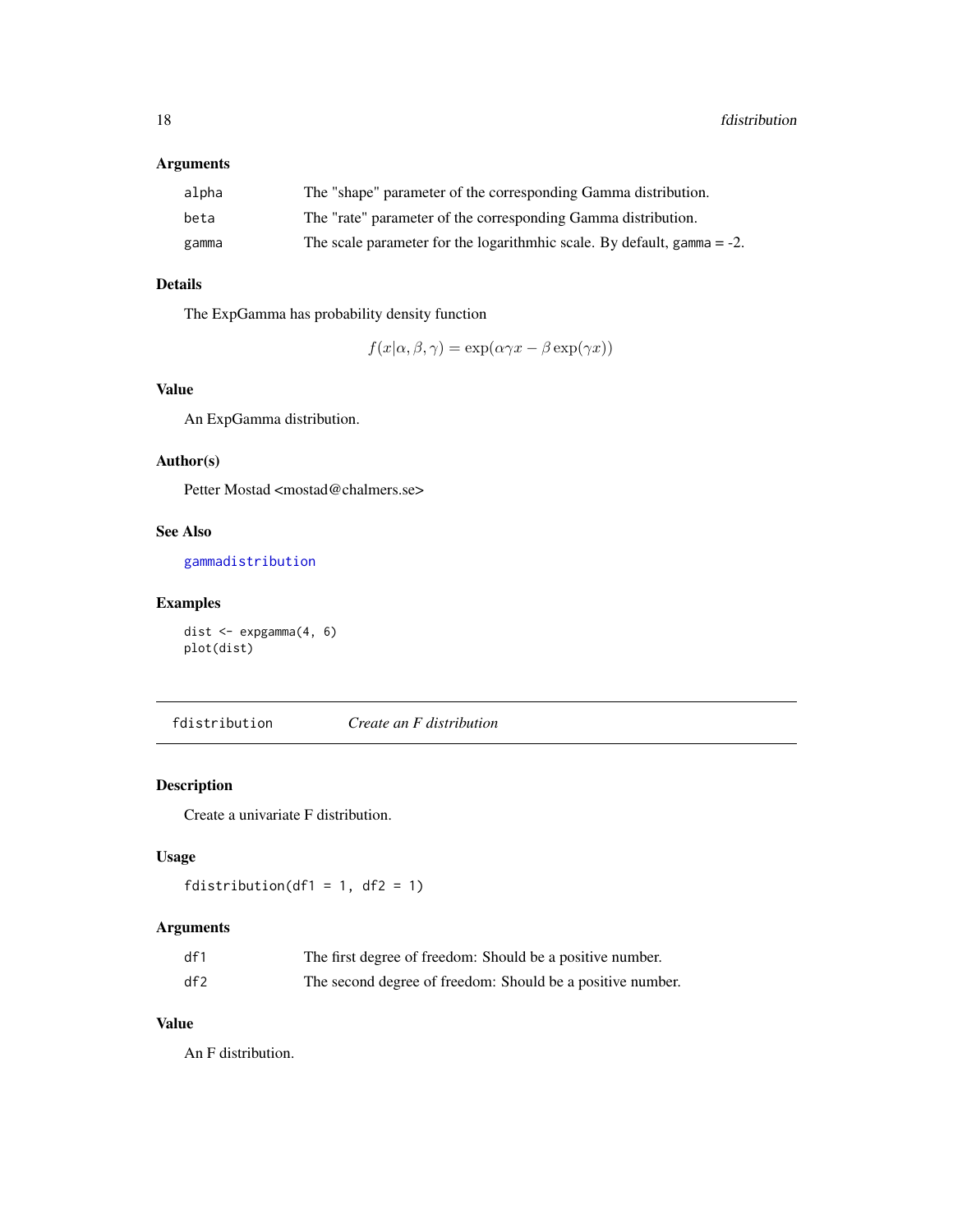#### <span id="page-18-0"></span>fittedvalues and the set of the set of the set of the set of the set of the set of the set of the set of the set of the set of the set of the set of the set of the set of the set of the set of the set of the set of the set

### Author(s)

Petter Mostad <mostad@chalmers.se>

#### Examples

```
dist <- fdistribution(10, 3)
cdf(dist, 4)
expectation(dist)
```
<span id="page-18-1"></span>fittedvalues *Compute Fitted Values for a Linear Model*

### Description

Given a vector of data values and a design matrix, the fitted values for a linear model is computed.

### Usage

```
fittedvalues(data, design)
```
### Arguments

| design | A design matrix. The number of rows must be equal to the length of the data |
|--------|-----------------------------------------------------------------------------|
|        | vector.                                                                     |

#### Details

The fitted values represent the expected values all but the last variables in the posterior for the linear model.

### Value

A vector of values of length equal to the number of columns in the design matrix.

#### Author(s)

Petter Mostad <mostad@chalmers.se>

#### See Also

[linearmodel](#page-21-1), [leastsquares](#page-20-2), [linearpredict](#page-22-1)

```
xdata <- simulate(uniformdistribution(), 14)
ydata <- xdata + 4 + simulate(normal(), 14)*0.1
plot(xdata,ydata)
design <- cbind(1, xdata)
lines(xdata, fittedvalues(ydata, design))
```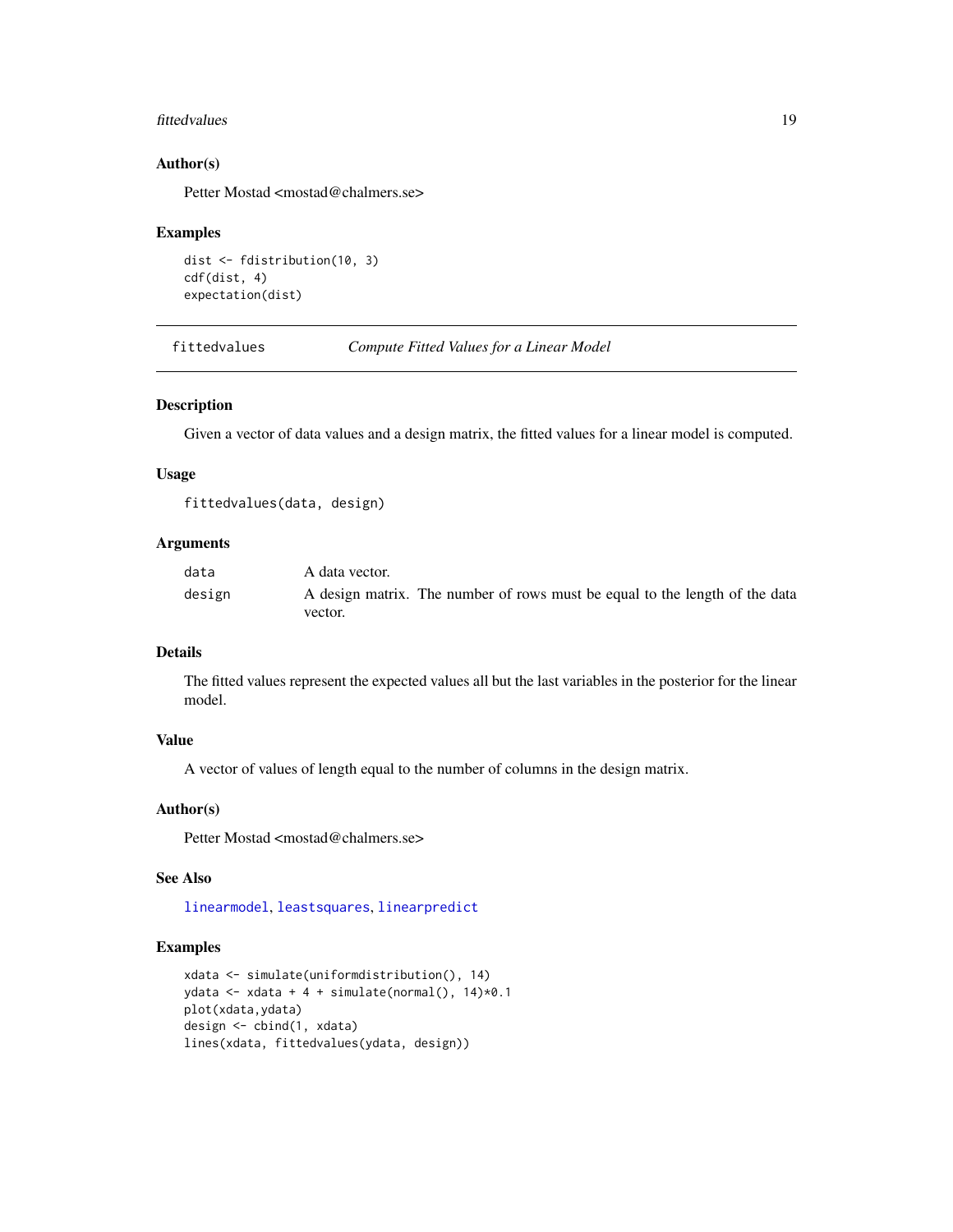<span id="page-19-1"></span><span id="page-19-0"></span>Create a Gamma distribution.

### Usage

```
gammadistribution(alpha = 1, beta = 1)
```
### Arguments

| alpha | The first parameter of the Gamma distribution: The "shape" parameter. |
|-------|-----------------------------------------------------------------------|
| beta  | The second parameter of the Gamma distribution: The "rate" parameter. |

### Details

The density of the distribution is proportional to

$$
f(x) = x^{\alpha - 1} \exp(-\beta x)
$$

### Value

A Gamma probability distribution.

### Author(s)

Petter Mostad <mostad@chalmers.se>

### See Also

### [expgamma](#page-16-1)

### Examples

dist <- gammadistribution(4, 2) plot(dist)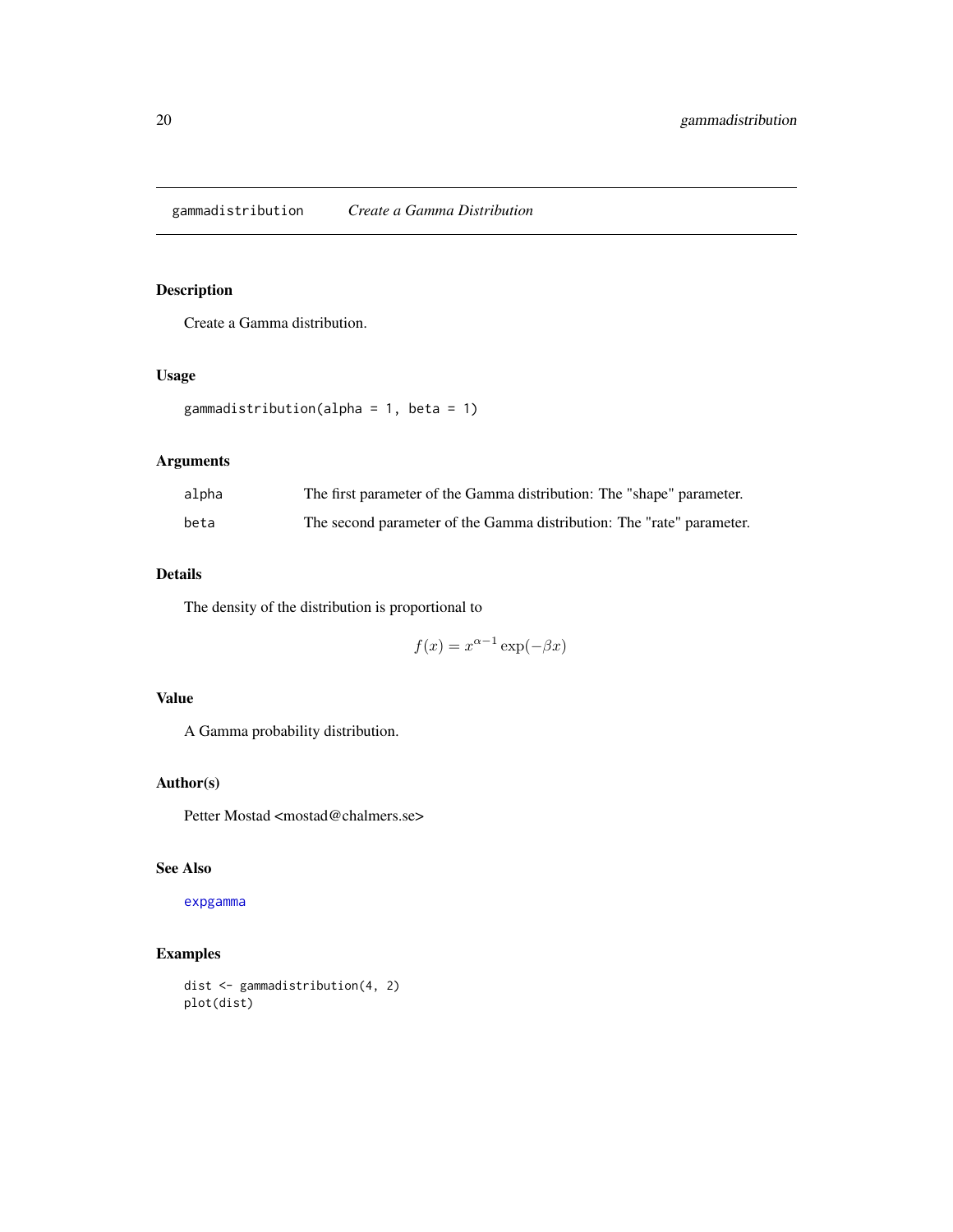<span id="page-20-1"></span><span id="page-20-0"></span>

Compute the inverse of the cumulative distribution function for a univariate probability distribution.

### Usage

invcdf(object, val)

### Arguments

| object | A univariate probability distribution. |
|--------|----------------------------------------|
| val    | A value between 0 and 1.               |

### Value

A value v such that the probability that  $x \le v$  is given by val.

### Author(s)

Petter Mostad <mostad@chalmers.se>

### See Also

[cdf](#page-6-2)

### Examples

```
invcdf(normal(), 0.975)
invcdf(binomialdistribution(10, 0.4), 0.5)
```

```
leastsquares Find the Least Squares Solution in a Linear Model
```
### Description

Given a vector of data and a design matrix, the least squares estimates for a linear model is computed.

### Usage

leastsquares(data, design)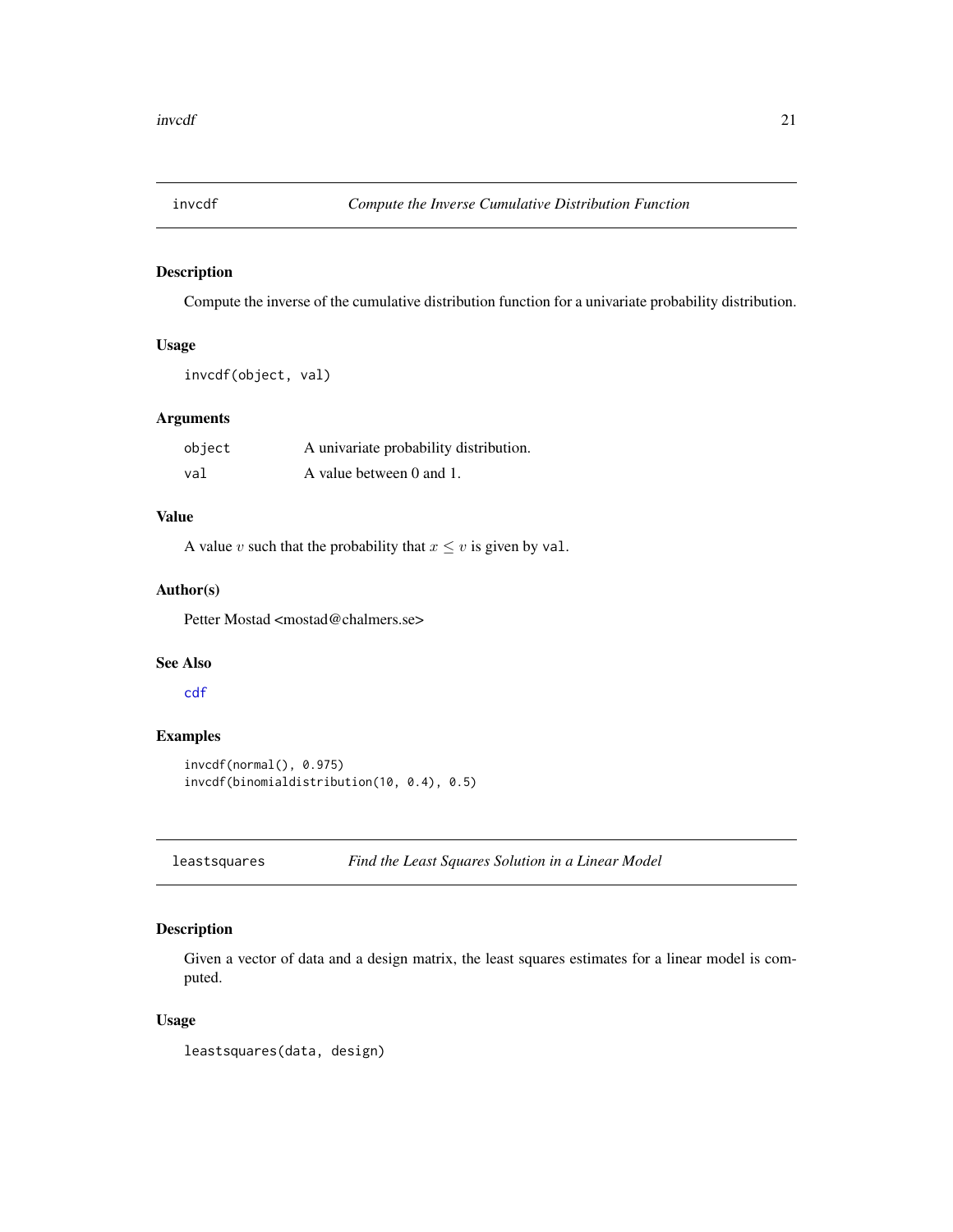#### <span id="page-21-0"></span>Arguments

| data   | A data vector.                                                              |
|--------|-----------------------------------------------------------------------------|
| design | A design matrix. The number of rows must be equal to the length of the data |
|        | vector.                                                                     |

### Details

The fitted values represent the expected values all but the last variables in the posterior for the linear model.

### Value

A vector of values of length equal to the number of columns in the design matrix.

### Author(s)

Petter Mostad <mostad@chalmers.se>

#### See Also

[linearmodel](#page-21-1), [fittedvalues](#page-18-1), [linearpredict](#page-22-1)

#### Examples

```
xdata <- simulate(uniformdistribution(), 14)
ydata <- xdata + 4 + simulate(normal(), 14)*0.1plot(xdata,ydata)
design <- cbind(1, xdata)
leastsquares(ydata, design)
```
<span id="page-21-1"></span>linearmodel *Compute the Posterior Distribution for a Linear Model*

### Description

Given a vector of data and a design matrix, describing how these data are thought to relate to some predictors in a linear model, the posterior for the parameters of this linear model is found, using a flat prior.

#### Usage

```
linearmodel(data, design)
```
#### Arguments

| data   | A vector with data values.                                                                                                                                            |  |
|--------|-----------------------------------------------------------------------------------------------------------------------------------------------------------------------|--|
| design | A design matrix. The number of rows must be equal to the length of the data<br>vector. The number of columns corresponds to the number of explanatory vari-<br>ables. |  |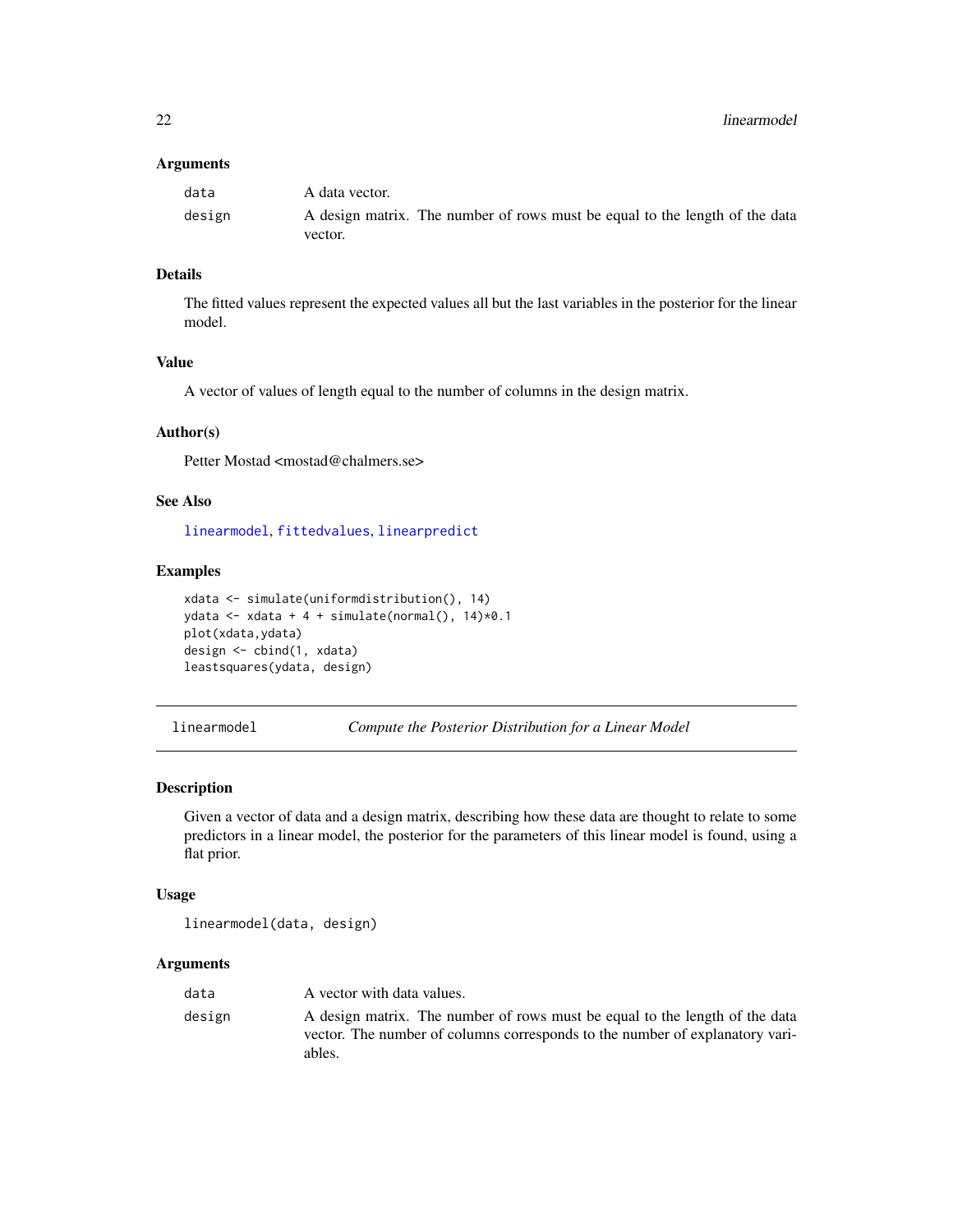#### <span id="page-22-0"></span>linearpredict 23

#### Details

If  $y_i$  is the i'th data value and  $\beta_j$  is the j'th unknown parameter, and if  $x_{ij}$  is the value in the i'th row and j'th column of the design matrix, then one assumes that  $y_i$  is normally distributed with exptectation

$$
x_{i1}\beta_1 + x_{i2}\beta_2 + \ldots + x_{ik}\beta_k
$$

and logged standard deviation  $\lambda$ . The computed probability distribution is then the posterior for the joint distribution of

$$
(\beta_1, \beta_2, \ldots, \beta_k, \lambda)
$$

#### Value

.

If k is the number of columns in the design matrix and if  $k > 1$ , then the output is a multivariate Normal-ExpGamma distribution representing the posterior for the corresponding  $k$  values and the logged scale parameter in the linear model. If  $k = 1$ , the output is a Normal-ExpGamma distribution representing the posterior.

#### Author(s)

Petter Mostad <mostad@chalmers.se>

#### See Also

[fittedvalues](#page-18-1), [leastsquares](#page-20-2), [linearpredict](#page-22-1)

#### Examples

```
data1 <- simulate(normal(3.3, \log(2)), 9)
data2 <- simulate(normal(4.5, log(2)), 8)
data3 <- simulate(normal(2.9, \log(2)), 7)
design <- designManyGroups(c(9,8,7))
posterior <- linearmodel(c(data1, data2, data3), design)
plot(posterior)
```
<span id="page-22-1"></span>linearpredict *Create a Linear Extension of a Distribution*

### **Description**

Extends the given probability distribution with new variables which are (multivariate) normally distributed with parameters based on the values of the given probability distribution and values given to the function.

```
linearpredict(object, ...)
```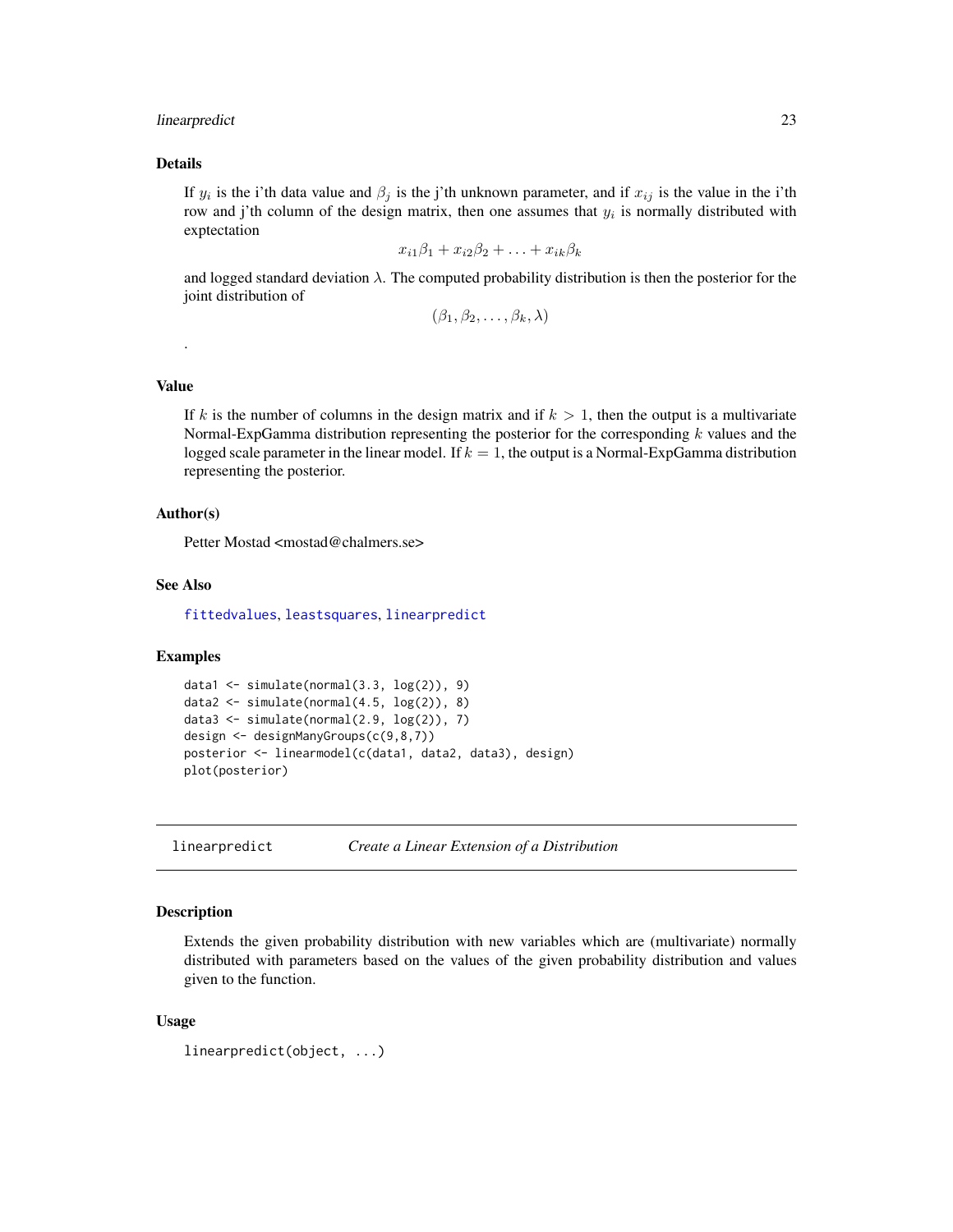#### <span id="page-23-0"></span>Arguments

| object | The probability distribution to be extended. Currently, it should be either a (mul-<br>tivariate) normal distribution, or a (multivariate) normal distribution extended<br>with an extra parameter with either a Gamma or an ExpGamma distribution.                                                                                                                                                                         |
|--------|-----------------------------------------------------------------------------------------------------------------------------------------------------------------------------------------------------------------------------------------------------------------------------------------------------------------------------------------------------------------------------------------------------------------------------|
|        | A second optional argument may be given, which should then be a matrix with<br>the same number of columns as there are normally distributed variables in the<br>input object. If the matrix has only one row or column, it may be given as a<br>vector. The default is a matrix with one row, consisting of only 1's.                                                                                                       |
|        | A third optional argument may also be given, which is then the precision matrix<br>of the new normally distributed variables. By default, this matrix is the identity.<br>If the input object contains a Gamma-distributed variable, its value is multiplied<br>with the precision matrix. If the input object contains an ExpGamma-distributed<br>variable y, the value $e^{-2y}$ is multiplied with the precision matrix. |

### Details

The input is either a (multivariate) variable  $x$  with a normal distribution, or a joint distribution consisting of a Gamma- or ExpGamma-distributed variable  $y$ , and conditionally on this a (multivariate) normally distributed x. The output is a joint distribution for  $(z, x)$  or  $(z, x, y)$ , where the marginal distribution for x or  $(x, y)$  is unchanged, while the conditional distribution for z given x or  $(x, y)$  is (multivariate) normal. The expectation and precision for this conditional distribution is  $X\mu$  and  $P\tau$ , respectively. Here,  $\mu$  is the expectation of x, while X is the optional second argument. The matrix P is the optional third argument, while  $\tau$  is either equal to y, when y has a Gamma distribution, or equal to  $e^{-2y}$ , when y has an ExpGamma distribution.

### Value

A multivariate normal, multivariate Normal-Gamma, or multivariate Normal-ExpGamma distribution, depending on the input.

#### Author(s)

Petter Mostad <mostad@chalmers.se>

### See Also

[contrast](#page-9-1)

```
prior <- normalgamma()
full <- linearpredict(prior, rep(1, 7))
data <- simulate(normal(), 7)
posterior <- conditional(full, 1:7, data)
plot(posterior)
```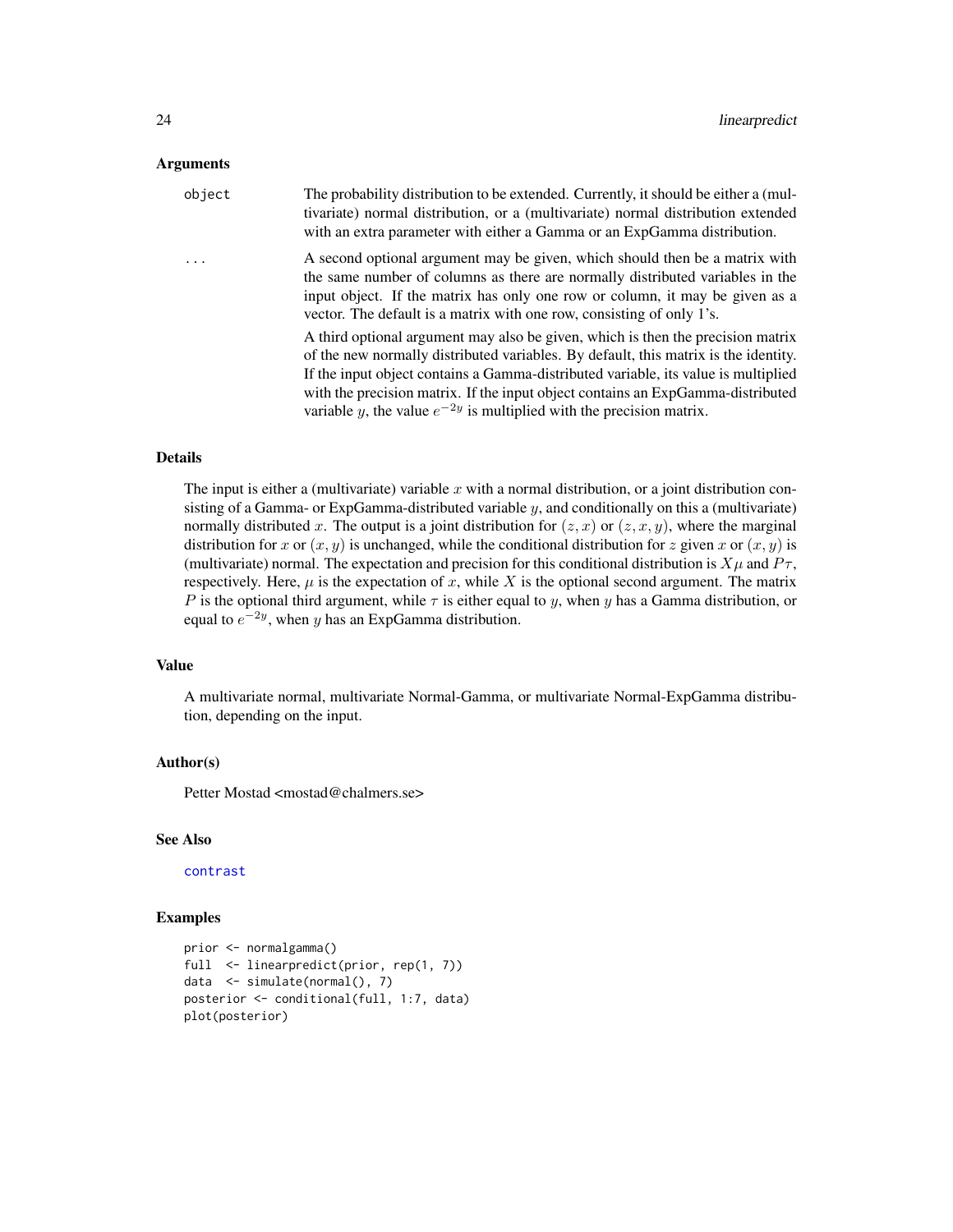<span id="page-24-1"></span><span id="page-24-0"></span>

Given a multivariate distribution, one of its marginal distributions is computed.

#### Usage

```
marginal(object, v)
```
### Arguments

| object       | The multivariate probability distribution whose marginal should be computed.                       |
|--------------|----------------------------------------------------------------------------------------------------|
| $\mathsf{V}$ | A vector of indices, indicating which parts of the object should be kept after<br>marginalisation. |

### Details

The index or indices of the parameter(s) whose marginal distribution is computed is given in v.

#### Value

A probability distribution.

### Author(s)

Petter Mostad <mostad@chalmers.se>

### See Also

[conditional](#page-8-1)

```
data <- simulate(normal(3, log(3)), 11)
posterior <- linearmodel(data, designOneGroup(11))
credibilityinterval(marginal(posterior, 1))
credibilityinterval(marginal(posterior, 2))
```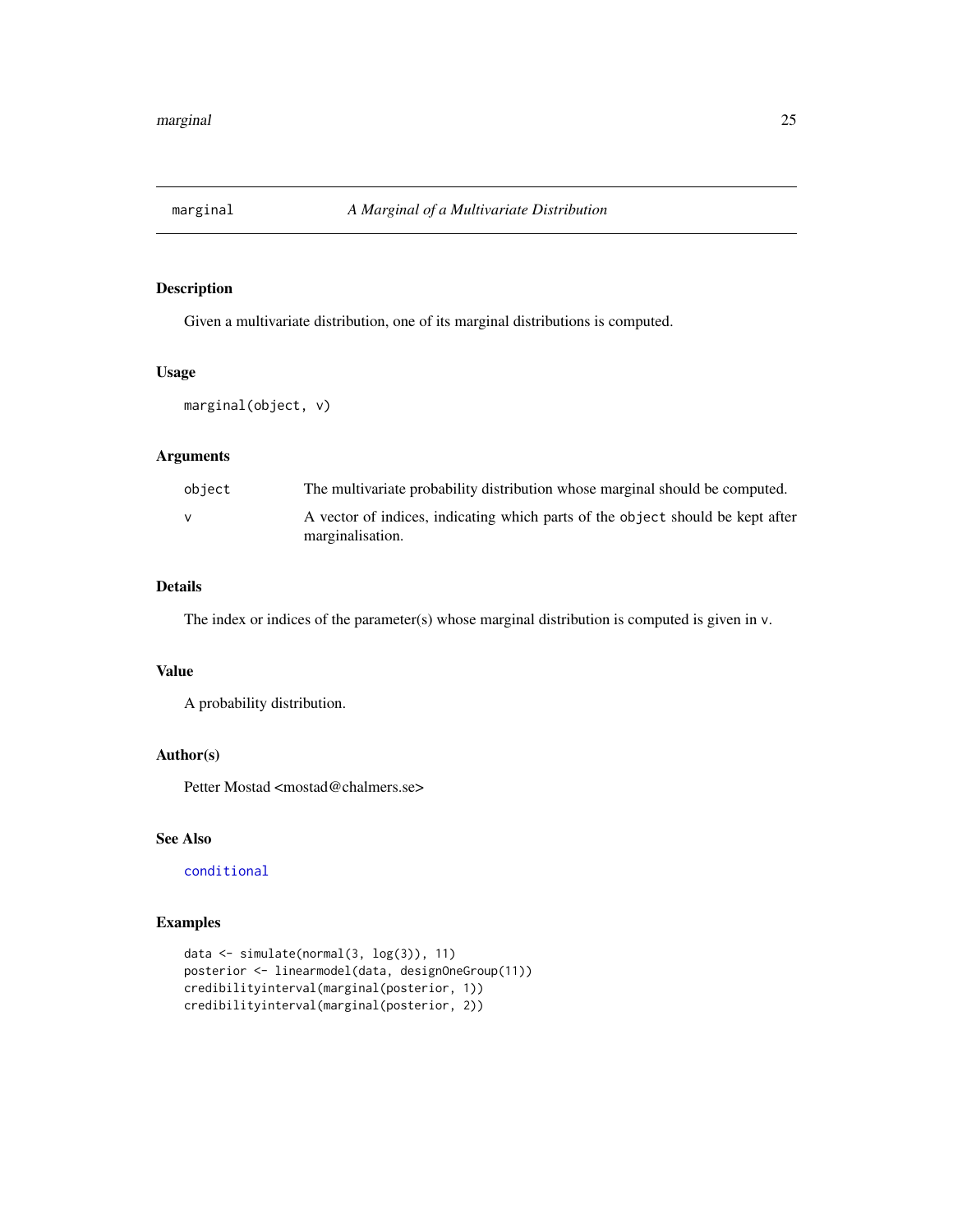<span id="page-25-0"></span>mdiscretedistribution *Create Object Representing a Multivariate Discrete Distribution*

#### Description

An object representing a multivariate discrete distribution is created, based on explicitly given possible values and probabilities for these.

#### Usage

mdiscretedistribution(probs, nms=NULL)

#### Arguments

| probs | This must be a matrix, or more generally an array with the same number of di-<br>mensions as the desired variable. The values in the matrix must be non-negative<br>and represent the probabilities of the variable.                                                                                                  |
|-------|-----------------------------------------------------------------------------------------------------------------------------------------------------------------------------------------------------------------------------------------------------------------------------------------------------------------------|
| nms   | If given, nms should be a list with the same number of items as there are dimen-<br>sions of probs. Each item in the list should be a vector with the names of the<br>possible values of the variable representing this dimension of the multivariate<br>variable. If not given, integers are used as variable names. |

#### Value

A multivariate discrete probability distribution.

### Author(s)

Petter Mostad <mostad@chalmers.se>

### Examples

```
dist <- mdiscretedistribution(array(1:24, c(2,3,4)))
expectation(dist)
variance(dist)
```
<span id="page-25-1"></span>mnormal *A Multivariate Normal Distribution*

### Description

Creates an object representing a multivariate normal distribution.

```
mnormal(expectation = c(0,0), P = diag(length(expectation)))
```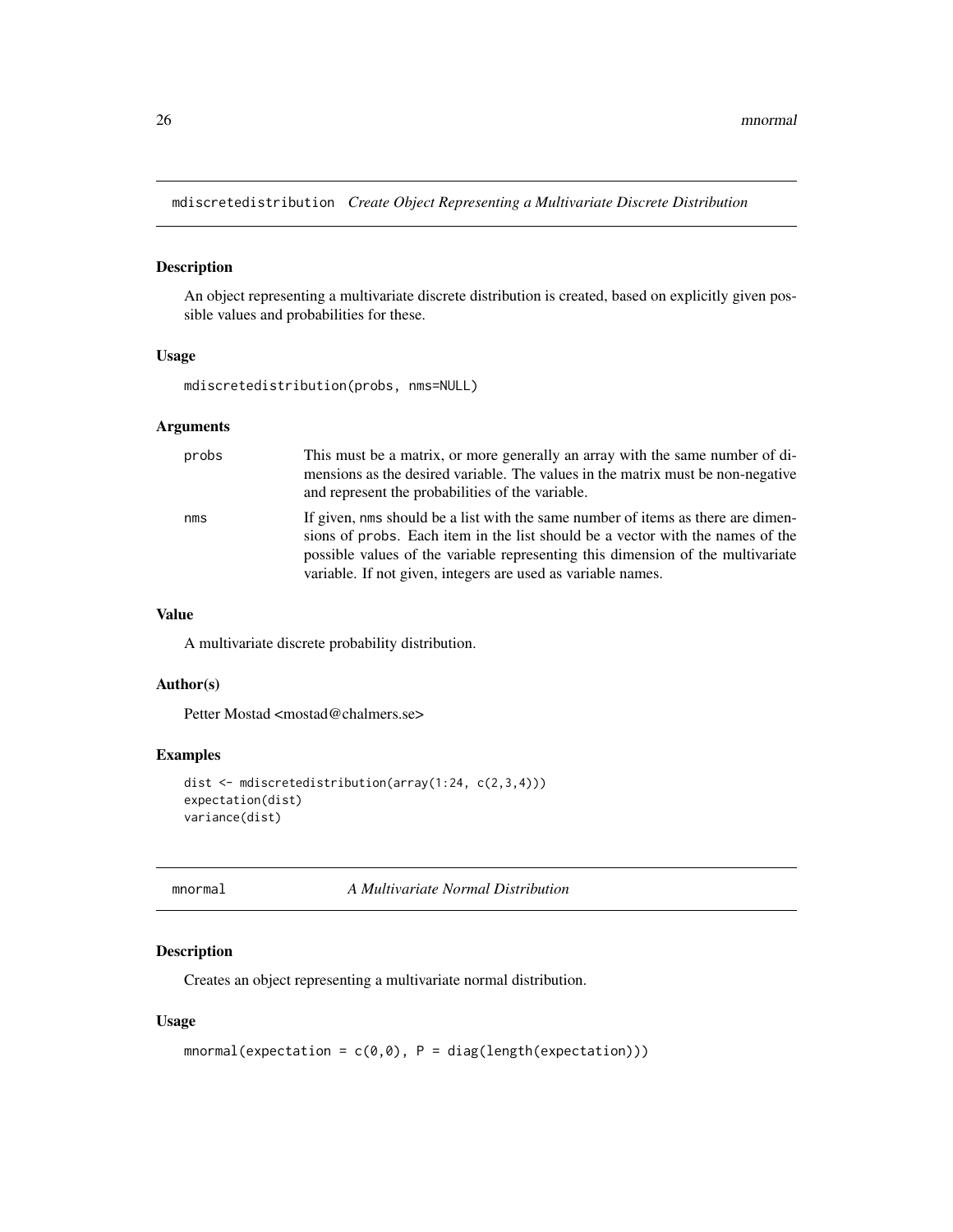#### <span id="page-26-0"></span>Arguments

| expectation | A vector of length at least 2 specifying the expectation of the distribution. By<br>default, the vector $(0,0)$ .                                                         |
|-------------|---------------------------------------------------------------------------------------------------------------------------------------------------------------------------|
| P           | A matrix of size $k \times k$ , where k is the length of the expectation vector. P specifies<br>the precision matrix, <i>i.e.</i> , the inverse of the covariance matrix. |

### Details

If  $\mu$  is the expectation vector and P is the precision matrix, then the probability density function is proportional to

$$
f(x) = \exp(-0.5(x - \mu)^t P(x - \mu))
$$

### Value

A multivariate normal probability distribution.

#### Author(s)

Petter Mostad <mostad@chalmers.se>

#### See Also

[normal](#page-30-1)

### Examples

```
plot(mnormal())
plot(mnormal(c(1,2,3)))
plot(mnormal(c(1,2), matrix(c(1, 0.5, 0.5, 1), 2, 2)))
```
<span id="page-26-1"></span>mnormalexpgamma *A Multivariate Normal-ExpGamma Distribution*

### Description

Creates an object representing a multivariate Normal-ExpGamma distribution. If  $(x, y)$  has a multivariate Normal-ExpGamma distribution, then the marginal distribution of  $y$  is an ExpGamma distribution, and the conditional distribution of  $x$  given  $y$  is multivariate normal.

```
mnormalexpgamma(mu=c(0,0), P, alpha, beta)
```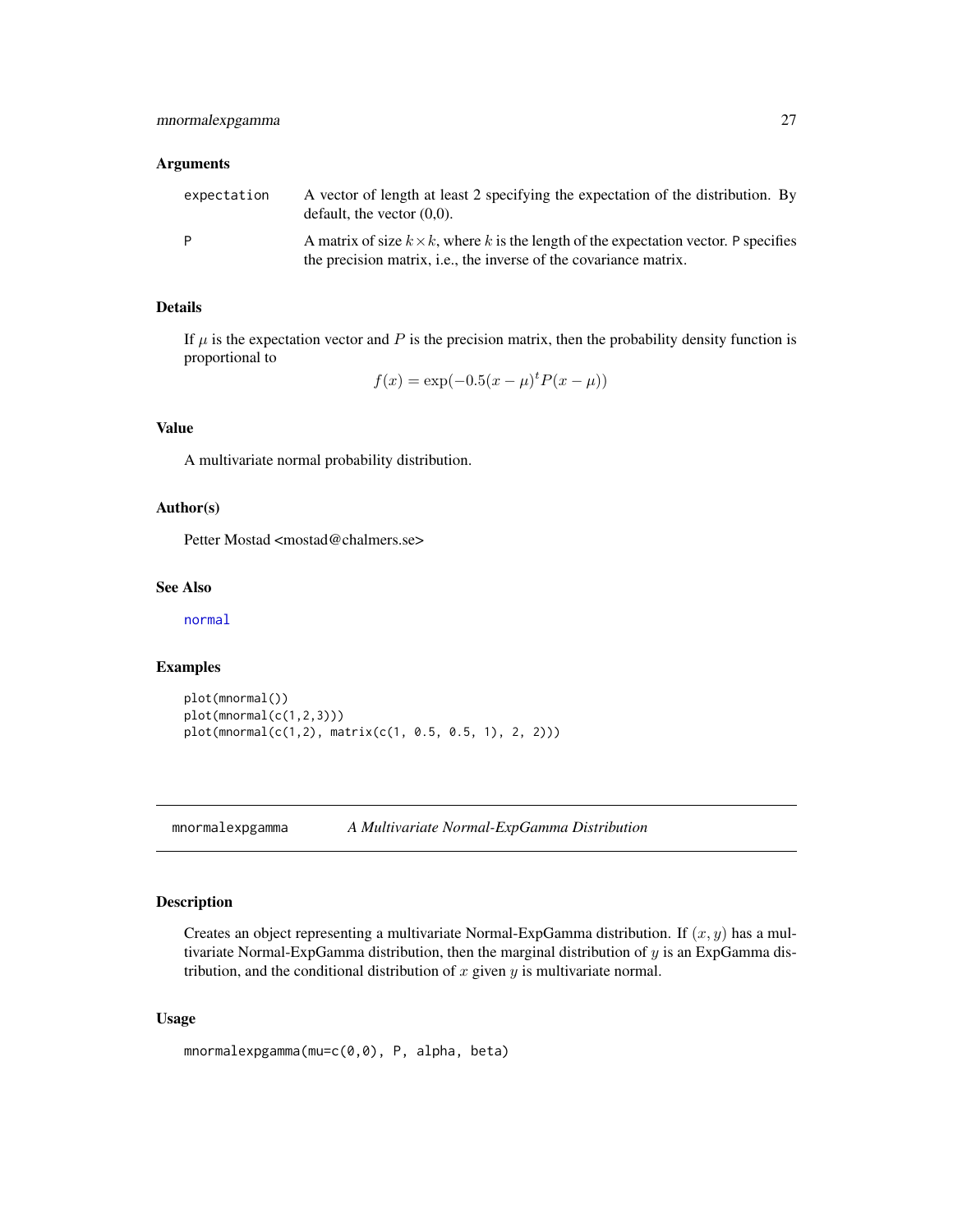#### <span id="page-27-0"></span>Arguments

| mu    | The mu parameter. It must be a vector of length at least 2. The default value is<br>(0,0). |
|-------|--------------------------------------------------------------------------------------------|
| D     | The P parameter.                                                                           |
| alpha | The alpha parameter.                                                                       |
| beta  | The beta parameter.                                                                        |

### Details

If  $(x, y)$  has a multivariate Normal-ExpGamma distribution with parameters  $\mu$ , P,  $\alpha$ , and  $\beta$ , then the marginal distribution of y has an ExpGamma distribution with parameters  $\alpha$ ,  $\beta$ , and -2, and conditionally on y, x has a multivariate normal distribution with expectation  $\mu$  and precision matrix  $e^{-2y}P$ . The probability density is proportional to

$$
f(x, y) = \exp(-(2\alpha + k)y - e^{-2y}(\beta + (x - \mu)^t P(x - \mu)/2))
$$

where  $k$  is the dimension.

#### Value

A multivariate Normal-ExpGamma probability distribution.

#### Author(s)

Petter Mostad <mostad@chalmers.se>

#### See Also

[gamma](#page-0-0),[normal](#page-30-1),[expgamma](#page-16-1), [normalgamma](#page-32-1),[normalexpgamma](#page-31-1) [mnormal](#page-25-1),[mnormalgamma](#page-27-1)

#### Examples

plot(mnormalexpgamma(alpha=3, beta=3))

<span id="page-27-1"></span>mnormalgamma *A Multivariate Normal-Gamma Distribution*

#### Description

Creates an object representing a multivariate Normal-Gamma distribution. If  $(x, y)$  has a multivariate Normal-Gamma distribution, then the marginal distribution of  $y$  is an Gamma distribution, and the conditional distribution of  $x$  given  $y$  is multivariate normal.

```
mnormalgamma(mu=c(0,0), P, alpha, beta)
```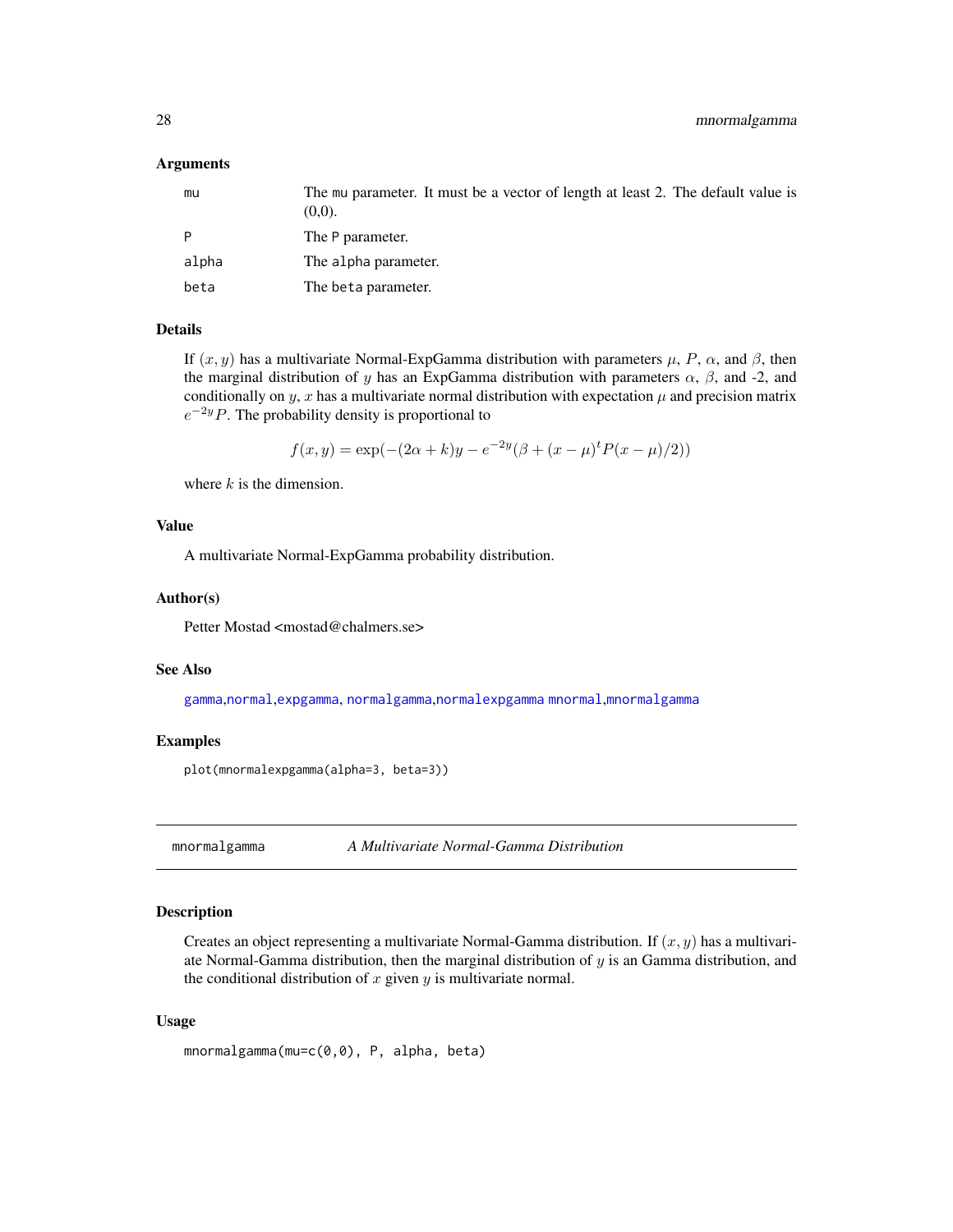### <span id="page-28-0"></span>mtdistribution 29

#### Arguments

| mu    | The mu parameter. It must be a vector of length at least 2. The default value is<br>(0,0). |
|-------|--------------------------------------------------------------------------------------------|
| P     | The P parameter.                                                                           |
| alpha | The alpha parameter.                                                                       |
| beta  | The beta parameter.                                                                        |

### Details

If  $(x, y)$  has a multivariate Normal-Gamma distribution with parameters  $\mu$ , P,  $\alpha$ , and  $\beta$ , then the marginal distribution of y has a Gamma distribution with parameters  $\alpha$ ,  $\beta$ , and conditionally on y, x has a multivariate normal distribution with expectation  $\mu$  and precision matrix  $yP$ . The probability density is proportional to

$$
f(x, y) = y^{\alpha + k/2 - 1} \exp(-y(\beta + (x - \mu)^t P(x - \mu)/2))
$$

where  $k$  is the dimension.

#### Value

A multivariate Normal-Gamma probability distribution.

#### Author(s)

Petter Mostad <mostad@chalmers.se>

#### See Also

[gamma](#page-0-0),[normal](#page-30-1),[expgamma](#page-16-1), [normalgamma](#page-32-1), [normalexpgamma](#page-31-1), [mnormal](#page-25-1),[mnormalexpgamma](#page-26-1)

### Examples

```
plot(mnormalgamma(alpha=3, beta=3))
```
<span id="page-28-1"></span>mtdistribution *A Multivariate t-Distribution*

### Description

Creates an object representing a multivariate non-centered t-distribution.

```
mtdistribution(expectation = c(0,0), degreesoffreedom = 10000,
     P = diag(length(expectation)))
```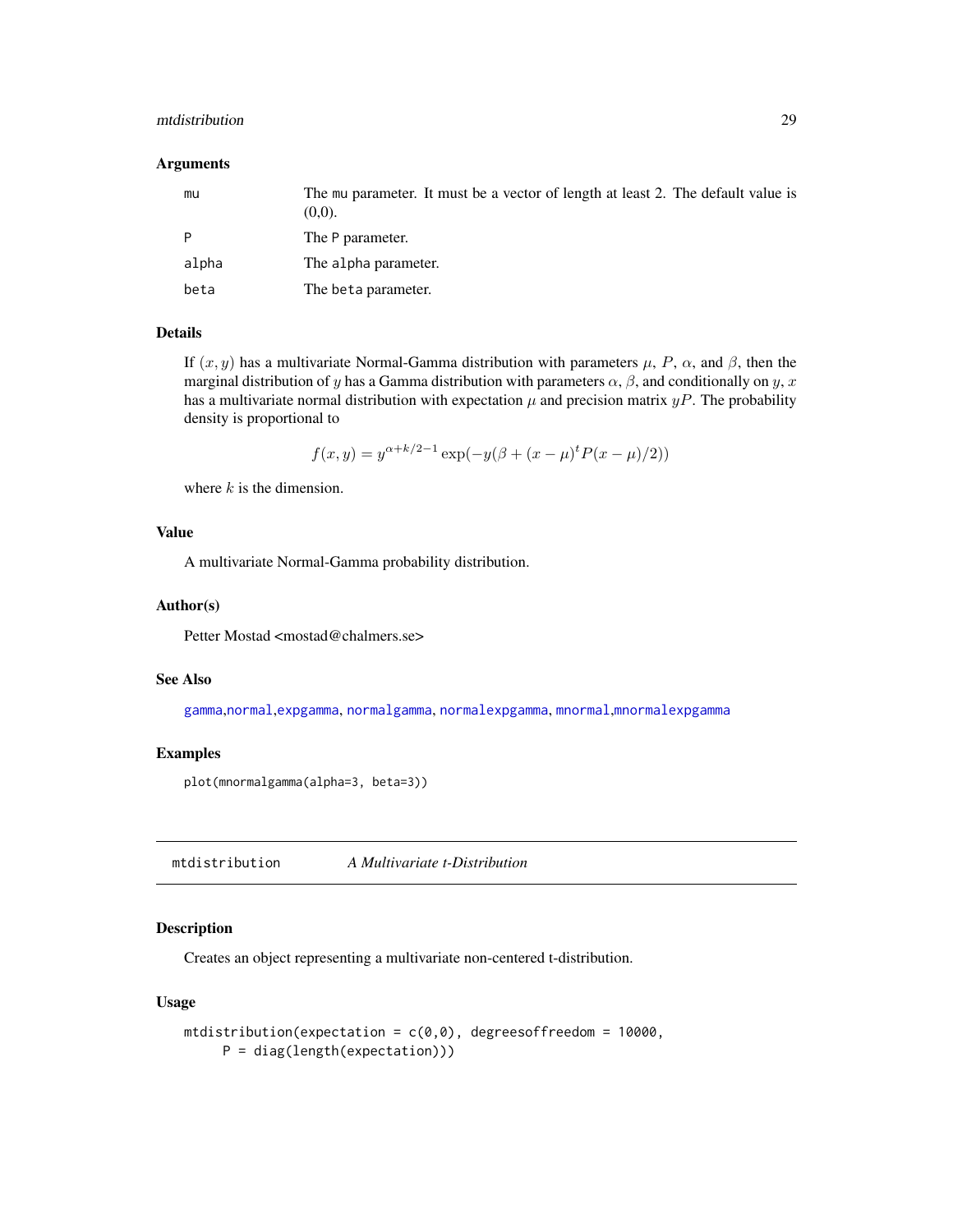#### <span id="page-29-0"></span>Arguments

| expectation      | A vector of length at least 2 specifying the expectation of the distribution. By |  |
|------------------|----------------------------------------------------------------------------------|--|
|                  | default, the vector $(0,0)$ .                                                    |  |
| degreesoffreedom |                                                                                  |  |
|                  | The degrees of freedom parameter.                                                |  |

P A matrix of size  $k \times k$ , where k is the length of the expectation vector. P plays a similar role in the multivariate t-distribution as the precision matrix does in the multivariate normal distribution. By default, P is the identity matrix.

#### Details

If  $\mu$  is the expectation,  $\nu$  the degrees of freedom, P is the last parameter, and k the dimension, then the probability density function is proportional to

$$
f(x) = \exp(\nu + (x - \mu)^t P(x - \mu))^{-(\nu + k)/2}
$$

### Value

A multivariate t-distribution.

### Author(s)

Petter Mostad <mostad@chalmers.se>

#### See Also

[tdistribution](#page-42-1), [mnormal](#page-25-1)

#### Examples

```
plot(mtdistribution())
plot(mtdistribution(c(1,2,3), 3))
plot(mtdistribution(c(1,2), 3, matrix(c(1, 0.5, 0.5, 1), 2, 2)))
```
muniformdistribution *A Multivariate Uniform Distribution*

#### Description

An object representing a multivariate univariate muniform distribution is created.

### Usage

muniformdistribution(startvec, stopvec)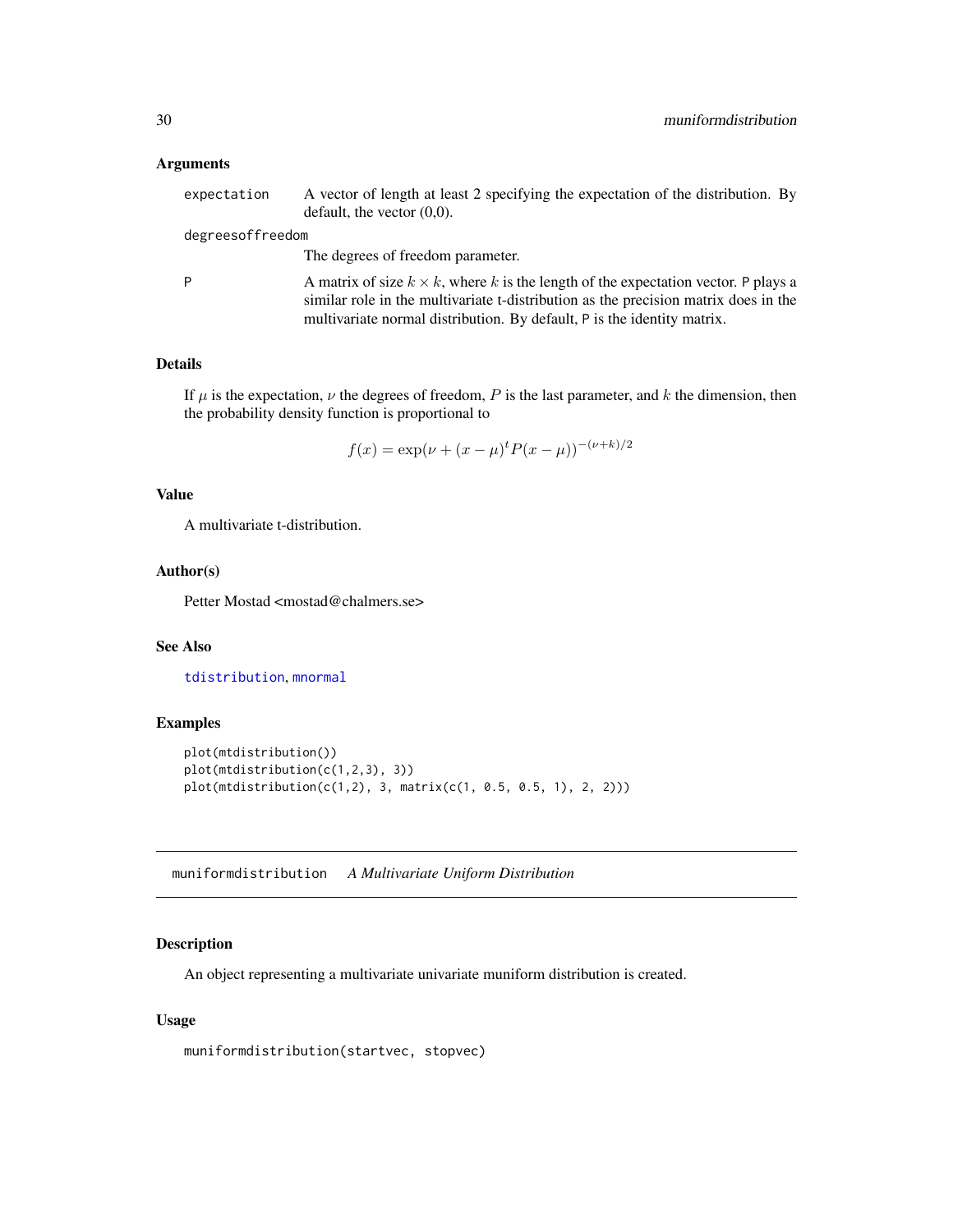#### <span id="page-30-0"></span>normal 31

### Arguments

| startvec | A vector with the lower bounds for the distribution. |
|----------|------------------------------------------------------|
| stopvec  | A vector with the upper bounds for the distribution. |

### Value

A multivariate uniform probability distribution.

### Author(s)

Petter Mostad <mostad@chalmers.se>

### Examples

```
dist <- muniformdistribution(rep(0, 5), rep(1, 5))
expectation(dist)
variance(dist)
```
normal *A Normal Distribution*

### Description

Create an object representing a univariate normal distribution.

#### Usage

```
normal(expectation = 0, lambda, P = 1)
```
### Arguments

| expectation | The expectation of the distribution.                                                                                                                                                                                                                                                                                                                                                   |
|-------------|----------------------------------------------------------------------------------------------------------------------------------------------------------------------------------------------------------------------------------------------------------------------------------------------------------------------------------------------------------------------------------------|
| lambda      | THE NATURAL LOGARITHM OF THE STANDARD DEVIATION OF THE<br>DISTRIBUTION. Thus, if the desired standard deviation is $s$ , the second argu-<br>ment should be $log(s)$ . If the desired variance is v, the second argument should<br>be $\log(v)/2$ . The default is a standard deviation of 1. An alternative to specify-<br>ing this argument is to specify the precision parameter P. |
| Þ           | If given, this argument specifies the precision of the distribution, <i>i.e.</i> , the inverse<br>of the variance.                                                                                                                                                                                                                                                                     |

### Value

A univariate normal probability distribution.

### Author(s)

Petter Mostad <mostad@chalmers.se>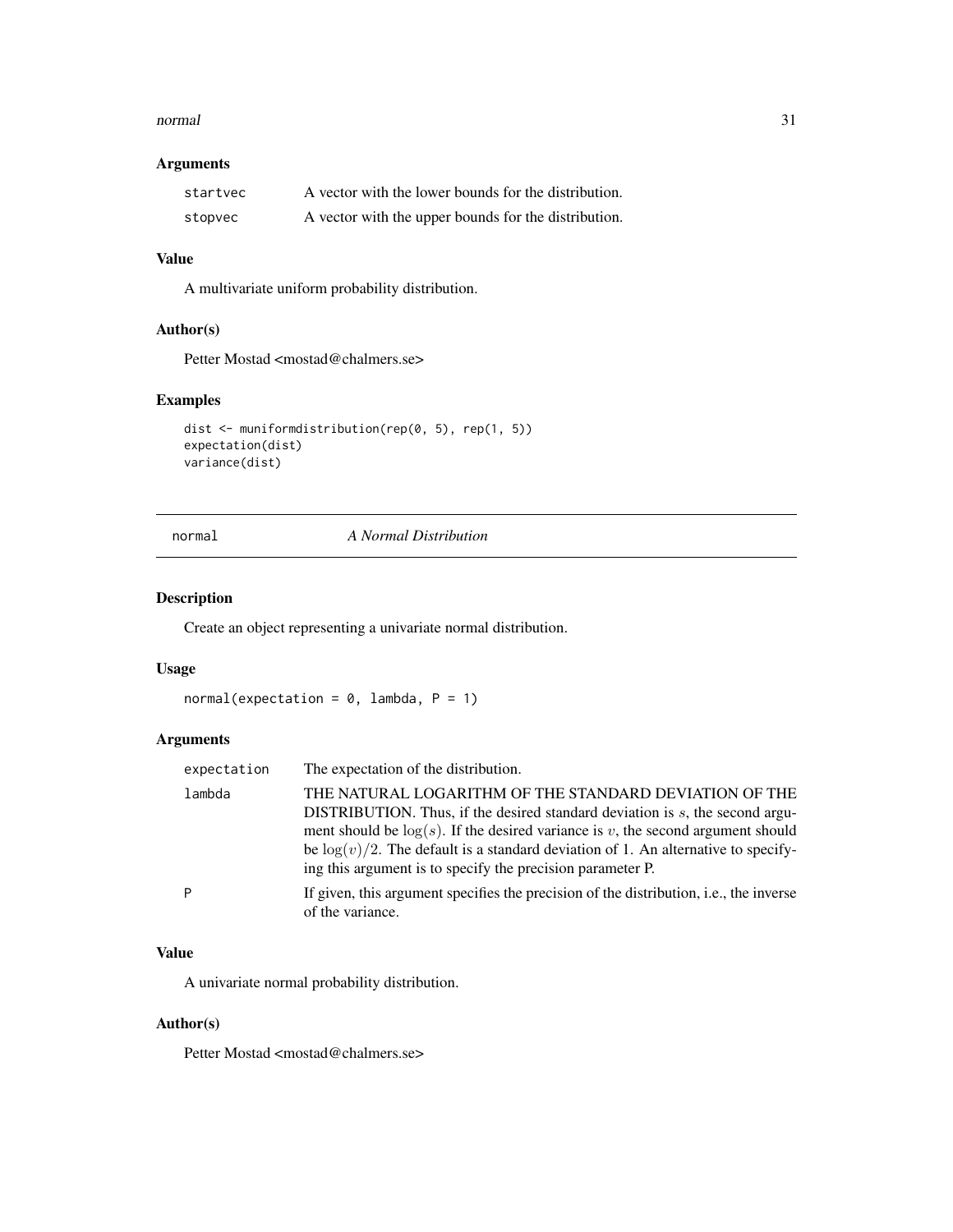#### See Also

[mnormal](#page-25-1)

#### Examples

```
dist \leq normal(3, log(0.7))
variance(dist)
dist \le normal(5, \log(0.49)/2)
variance(dist)
dist \leq normal(7, P = 2)
variance(dist)
```
<span id="page-31-1"></span>normalexpgamma *A Normal-ExpGamma Distribution*

#### Description

Creates an object representing a Normal-ExpGamma distribution. If  $(x, y)$  has a Normal-ExpGamma distribution, then the marginal distribution of  $y$  is an ExpGamma distribution, and the conditional distribution of  $x$  given  $y$  is normal.

#### Usage

normalexpgamma(mu, kappa, alpha, beta)

### Arguments

| mu    | The mu parameter.    |
|-------|----------------------|
| kappa | The kappa parameter. |
| alpha | The alpha parameter. |
| beta  | The beta parameter.  |

### Details

If  $(x, y)$  has a Normal-ExpGamma distribution with parameters  $\mu$ ,  $\kappa$ ,  $\alpha$ , and  $\beta$ , then the marginal distribution of y has an ExpGamma distribution with parameters  $\alpha$ ,  $\beta$ , and -2, and conditionally on y, x has a normal distribution with expectation  $\mu$  and logged standard deviation  $\kappa + y$ . The probability density is proportional to

$$
f(x, y) = \exp(-(2\alpha + 1)y - e^{-2y}(\beta + e^{-2\kappa}(x - \mu)^{2}/2))
$$

### Value

A Normal-ExpGamma probability distribution.

#### Author(s)

Petter Mostad <mostad@chalmers.se>

<span id="page-31-0"></span>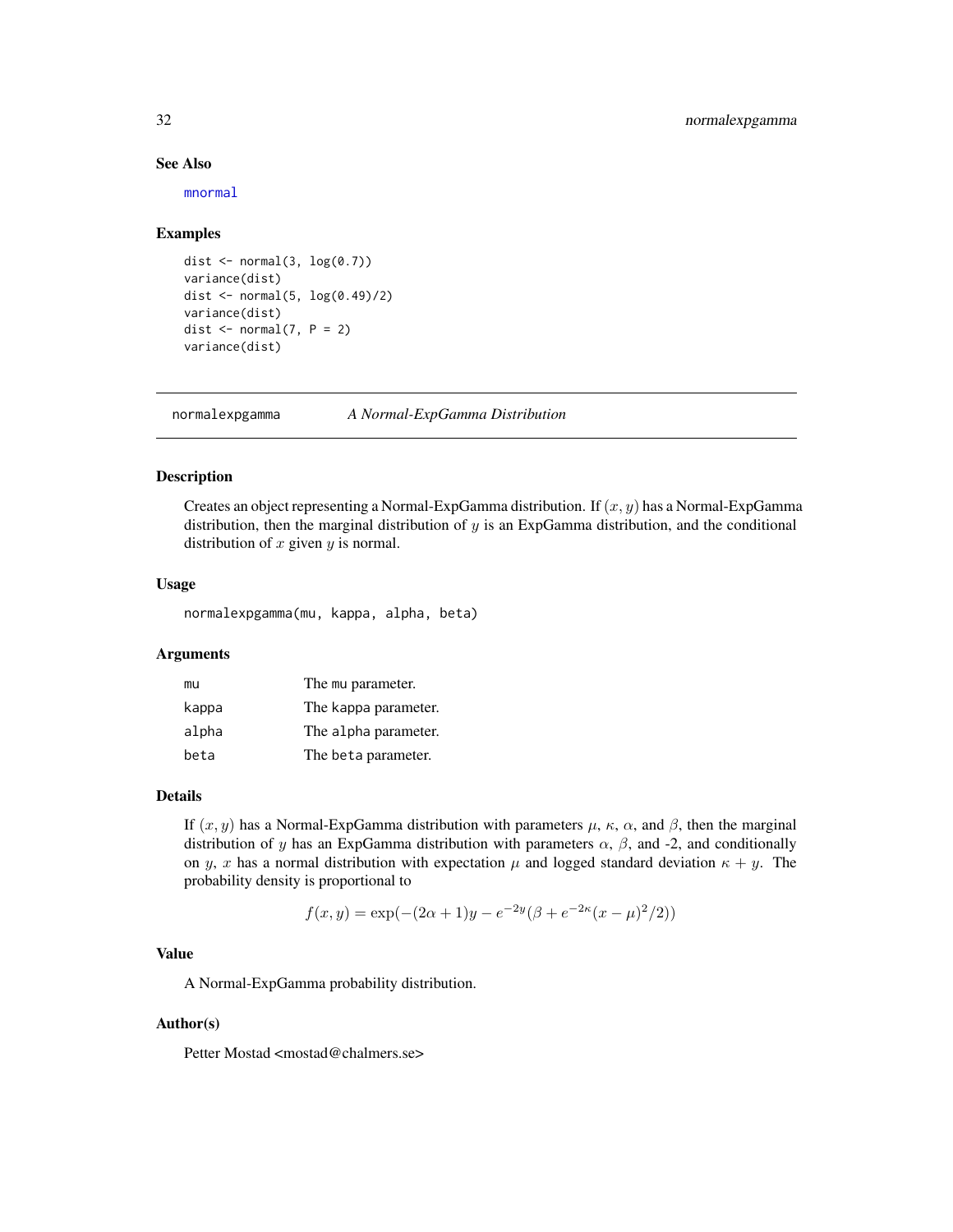### <span id="page-32-0"></span>normalgamma 33

#### See Also

[gamma](#page-0-0), [normal](#page-30-1), [expgamma](#page-16-1), [normalgamma](#page-32-1), [mnormal](#page-25-1), [mnormalgamma](#page-27-1), [mnormalexpgamma](#page-26-1)

#### Examples

```
plot(normalexpgamma(3,4,5,6))
```
<span id="page-32-1"></span>

| normalgamma |  |
|-------------|--|
|             |  |
|             |  |

normalgamma *A Normal-Gamma Distribution*

#### Description

Creates an object representing a Normal-Gamma distribution. If  $(x, y)$  has a Normal-Gamma distribution, then the marginal distribution of  $y$  is a Gamma distribution, and the conditional distribution of  $x$  given  $y$  is normal.

### Usage

```
normalgamma(mu, kappa, alpha, beta)
```
#### Arguments

| mu    | The mu parameter.    |
|-------|----------------------|
| kappa | The kappa parameter. |
| alpha | The alpha parameter. |
| beta  | The beta parameter.  |

### Details

If  $(x, y)$  has a Normal-Gamma distribution with parameters  $\mu$ ,  $\kappa$ ,  $\alpha$ , and  $\beta$ , then the marginal distribution of y has a Gamma distribution with parameters  $\alpha$  and  $\beta$ , and conditionally on y, x has a normal distribution with expectation  $\mu$  and logged standard deviation  $\kappa - log(y)/2$ . The probability density is proportional to

$$
f(x, y) = y^{\alpha - 0.5} \exp(-y(\beta + e^{-2\kappa}(x - \mu)^{2}/2))
$$

### Value

A Normal-Gamma probability distribution.

#### Author(s)

Petter Mostad <mostad@chalmers.se>

#### See Also

[gamma](#page-0-0), [normal](#page-30-1), [expgamma](#page-16-1), [normalexpgamma](#page-31-1), [mnormal](#page-25-1), [mnormalgamma](#page-27-1), [mnormalexpgamma](#page-26-1)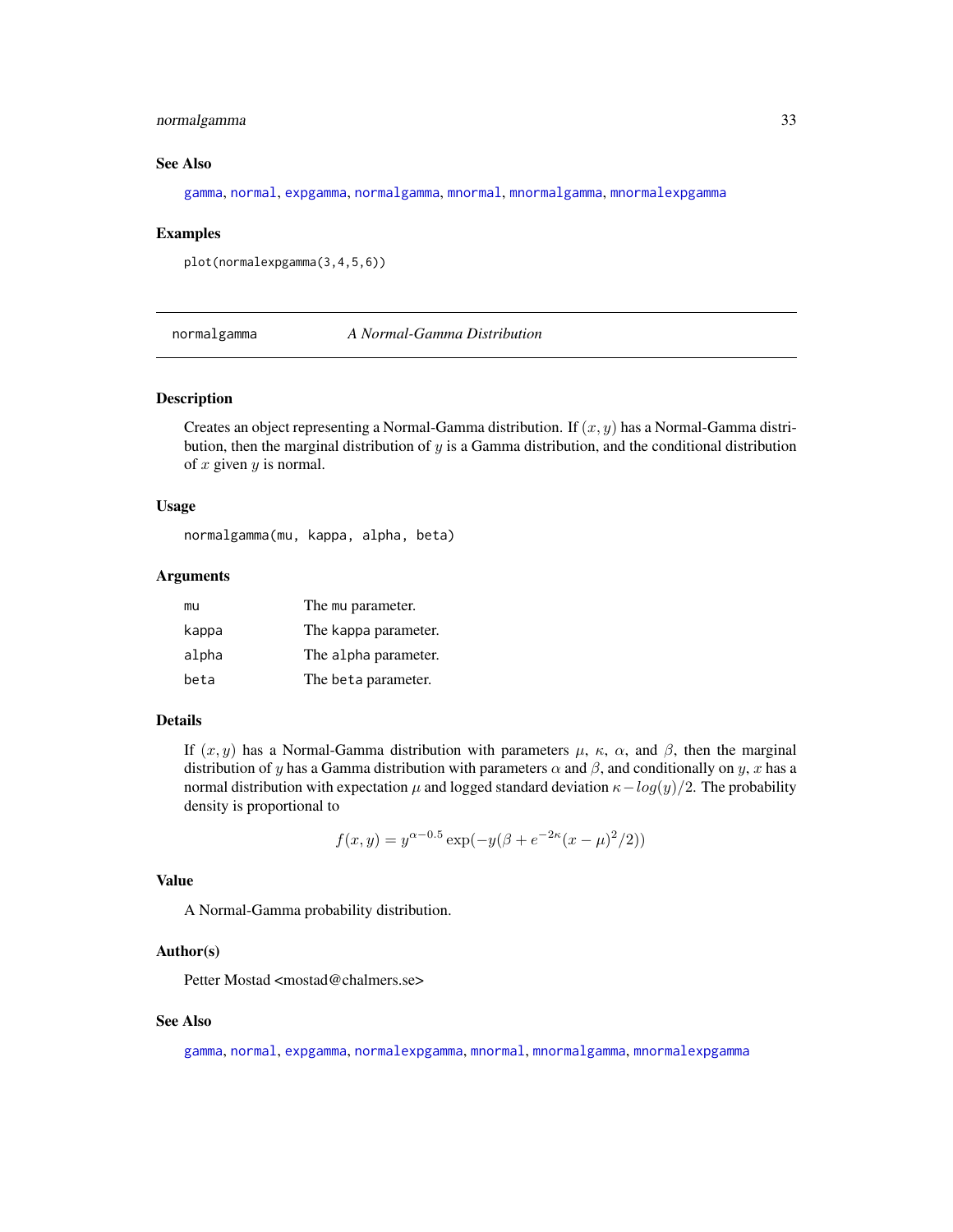### Examples

plot(normalgamma(3,4,5,6))

<span id="page-33-1"></span>p.value *Compute the p-value for a Distribution*

### Description

The p-value of a distribution is here interpreted as the probability outside the smallest credibility interval or region containing a point; if no point is explicitly given, it is assumed to be zero, or the origin.

### Usage

p.value(object, point)

### Arguments

| object | The probability distribution for which the p-value should be computed.    |
|--------|---------------------------------------------------------------------------|
| point  | The point which should be included in the credibility interval or region. |

#### Value

The probability outside the smallest credibility interval or region containing the point.

#### Author(s)

Petter Mostad <mostad@chalmers.se>

### See Also

### [credibilityinterval](#page-9-2)

```
data <- simulate(normal(3, log(2)), 10)
posterior <- linearmodel(data, designOneGroup(10))
p.value(marginal(posterior, 1))
```
<span id="page-33-0"></span>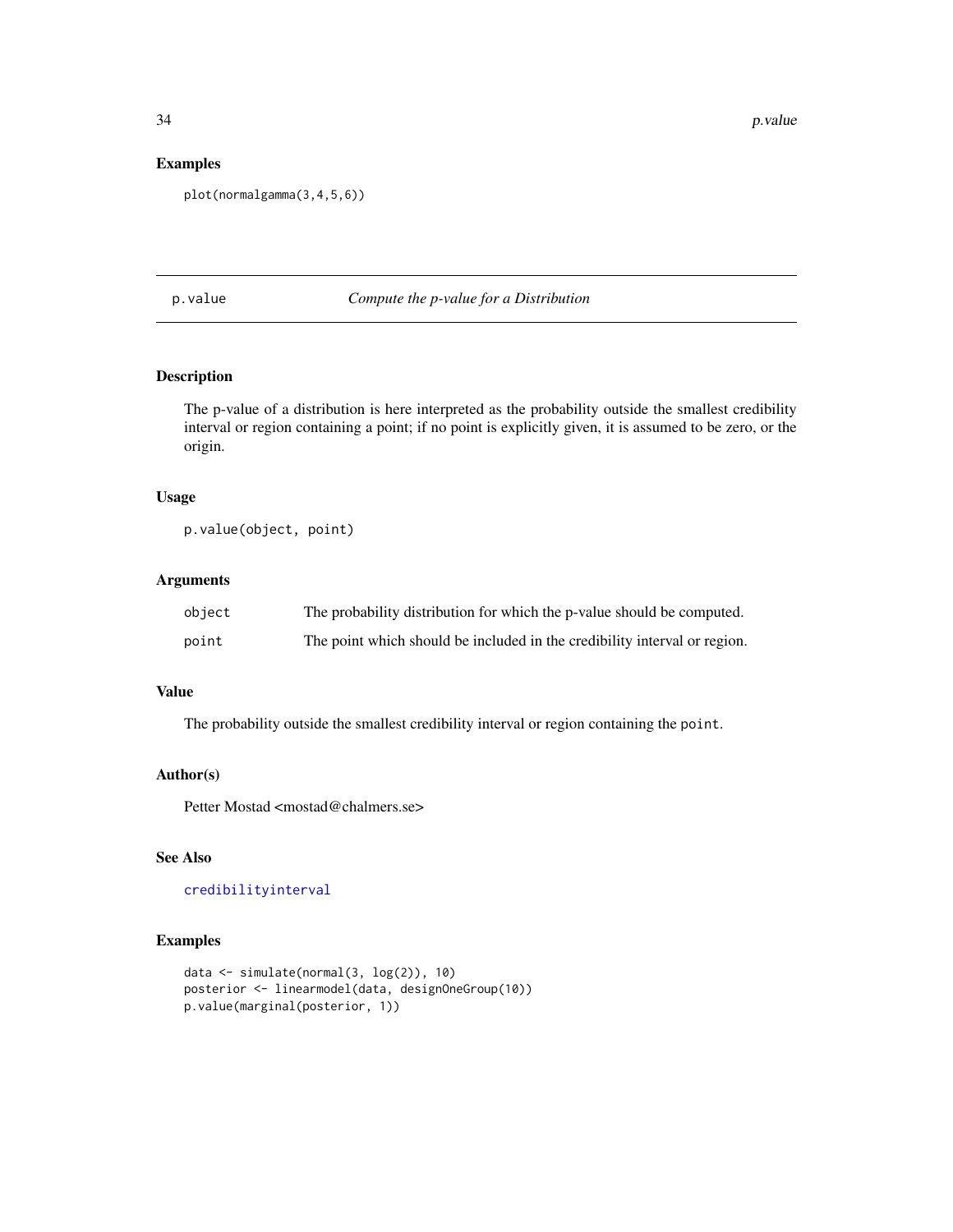<span id="page-34-0"></span>

A plot is constructed convering the central part of a probability distribution. The purpose is simply to illustrate the properties of the distribution.

#### Usage

```
## S3 method for class 'normal'
plot(x, \ldots)## S3 method for class 'binomialdistribution'
plot(x, \ldots)
```
#### Arguments

| x       | A probability distribution.             |
|---------|-----------------------------------------|
| $\cdot$ | Other arguments (not currently in use). |

#### Value

For univariate discrete distributions, a plot is generated showing with a histogram the probabilities of each of the possible values of the distribution. For univariate continuous distributions, a plot is made of roughly the central 99 of the distribution. For multivariate distributions, a combined plot is made, where one can find the marginal distributions along the diagonal, and contour plots for bivariate marginal distributions off the diagonal.

### Author(s)

Petter Mostad <mostad@chalmers.se>

```
plot(normal())
plot(mnormal(c(3,4,5), diag(3)))plot(poissondistribution(3))
```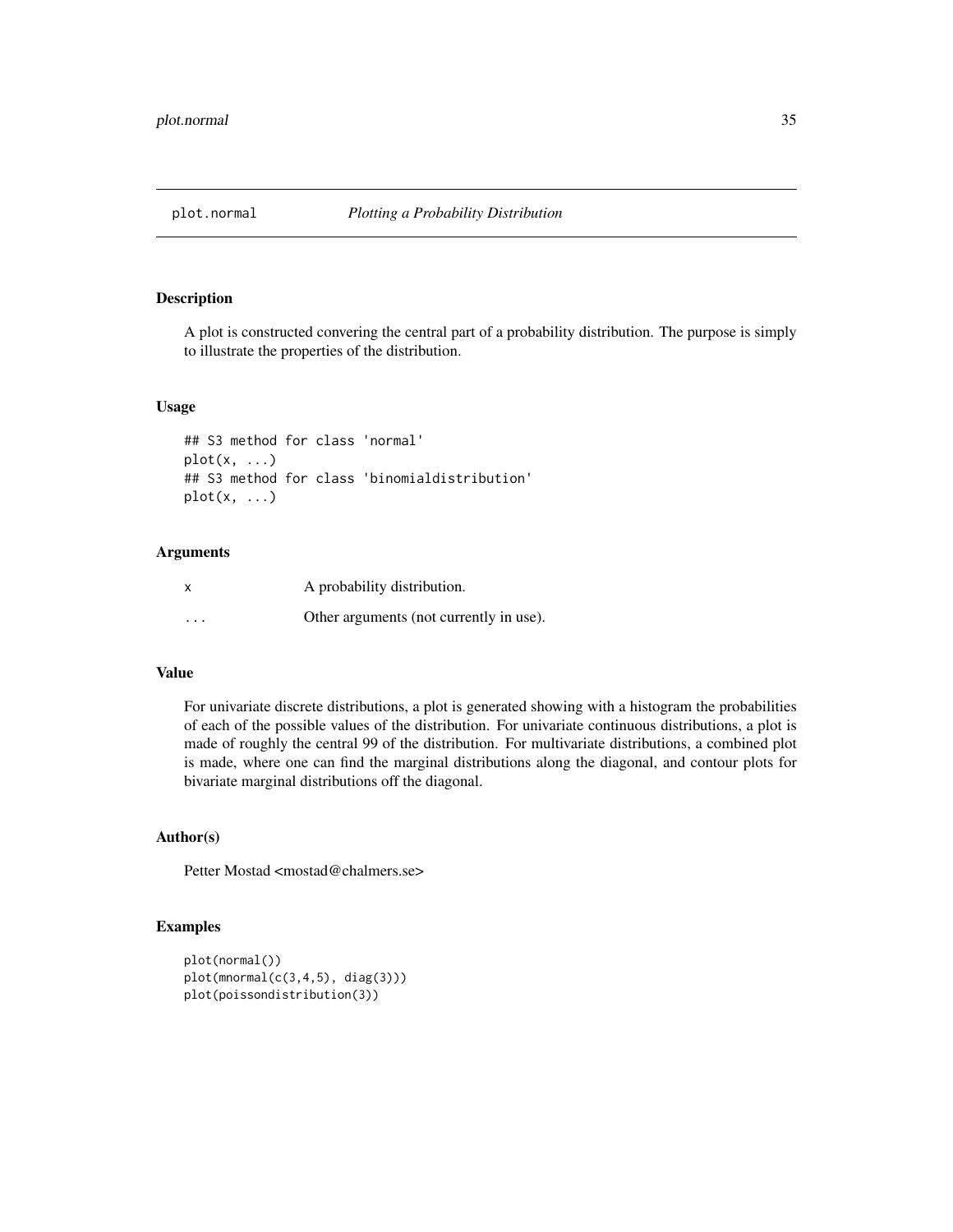<span id="page-35-0"></span>Create an object representing a Poisson distribution.

### Usage

```
poissondistribution(rate)
```
#### Arguments

rate The rate parameter of the distribution.

### Value

An object representing a Poisson distribution.

### Author(s)

Petter Mostad <mostad@chalmers.se>

### See Also

[binomialdistribution](#page-6-1)

### Examples

```
dist <- poissondistribution(4)
cdf(dist, 3)
```
<span id="page-35-1"></span>

| posteriornormal1 | Compute the Posterior Distribution for Parameters of One Normal |
|------------------|-----------------------------------------------------------------|
|                  | Distribution                                                    |

### Description

Given a vector of data, this function computes the bivariate posteror for the expectation parameter and the logged scale parameter of a normal distribution, assuming that the data represents independent observations from the normal distribution. One assumes a flat prior.

```
posteriornormal1(data)
```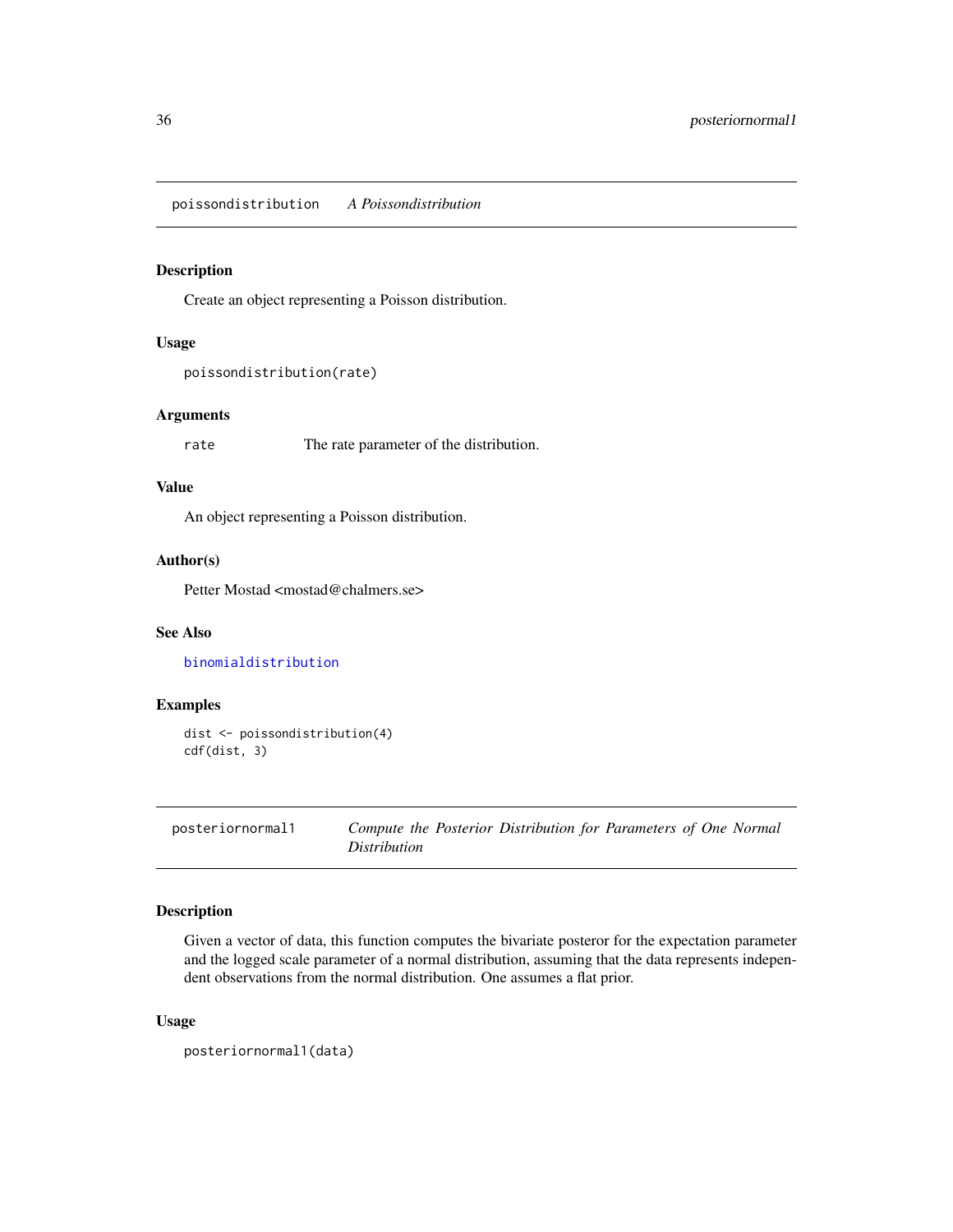### <span id="page-36-0"></span>posteriornormal2 37

#### Arguments

data A vector with data values.

### Value

An object representing a bivariate Normal-ExpGamma distribution.

### Author(s)

Petter Mostad <mostad@chalmers.se>

### See Also

[posteriornormal2](#page-36-1), [linearmodel](#page-21-1)

#### Examples

```
data <- simulate(normal(3.3, log(2)), 9)
posteriornormal1(data)
linearmodel(data, designOneGroup(length(data))) #Gives same result
```
<span id="page-36-1"></span>

| posteriornormal2 | Compute a Posterior Distribution for Parameters of Two Normal Dis- |
|------------------|--------------------------------------------------------------------|
|                  | tributions                                                         |

#### Description

Given a vectors data1 and data2 of data, this function assumes data1 is a sample from one normal distribution while data2 is a sample from another, while both distributions are assumed to have the same logged scale. The bivariate posterior for the difference between the expectations of the two distributions and the common logged scale of the distributions is computed, assuming a flat prior.

#### Usage

```
posteriornormal2(data1, data2)
```
#### Arguments

| data1 | A vector with data values. Assumed to be a sample from the first normal distri-<br>bution.      |
|-------|-------------------------------------------------------------------------------------------------|
| data2 | Another vector with data values. Assumed to be a sample from the second<br>normal distribution. |

### Value

An object representing a Normal-ExpGamma distribution.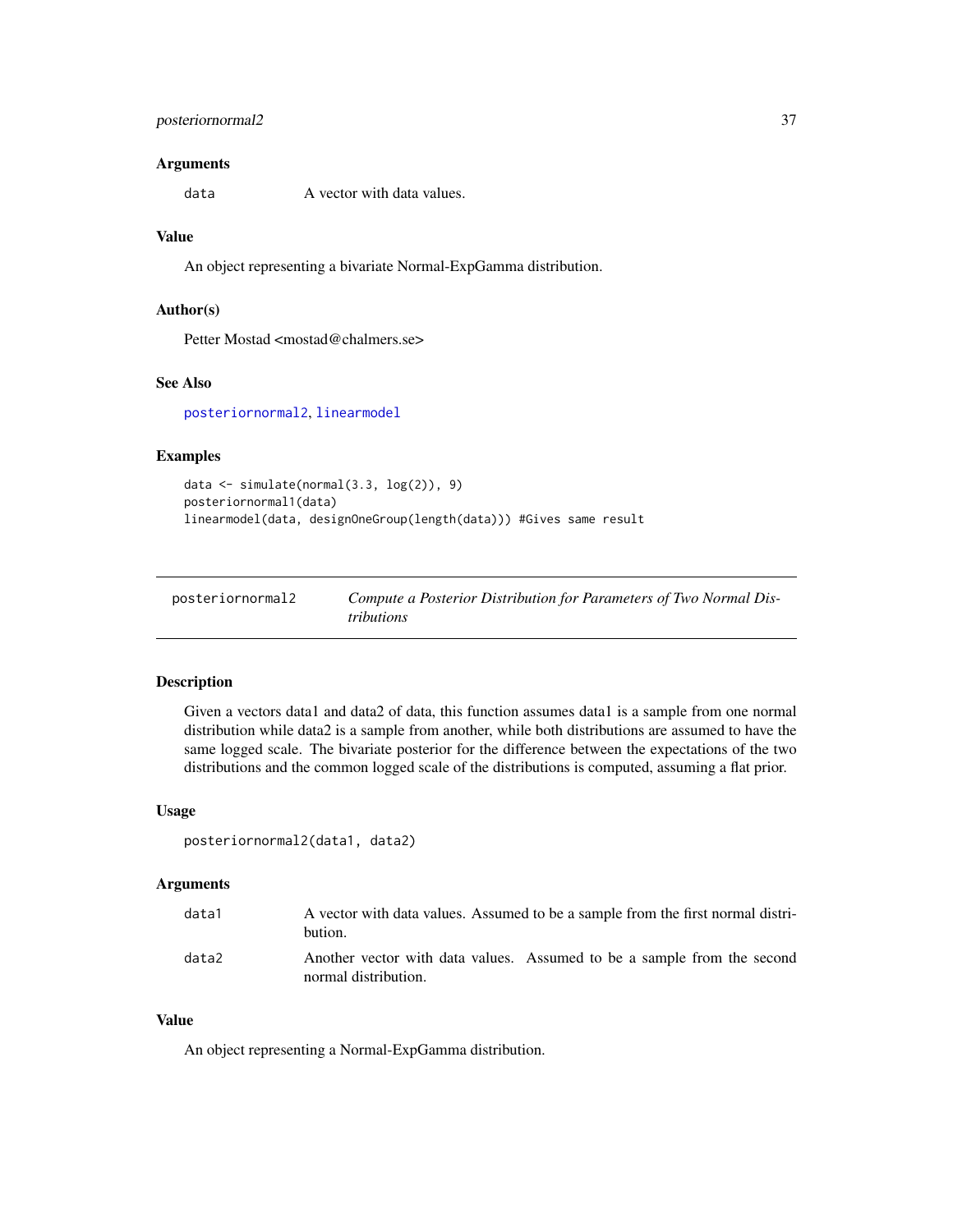#### <span id="page-37-0"></span>Author(s)

Petter Mostad <mostad@chalmers.se>

### See Also

[posteriornormal1](#page-35-1), [linearmodel](#page-21-1)

#### Examples

```
data1 <- simulate(normal(3.3, \log(2)), 9)
data2 <- simulate(normal(5.7, log(2)), 4)
posteriornormal2(data1, data2)
marginal(linearmodel(c(data1, data2),
designTwoGroups(length(data1), length(data2))), 2:3) #Gives same result
```
precision *The Precision of a Distribution*

### Description

Compute the precision (i.e., the inverse of the variance) of a probability distribution.

#### Usage

```
precision(object)
```
### Arguments

object A probability distribution.

### Value

The precision of the probability distribution: Either a number or a matrix.

#### Author(s)

Petter Mostad <mostad@chalmers.se>

### See Also

[expectation](#page-16-2), [variance](#page-43-1)

```
precision(normal(3, log(0.7)))
precision(binomialdistribution(7, 0.4))
```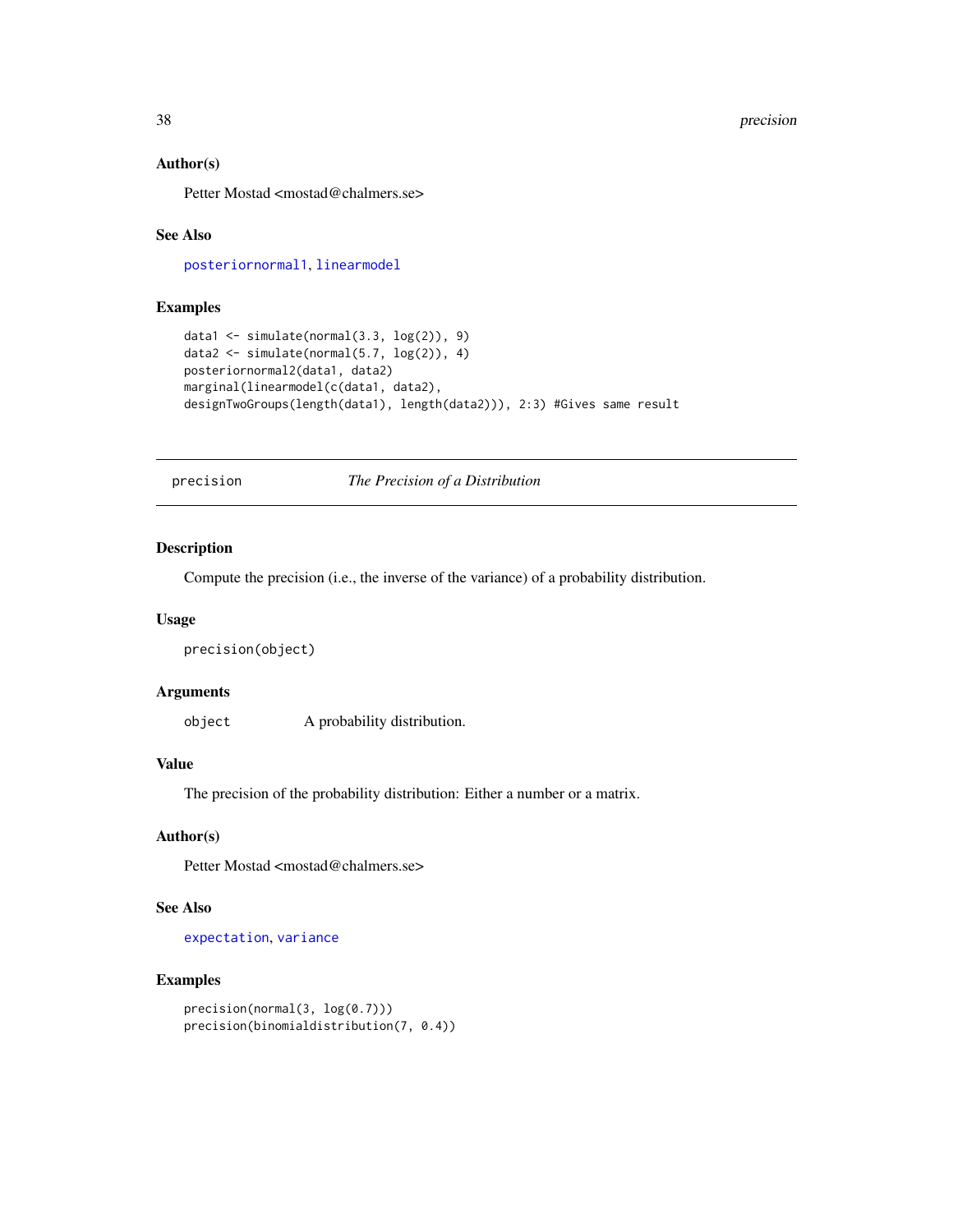<span id="page-38-0"></span>

When a probability distribution is printed, its main features are listed.

#### Usage

```
## S3 method for class 'normal'
print(x, \ldots)
```
### Arguments

|          | The object to be printed.                             |
|----------|-------------------------------------------------------|
| $\cdots$ | Other possible arguments (not currently implemented). |

### Value

Readable text describing the object.

### Author(s)

Petter Mostad <mostad@chalmers.se>

#### See Also

[summary](#page-0-0)

### Examples

print(normal())

| probability |  | The Probability at a Value for a Discrete Distribution |
|-------------|--|--------------------------------------------------------|
|-------------|--|--------------------------------------------------------|

### Description

Given a possible value for a probability distribution, the probability at that value is computed.

### Usage

probability(object, val)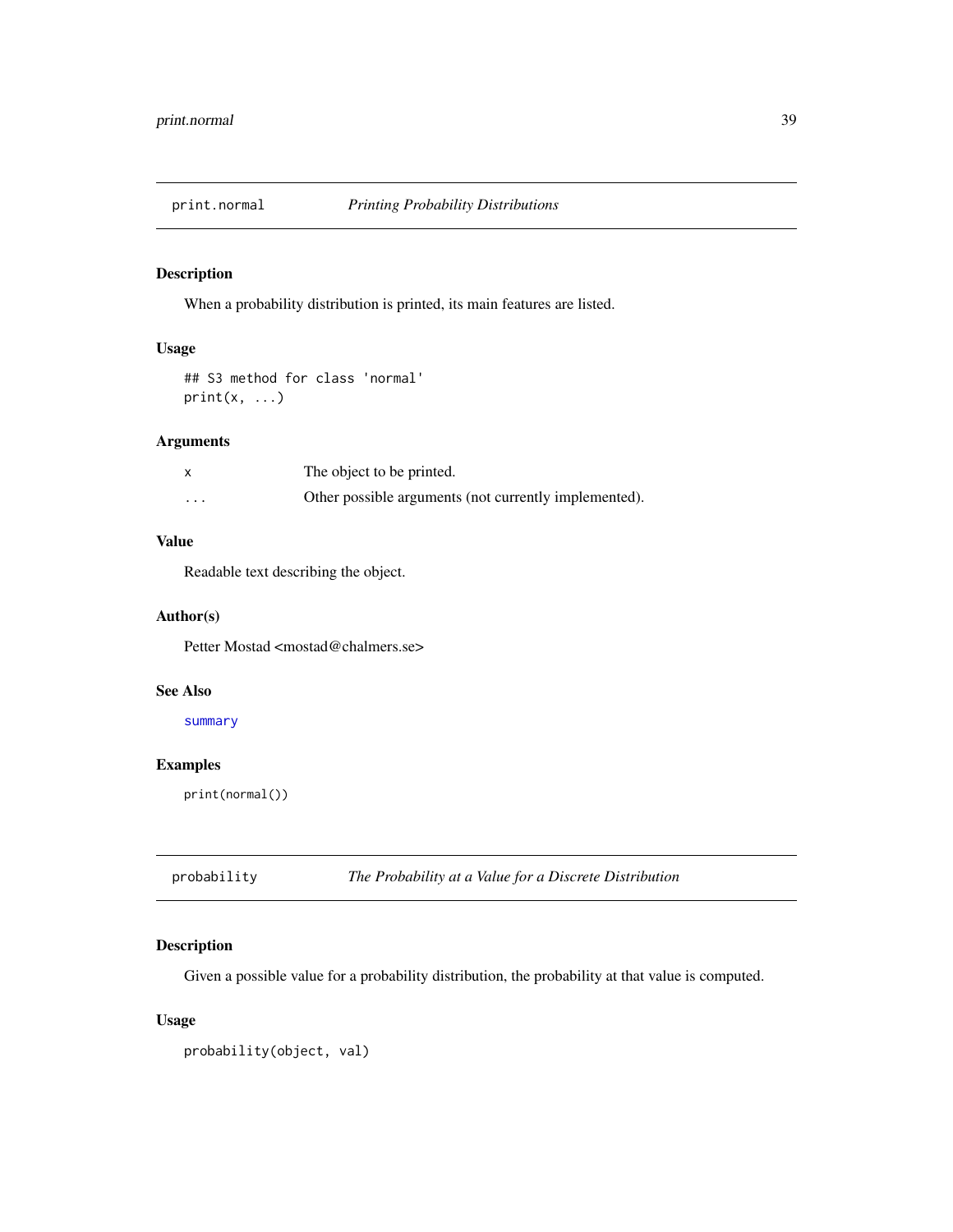### <span id="page-39-0"></span>Arguments

| object | A discrete probability distribution.                   |
|--------|--------------------------------------------------------|
| val    | The value at which the probability should be computed. |

### Value

The probability at val.

### Author(s)

Petter Mostad <mostad@chalmers.se>

### See Also

[probabilitydensity](#page-39-1)

### Examples

```
probability(poissondistribution(3), 1)
probability(binomialdistribution(10, 0.24), 2)
```
<span id="page-39-1"></span>probabilitydensity *The Probability Density at a Value for a Continuous Distribution*

### Description

Computes the probability density at a value for a continuous distribution.

### Usage

```
probabilitydensity(object, val, log = FALSE, normalize = TRUE)
```
### Arguments

| object    | A continuous probability distribution.                         |
|-----------|----------------------------------------------------------------|
| val       | The point at which the probability density should be computed. |
| log       | If TRUE, the logarithm of the probability density is returned. |
| normalize | If FALSE, unnormalized densities are returned.                 |

### Value

The probability density at val.

### Author(s)

Petter Mostad <mostad@chalmers.se>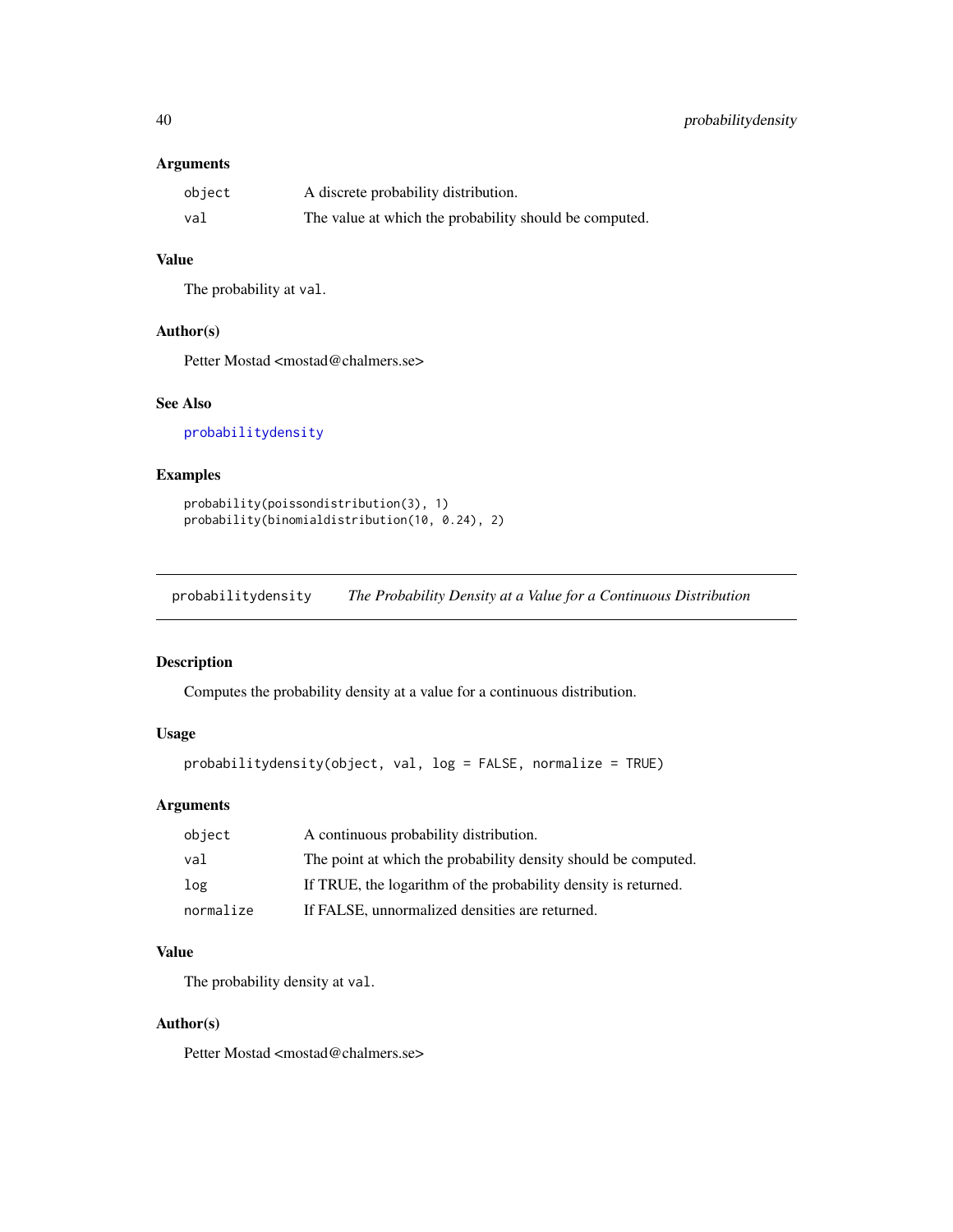#### <span id="page-40-0"></span>simulate.normal 41

#### Examples

```
probabilitydensity(normal(), 1)
probabilitydensity(mnormal(c(0,0), diag(2)), c(1,1))
```
simulate.normal *Simulate values from a Probability Distribution*

### Description

Simulate independent values from a given probability distribution.

```
## S3 method for class 'normal'
simulate(object, nsim = 1, ...)## S3 method for class 'binomialdistribution'
simulate(object, nsim = 1, ...)## S3 method for class 'discretedistribution'
simulate(object, nsim = 1, ...)
## S3 method for class 'expgamma'
simulate(object, nsim = 1, ...)## S3 method for class 'fdistribution'
simulate(object, nsim = 1, ...)
## S3 method for class 'gammadistribution'
simulate(object, nsim = 1, ...)## S3 method for class 'mnormalexpgamma'
simulate(object, nsim = 1, ...)## S3 method for class 'mnormalgamma'
simulate(object, nsim = 1, ...)## S3 method for class 'mnormal'
simulate(object, nsim = 1, ...)## S3 method for class 'mtdistribution'
simulate(object, nsim = 1, ...)## S3 method for class 'normalexpgamma'
simulate(object, nsim = 1, ...)## S3 method for class 'normalgamma'
simulate(object, nsim = 1, ...)## S3 method for class 'poissondistribution'
simulate(object, nsim = 1, ...)
## S3 method for class 'tdistribution'
simulate(objject, nsim = 1, ...)## S3 method for class 'uniformdistribution'
simulate(object, nsim = 1, ...)
```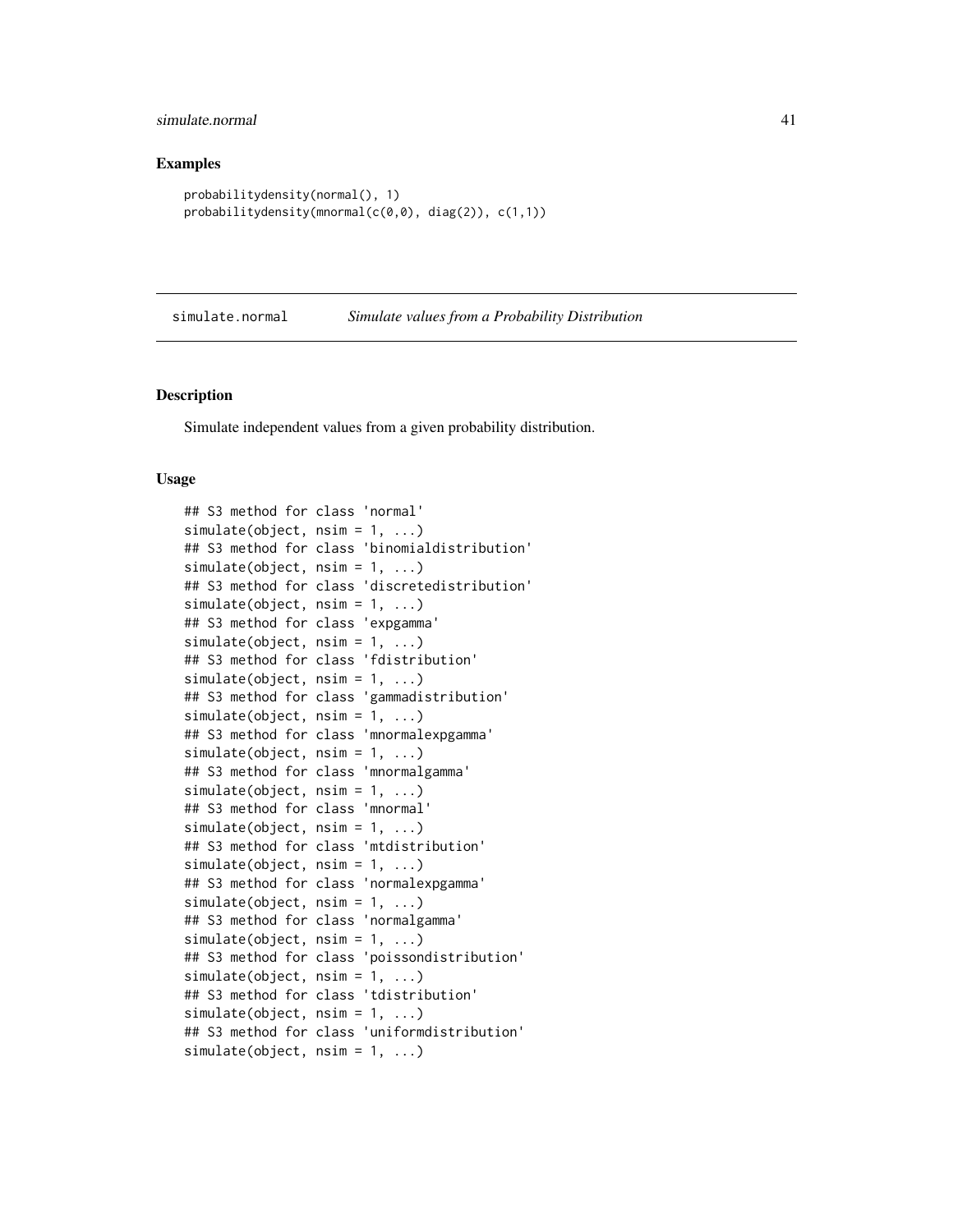<span id="page-41-0"></span>42 summary.normal

### Arguments

| object                  | The probability distribution to be simulated from. |
|-------------------------|----------------------------------------------------|
| nsim                    | The number of simulated values. Default is 1.      |
| $\cdot$ $\cdot$ $\cdot$ | Additional parameters. Currently not in use.       |

### Value

For univariate distributions, a vector of length nsim is produced. For multivariate distributions, a matrix with nsim rows is produced.

### Author(s)

Petter Mostad <mostad@chalmers.se>

#### Examples

```
simulate(normal())
simulate(normal(), 10)
simulate(mnormal(), 10)
```
summary.normal *Summary of a Probability Distribution Object*

### Description

Lists the main features of a probability distribution object.

### Usage

```
## S3 method for class 'normal'
summary(object, ...)
```
### Arguments

| object   | The object to be summarized.                          |
|----------|-------------------------------------------------------|
| $\cdots$ | Other possible arguments (not currently implemented). |

### Value

Readable text describing the object.

### Author(s)

Petter Mostad <mostad@chalmers.se>

### See Also

[print](#page-0-0)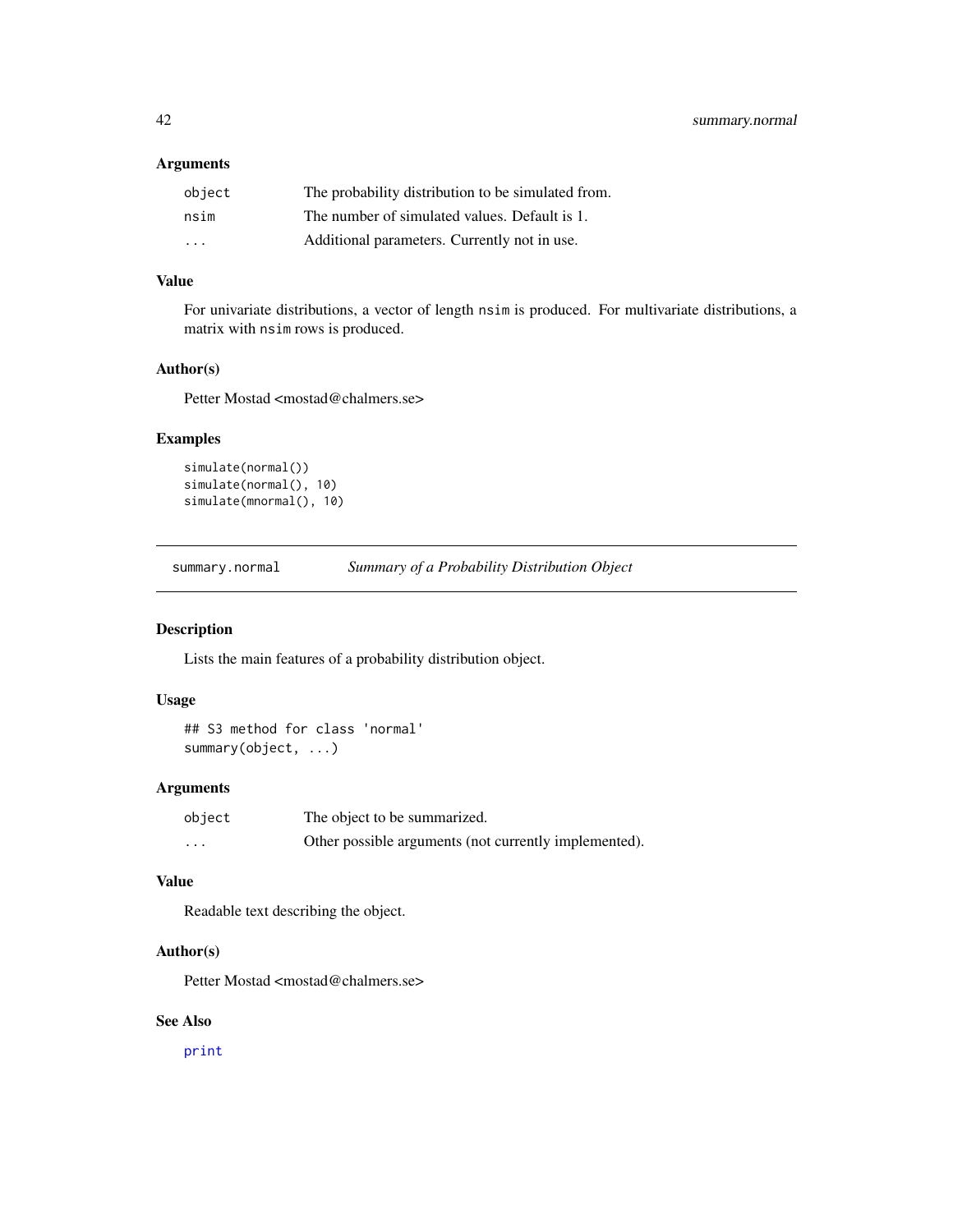#### <span id="page-42-0"></span>tdistribution 43

### Examples

summary(normal())

<span id="page-42-1"></span>tdistribution *A t-distribution*

### Description

Create an object representing a univariate non-centered t-distribution.

#### Usage

```
tdistribution(expectation = 0, degreesoffreedom = 1e+20,
   lambda, P = 1)
```
### Arguments

| expectation      | The expectation of the distribution.                                                                                                                       |
|------------------|------------------------------------------------------------------------------------------------------------------------------------------------------------|
| degreesoffreedom |                                                                                                                                                            |
|                  | The degrees of freedom parameter.                                                                                                                          |
| lambda           | The natural logarithm of the scale $\sigma$ of the distribution. The standard t-distribution<br>has scale 1, and the default for 1 ambda is $log(1) = 0$ . |
| P                | An alternative to specifying the logged scale $log(\sigma)$ with lambda is to specify P:<br>It is defined as $P = 1/\sigma^2$ .                            |

### Details

The probability density of a t-distribution with expectation  $\mu$ , degrees of freedom  $\nu$ , and logged scale  $\lambda$  is proportional to

$$
f(x) = (\nu + e^{-2\lambda}(x - \mu)^2)^{-(\nu + 1)/2}
$$

### Value

A t-distribution.

### Author(s)

Petter Mostad <mostad@chalmers.se>

### See Also

### [mtdistribution](#page-28-1)

### Examples

dist <- tdistribution(3) plot(dist)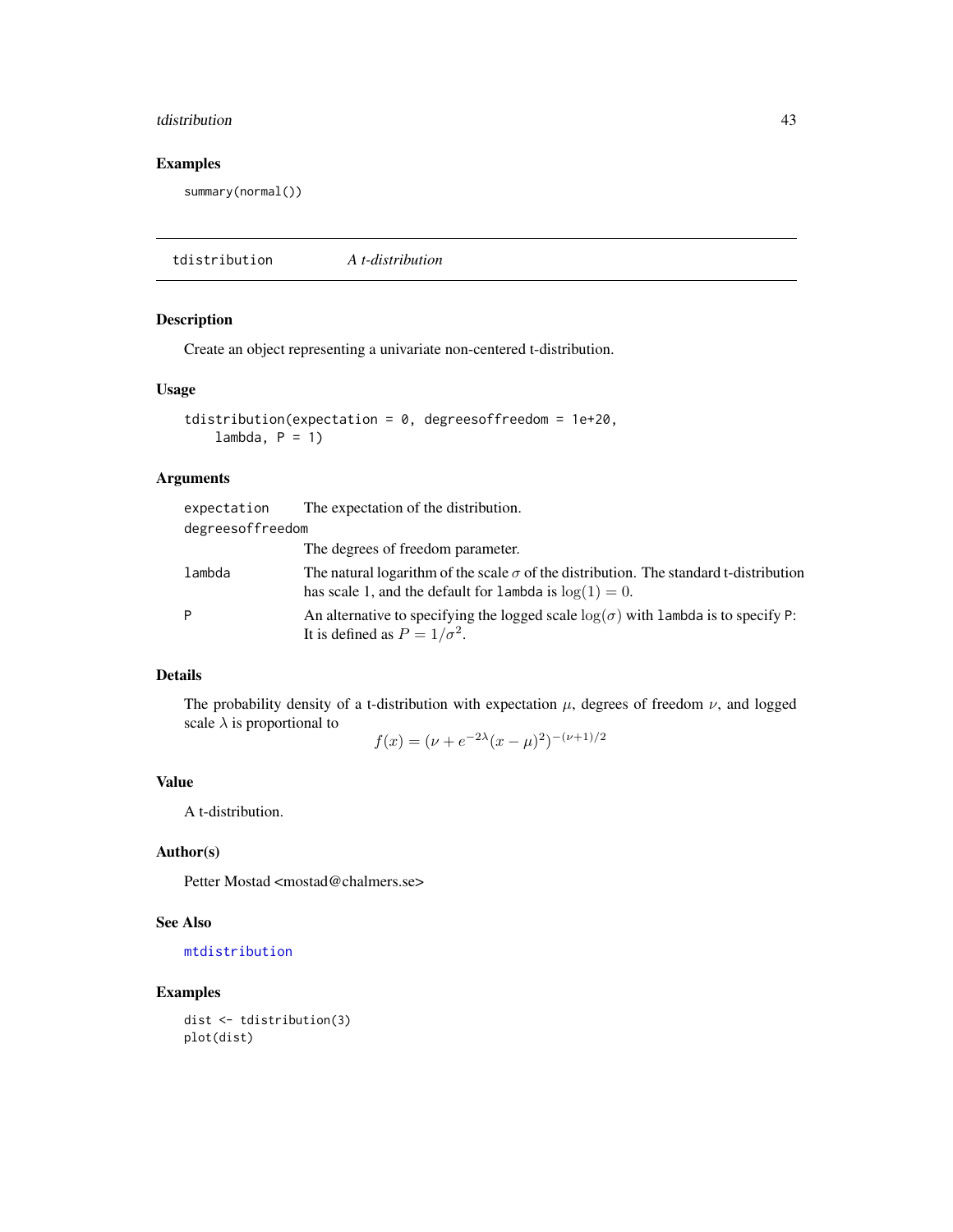<span id="page-43-0"></span>uniformdistribution *A Uniform Distribution*

### Description

An object representing a univariate uniform distribution is created.

### Usage

```
uniformdistribution(a = 0, b = 1)
```
### Arguments

|   | The lower bound for the distribution. The default is 0. |  |
|---|---------------------------------------------------------|--|
| b | The upper bound for the distribution. The default is 1. |  |

### Value

A uniform probability distribution.

### Author(s)

Petter Mostad <mostad@chalmers.se>

### Examples

```
dist <- uniformdistribution()
expectation(dist)
variance(dist)
```
<span id="page-43-1"></span>variance *The Variance of a Distribution*

### Description

Compute the variance of a probability distribution.

#### Usage

variance(object)

#### Arguments

object A probability distribution.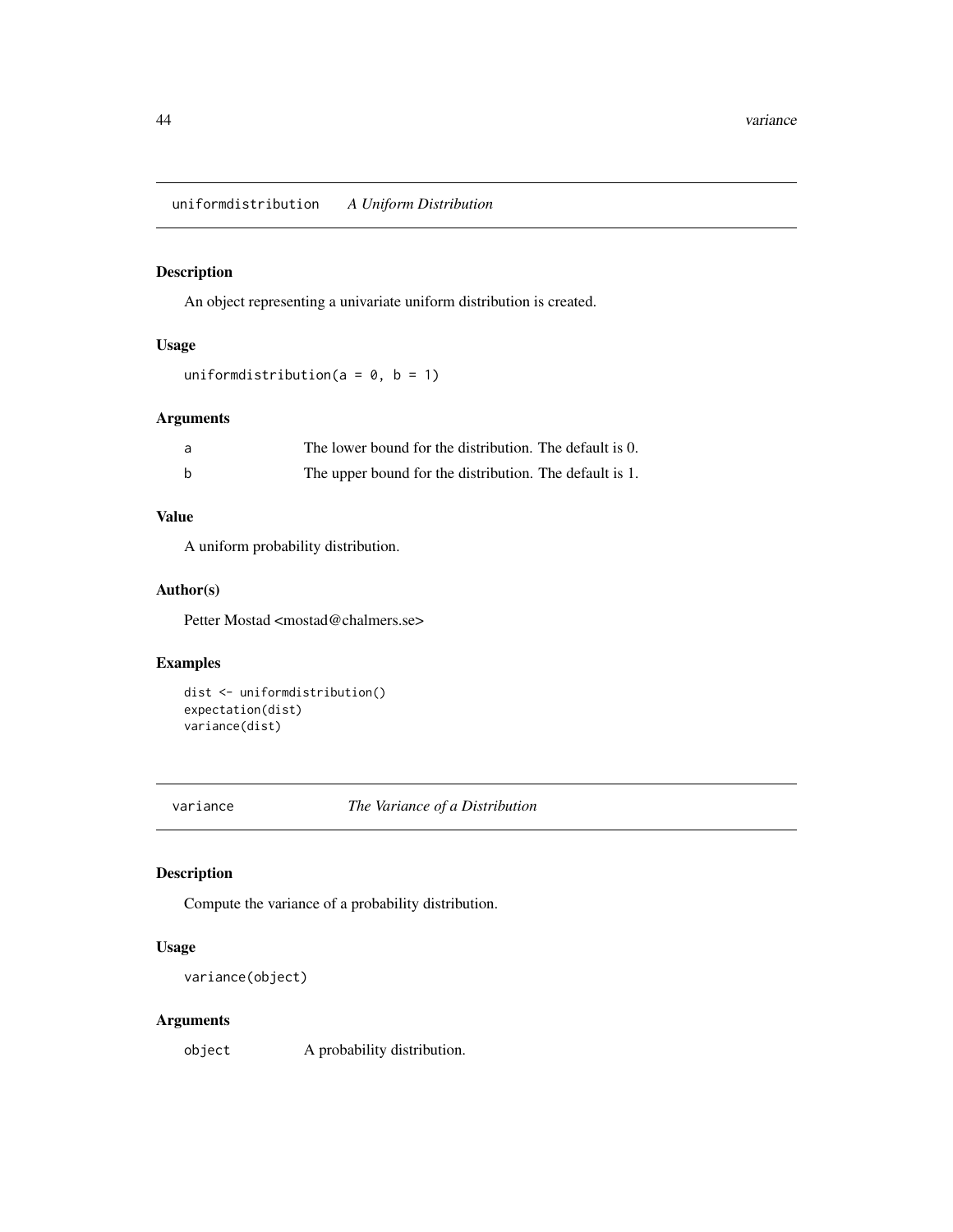#### <span id="page-44-0"></span>variance and the contract of the contract of the contract of the contract of the contract of the contract of the contract of the contract of the contract of the contract of the contract of the contract of the contract of t

### Value

The variance of the probability distribution.

### Author(s)

Petter Mostad <mostad@chalmers.se>

### See Also

[expectation](#page-16-2), [variance](#page-43-1)

```
variance(normal(3, log(0.7)))
variance(binomialdistribution(7, 0.4))
```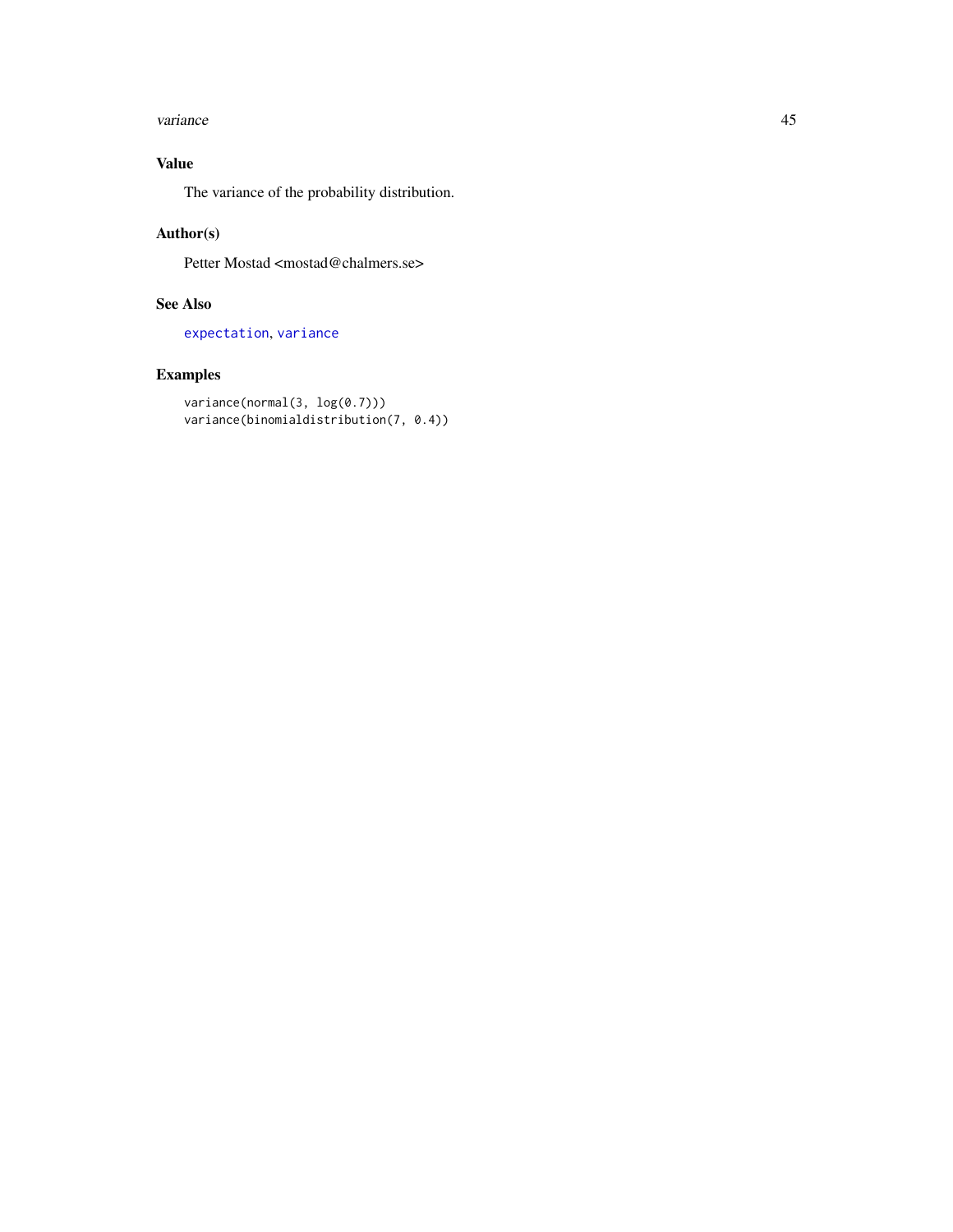# <span id="page-45-0"></span>**Index**

∗Topic ANOVA anovatable, [3](#page-2-0) ∗Topic Conditional distribution conditional, [9](#page-8-0) ∗Topic Contrast contrast, [10](#page-9-0) ∗Topic Credibility Interval credibilityinterval, [10](#page-9-0) ∗Topic Cumulative distribution function cdf, [7](#page-6-0) ∗Topic Design Matrix designBalanced, [11](#page-10-0) designFactorial, [12](#page-11-0) ∗Topic F distribution fdistribution, [18](#page-17-0) ∗Topic One-sample t test designOneGroup, [14](#page-13-0) ∗Topic One-way ANOVA designManyGroups, [13](#page-12-0) ∗Topic Probability density probabilitydensity, [40](#page-39-0) ∗Topic Two-sample t test designTwoGroups, [14](#page-13-0) ∗Topic compose compose, [8](#page-7-0) ∗Topic distribution betabinomial, [4](#page-3-0) binomialbeta, [6](#page-5-0) binomialdistribution, [7](#page-6-0) ∗Topic probabilitydistribution betabinomial, [4](#page-3-0) binomialbeta, [6](#page-5-0) binomialdistribution, [7](#page-6-0) anovatable, [3](#page-2-0) betabinomial, [4,](#page-3-0) *[5,](#page-4-0) [6](#page-5-0)*

betadistribution, *[5](#page-4-0)*, [5,](#page-4-0) *[6](#page-5-0)* binomialbeta, *[5](#page-4-0)*, [6](#page-5-0)

binomialdistribution, *[5,](#page-4-0) [6](#page-5-0)*, [7,](#page-6-0) *[36](#page-35-0)* cdf, [7,](#page-6-0) *[21](#page-20-0)* compose, [8](#page-7-0) conditional, [9,](#page-8-0) *[25](#page-24-0)* contrast, [10,](#page-9-0) *[24](#page-23-0)* credibilityinterval, [10,](#page-9-0) *[34](#page-33-0)* designBalanced, [11,](#page-10-0) *[12](#page-11-0)[–15](#page-14-0)* designFactorial, *[12](#page-11-0)*, [12,](#page-11-0) *[13](#page-12-0)[–15](#page-14-0)* designManyGroups, *[12](#page-11-0)*, [13,](#page-12-0) *[14,](#page-13-0) [15](#page-14-0)* designOneGroup, *[12,](#page-11-0) [13](#page-12-0)*, [14,](#page-13-0) *[15](#page-14-0)* designTwoGroups, *[12](#page-11-0)[–14](#page-13-0)*, [14](#page-13-0) difference, [15](#page-14-0) discretedistribution, [16](#page-15-0) expectation, [17,](#page-16-0) *[38](#page-37-0)*, *[45](#page-44-0)* expgamma, [17,](#page-16-0) *[20](#page-19-0)*, *[28,](#page-27-0) [29](#page-28-0)*, *[33](#page-32-0)* fdistribution, [18](#page-17-0) fittedvalues, [19,](#page-18-0) *[22,](#page-21-0) [23](#page-22-0)* gamma, *[28,](#page-27-0) [29](#page-28-0)*, *[33](#page-32-0)* gammadistribution, *[18](#page-17-0)*, [20](#page-19-0) invcdf, *[8](#page-7-0)*, [21](#page-20-0) leastsquares, *[19](#page-18-0)*, [21,](#page-20-0) *[23](#page-22-0)* lestat *(*lestat-package*)*, [2](#page-1-0) lestat-package, [2](#page-1-0) linearmodel, *[19](#page-18-0)*, *[22](#page-21-0)*, [22,](#page-21-0) *[37,](#page-36-0) [38](#page-37-0)* linearpredict, *[19](#page-18-0)*, *[22,](#page-21-0) [23](#page-22-0)*, [23](#page-22-0) marginal, *[9](#page-8-0)*, [25](#page-24-0) mdiscretedistribution, [26](#page-25-0) mnormal, [26,](#page-25-0) *[28](#page-27-0)[–30](#page-29-0)*, *[32,](#page-31-0) [33](#page-32-0)* mnormalexpgamma, [27,](#page-26-0) *[29](#page-28-0)*, *[33](#page-32-0)* mnormalgamma, *[28](#page-27-0)*, [28,](#page-27-0) *[33](#page-32-0)* mtdistribution, [29,](#page-28-0) *[43](#page-42-0)* muniformdistribution, [30](#page-29-0)

normal, *[27](#page-26-0)[–29](#page-28-0)*, [31,](#page-30-0) *[33](#page-32-0)*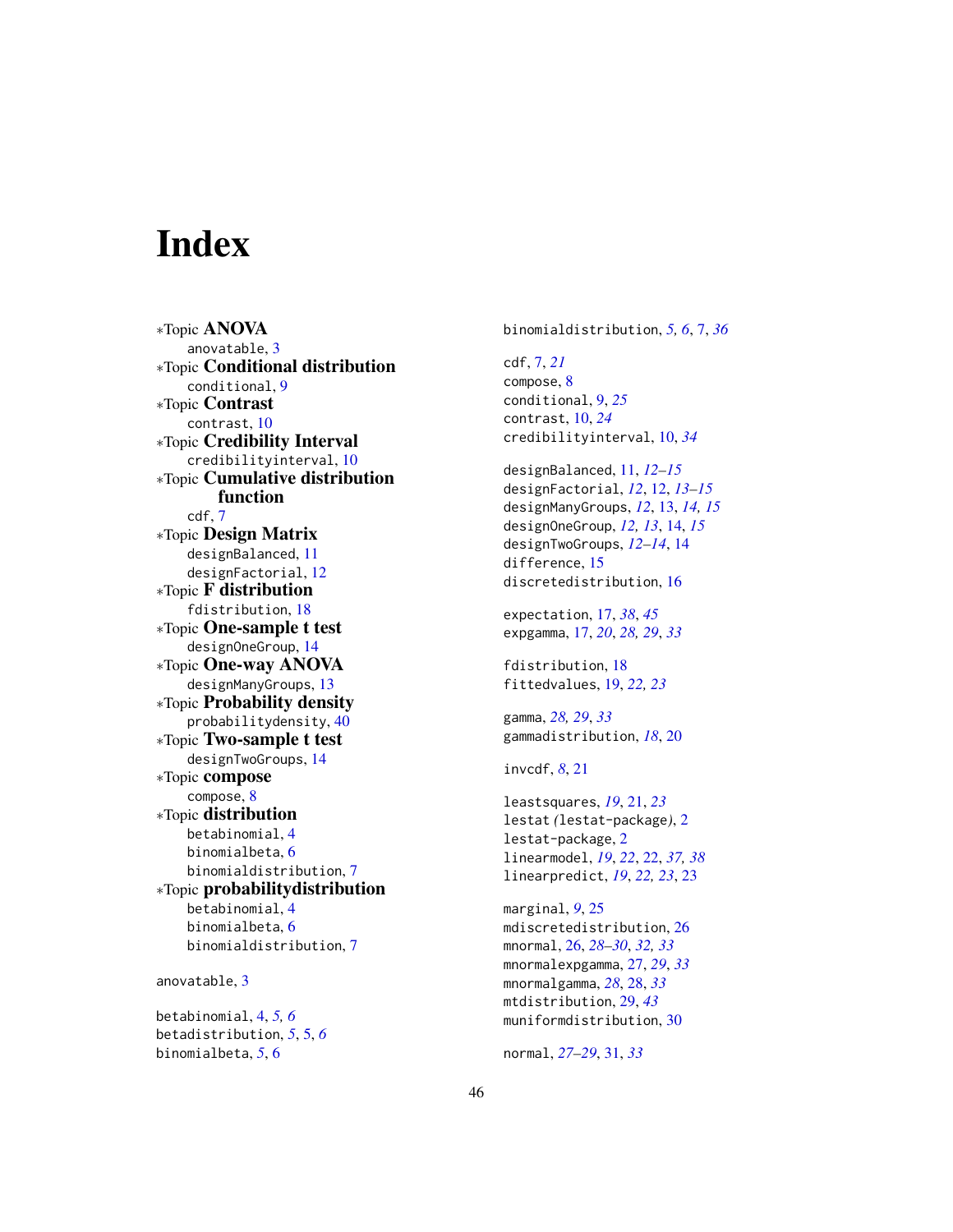#### INDEX 47

normalexpgamma, *[28,](#page-27-0) [29](#page-28-0)*, [32,](#page-31-0) *[33](#page-32-0)* normalgamma, *[28,](#page-27-0) [29](#page-28-0)*, *[33](#page-32-0)*, [33](#page-32-0) p.value, *[11](#page-10-0)*, [34](#page-33-0) plot.betabinomial *(*plot.normal*)*, [35](#page-34-0) plot.betadistribution *(*plot.normal*)*, [35](#page-34-0) plot.binomialbeta *(*plot.normal*)*, [35](#page-34-0) plot.binomialdistribution *(*plot.normal*)*, [35](#page-34-0) plot.discretedistribution *(*plot.normal*)*, [35](#page-34-0) plot.expgamma *(*plot.normal*)*, [35](#page-34-0) plot.fdistribution *(*plot.normal*)*, [35](#page-34-0) plot.gammadistribution *(*plot.normal*)*, [35](#page-34-0) plot.mdiscretedistribution *(*plot.normal*)*, [35](#page-34-0) plot.mnormal *(*plot.normal*)*, [35](#page-34-0) plot.mnormalexpgamma *(*plot.normal*)*, [35](#page-34-0) plot.mnormalgamma *(*plot.normal*)*, [35](#page-34-0) plot.mtdistribution *(*plot.normal*)*, [35](#page-34-0) plot.muniformdistribution *(*plot.normal*)*, [35](#page-34-0) plot.normal, [35](#page-34-0) plot.normalexpgamma *(*plot.normal*)*, [35](#page-34-0) plot.normalgamma *(*plot.normal*)*, [35](#page-34-0) plot.poissondistribution *(*plot.normal*)*, [35](#page-34-0) plot.tdistribution *(*plot.normal*)*, [35](#page-34-0) plot.uniformdistribution *(*plot.normal*)*, [35](#page-34-0) poissondistribution, [36](#page-35-0) posteriornormal1, [36,](#page-35-0) *[38](#page-37-0)* posteriornormal2, *[37](#page-36-0)*, [37](#page-36-0) precision, [38](#page-37-0) print, *[42](#page-41-0)* print.betabinomial *(*print.normal*)*, [39](#page-38-0) print.betadistribution *(*print.normal*)*, [39](#page-38-0) print.binomialbeta *(*print.normal*)*, [39](#page-38-0) print.binomialdistribution *(*print.normal*)*, [39](#page-38-0) print.discretedistribution *(*print.normal*)*, [39](#page-38-0) print.expgamma *(*print.normal*)*, [39](#page-38-0) print.fdistribution *(*print.normal*)*, [39](#page-38-0) print.gammadistribution *(*print.normal*)*, [39](#page-38-0) print.mdiscretedistribution *(*print.normal*)*, [39](#page-38-0)

print.mnormal *(*print.normal*)*, [39](#page-38-0) print.mnormalexpgamma *(*print.normal*)*, [39](#page-38-0) print.mnormalgamma *(*print.normal*)*, [39](#page-38-0) print.mtdistribution *(*print.normal*)*, [39](#page-38-0) print.muniformdistribution *(*print.normal*)*, [39](#page-38-0) print.normal, [39](#page-38-0) print.normalexpgamma *(*print.normal*)*, [39](#page-38-0) print.normalgamma *(*print.normal*)*, [39](#page-38-0) print.poissondistribution *(*print.normal*)*, [39](#page-38-0) print.tdistribution *(*print.normal*)*, [39](#page-38-0) print.uniformdistribution *(*print.normal*)*, [39](#page-38-0) probability, [39](#page-38-0) probabilitydensity, *[40](#page-39-0)*, [40](#page-39-0) simulate.betabinomial *(*simulate.normal*)*, [41](#page-40-0) simulate.betadistribution *(*simulate.normal*)*, [41](#page-40-0) simulate.binomialbeta *(*simulate.normal*)*, [41](#page-40-0) simulate.binomialdistribution *(*simulate.normal*)*, [41](#page-40-0) simulate.discretedistribution *(*simulate.normal*)*, [41](#page-40-0) simulate.expgamma *(*simulate.normal*)*, [41](#page-40-0) simulate.fdistribution *(*simulate.normal*)*, [41](#page-40-0) simulate.gammadistribution *(*simulate.normal*)*, [41](#page-40-0) simulate.mdiscretedistribution *(*simulate.normal*)*, [41](#page-40-0) simulate.mnormal *(*simulate.normal*)*, [41](#page-40-0) simulate.mnormalexpgamma *(*simulate.normal*)*, [41](#page-40-0) simulate.mnormalgamma *(*simulate.normal*)*, [41](#page-40-0) simulate.mtdistribution *(*simulate.normal*)*, [41](#page-40-0) simulate.muniformdistribution *(*simulate.normal*)*, [41](#page-40-0) simulate.normal, [41](#page-40-0) simulate.normalexpgamma *(*simulate.normal*)*, [41](#page-40-0) simulate.normalgamma *(*simulate.normal*)*, [41](#page-40-0)